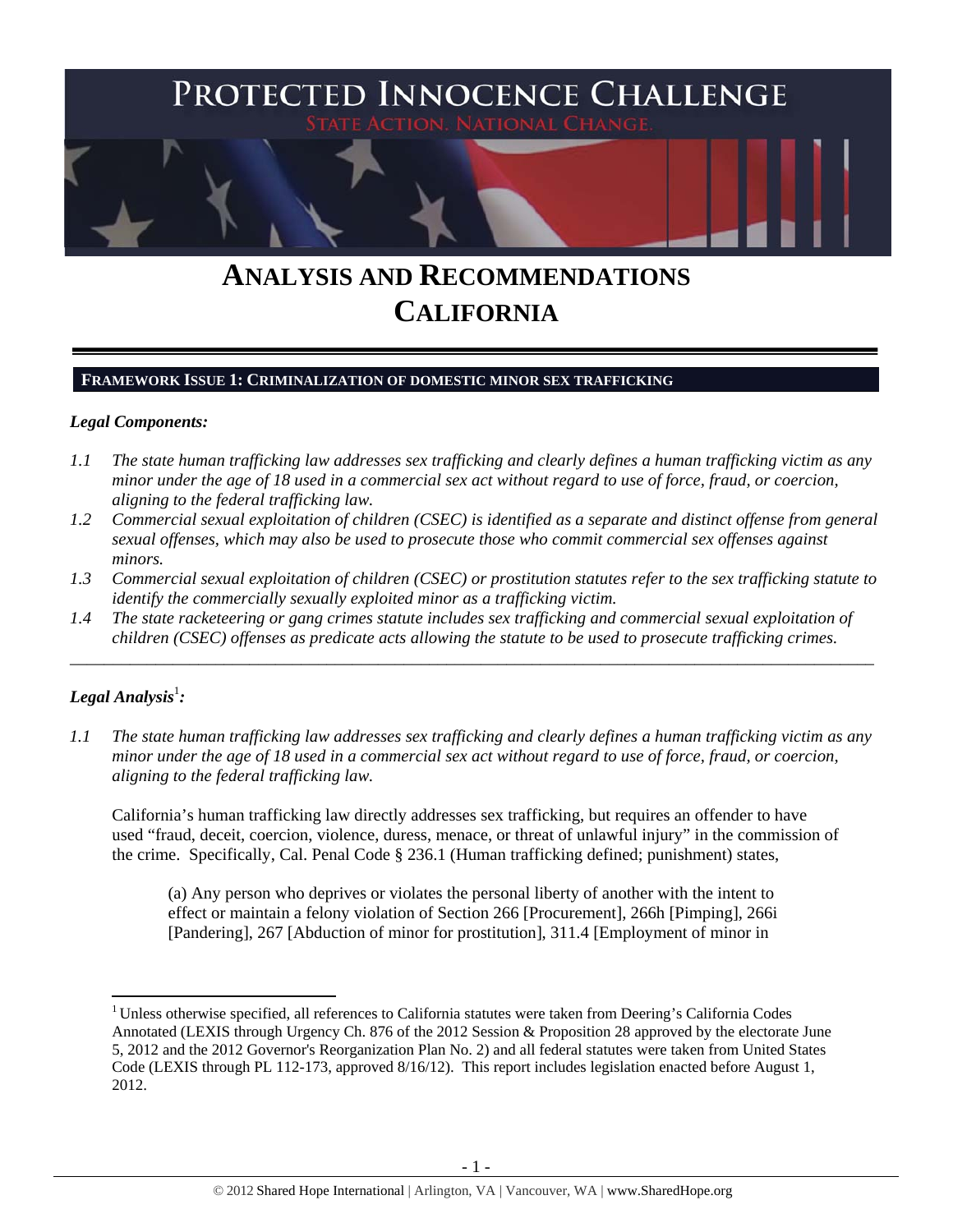sale or distribution of obscene matter in production of pornography], or 518 [Definition of extortion],<sup>2</sup> or to obtain forced labor or services,<sup>3</sup> is guilty of human trafficking.

. . . . (d)

> (1) For purposes of this section, unlawful deprivation or violation of the personal liberty of another includes substantial and sustained restriction of another's liberty accomplished through fraud, deceit, coercion, violence, duress, menace, or threat of unlawful injury to the victim or to another person, under circumstances where the person receiving or apprehending the threat reasonably believes that it is likely that the person making the threat would carry it out.

> (2) Duress includes knowingly destroying, concealing, removing, confiscating, or possessing any actual or purported passport or immigration document of the victim.

(f) The Legislature finds that the definition of human trafficking in this section is equivalent to the federal definition of a severe form of trafficking found in Section 7102(8) of Title 22 of the United States Code.<sup>4</sup>

. . . .

. . . .

A conviction under Cal. Penal Code § 236.1 is punishable as a felony<sup>5</sup> by imprisonment in a state prison for 3, 4, or 5 years<sup>6</sup> and a possible fine not to exceed \$10,000. Cal. Penal Code  $\S$ § 236.1(b), 17(a), 672.

(A) sex trafficking in which a commercial sex act is induced by force, fraud, or coercion, or in which the person induced to perform such act has not attained 18 years of age; or (B) the recruitment, harboring, transportation, provision, or obtaining of a person for labor or services, through the use of force, fraud, or coercion for the purpose of subjection to involuntary servitude, peonage, debt bondage, or slavery.

 $5$  Cal. Penal Code § 17(a) defines "felony" as

a crime that is punishable with death, by imprisonment in the state prison, or notwithstanding any other provision of law, by imprisonment in a county jail under the provisions of subdivision (h) of Section 1170. Every other crime or public offense is a misdemeanor except those offenses that are

classified as infractions.<br><sup>6</sup> Cal. Penal Code § 1170(a)(3), (b) (Determinate sentencing; sentence recall; medical release) (Operative until January 1, 2014) explains,

(a)

. . . .

(3) In any case in which the punishment prescribed by statute for a person convicted of a public offense is a term of imprisonment in the state prison of any specification of three time periods, the court shall sentence the defendant to one of the terms of imprisonment specified unless the convicted person is given any other disposition provided by law, including a fine, jail, probation, or the suspension of imposition or execution of sentence or is sentenced pursuant to subdivision (b) of Section 1168 because he or she had committed his or her crime prior to July 1, 1977. In sentencing the convicted person, the court shall apply the sentencing rules of the Judicial Council. The court, unless it determines that there are circumstances in mitigation of the punishment prescribed, shall also impose any other term that it is required by law to impose as an additional term. Nothing in this article shall affect any provision of law

<sup>&</sup>lt;sup>2</sup> Cal. Penal Code § 518 states, "Extortion is the obtaining of property from another, with his consent, or the obtaining of an official act of a public officer, induced by a wrongful use of force or fear, or under color of official right."

 $3 \text{ Cal}$ . Penal Code § 236.1(e) defines "forced labor or services" as "labor or services that are performed or provided by a person and are obtained or maintained through force, fraud, or coercion, or equivalent conduct that would reasonably overbear the will of the person." 4

 $422$  U.S.C. § 7102(8) defines "severe forms of trafficking in persons" as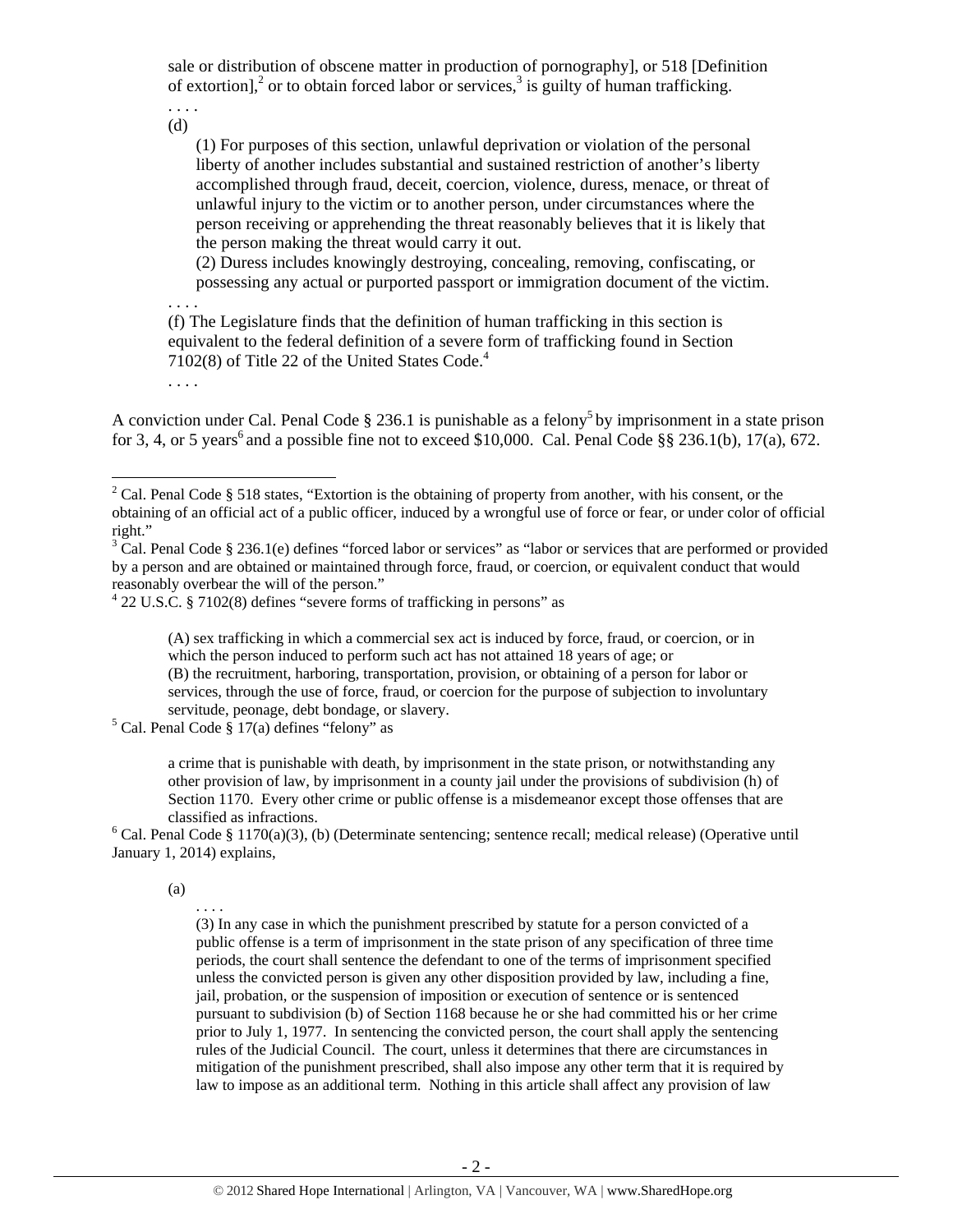If the victim is under the age of 18, however, a conviction is punishable by imprisonment for 4, 6, or 8 years and a possible fine not to exceed \$10,000, but if the victim is under the age of 18 and the trafficking involves a commercial sex act,<sup>7</sup> a conviction is punishable by imprisonment for 4, 6, or 8 years and a mandatory fine not to exceed \$100,000. Cal. Penal Code  $\S 236.1(c)$ ,  $(g)(1)$ .

- 1.1.1 Recommendation: Amend Cal. Penal Code § 236.1 (Human trafficking defined; punishment) so that "unlawful deprivation or violation of the personal liberty of another" occurs without regard to the use of force, fraud, or threat of unlawful injury to the victim or to another person when the victim is a minor under 18 and to make it a crime to deprive or violate the personal liberty of another with the intent to purchase a commercial sex act from a minor.<sup>8</sup>
- *1.2 Commercial sexual exploitation of children (CSEC) is identified as a separate and distinct offense from general sexual offenses, which may also be used to prosecute those who commit commercial sex offenses against minors.*

California has several statutes specifically criminalizing CSEC, including the following:

1. Cal. Penal Code § 266 (Procurement) makes it a crime if a person

inveigles or entices any unmarried female, of previous chaste character,<sup>9</sup> under the age of 18 years, into any house of ill fame, or of assignation, or elsewhere, for the purpose of prostitution, or to have illicit carnal connection with any man; [or] . . . aids or assists in such inveiglement or enticement; [or] . . . by any false pretenses, false representation, or other fraudulent means, procures any female to have illicit carnal connection with any man . . . .

that imposes the death penalty, that authorizes or restricts the granting of probation or suspending the execution or imposition of sentence, or expressly provides for imprisonment in the state prison for life. . . .

<u> 1989 - Jan Samuel Barbara, martxa a shekara tsa 1989 - An tsa 1989 - An tsa 1989 - An tsa 1989 - An tsa 198</u>

(b) When a judgment of imprisonment is to be imposed and the statute specifies three possible terms, the choice of the appropriate term shall rest within the sound discretion of the court. . . .

Note, however, that some of a judge's discretion in selecting among the 3 specified terms of imprisonment will soon be eliminated. As of January 1, 2014, Cal. Penal Code § 1170(b) will state,

When a judgment of imprisonment is to be imposed and the statute specifies three possible terms, the court shall order imposition of the middle term, unless there are circumstances in aggravation or mitigation of the crime. . . . In determining whether there are circumstances that justify imposition of the upper or lower term, the court may consider the record in the case, the probation officer's report, other reports, including reports received pursuant to Section 1203.03, and statements in aggravation or mitigation submitted by the prosecution, the defendant, or the victim, or the family of the victim if the victim is deceased, and any further evidence introduced at the sentencing hearing. The court shall set forth on the record the facts and reasons for imposing the

upper or lower term. . . .<br><sup>7</sup> For purposes of Cal. Penal Code § 236.1(g), Cal. Penal Code § 236.1(g)(2) defines "commercial sex act" as "any sexual conduct on account of which anything of value is given or received by any person."

<sup>8</sup> Subsequent recommendations in this report referring to Cal. Penal Code § 236.1 (Human trafficking defined; punishment) are predicated upon the recommendations contained in Section 1.1 being previously or simultaneously implemented.

 $9$  The California Supreme Court has stated that whether a victim under the age of 18 is of "previous chaste" character" is "a question for the jury." People v. Elliott, 51 P. 955 (Cal. 1898).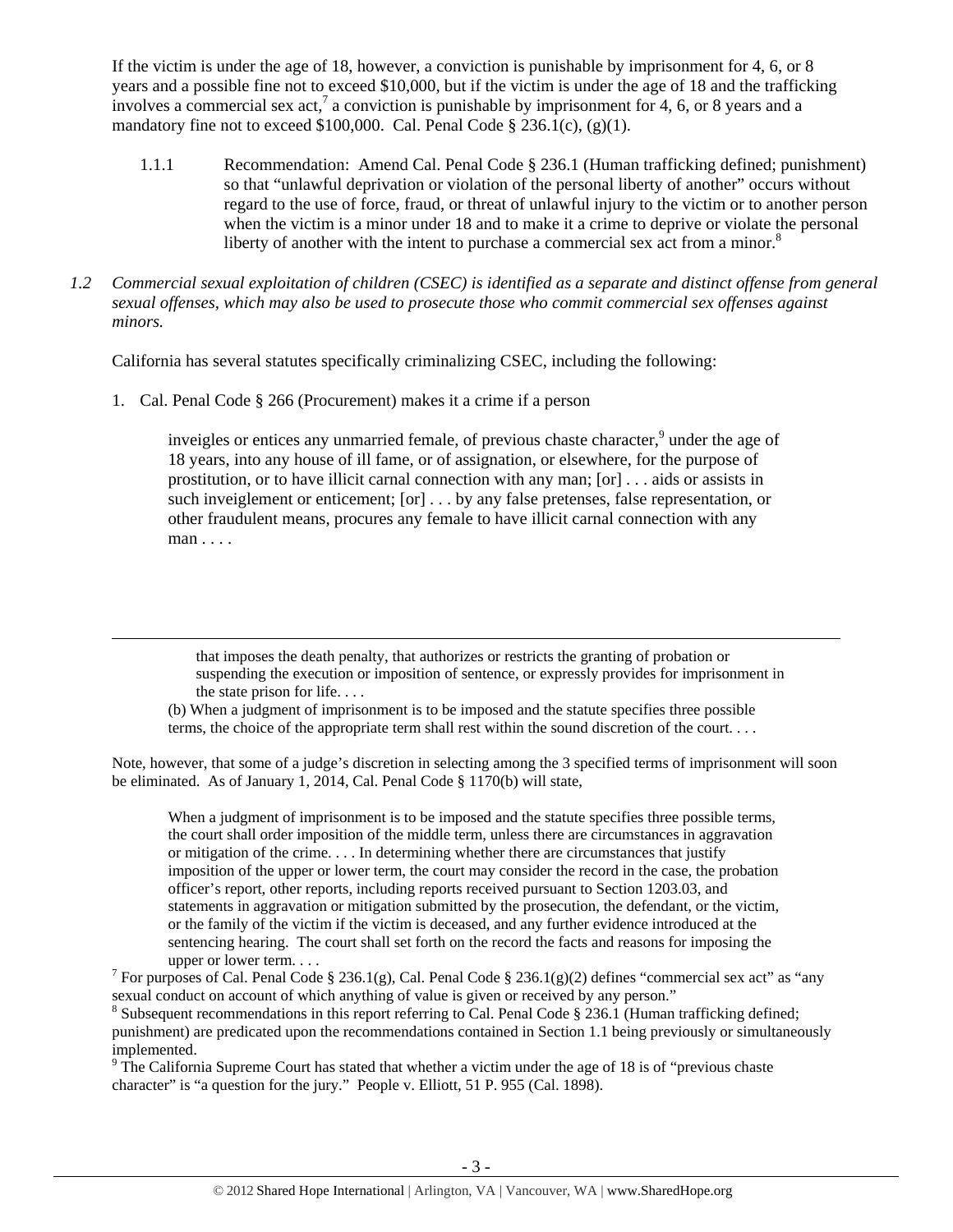A conviction under Cal. Penal Code  $\S 266$  is punishable as either a misdemeanor or felony.<sup>10</sup> A misdemeanor conviction is punishable by imprisonment in a county jail up to 1 year, a fine not to exceed \$2,000, or both. Cal. Penal Code §§ 266, 17(b). A felony conviction is punishable by imprisonment in a state prison for 16 months, 2 years, or 3 years<sup>11</sup> and a possible fine not to exceed \$2,000. Cal. Penal Code §§ 18(a), 266. First time convictions, for either a misdemeanor or felony, are also subject to an additional mandatory fine of \$300 while subsequent convictions are subject to an additional mandatory fine of \$500, if the offender is able to pay. Cal. Penal Code  $\S$ § 290.3(a),  $290(c)$ .

2. Cal. Penal Code § 266h(b) (Pimping) states,

 $10$  Under California law, whether a crime is a felony or misdemeanor is determined by the type and place of punishment. Cal. Penal Code § 17(a), (b). A felony is any crime punished by death, imprisonment in a state prison, or imprisonment in a county jail under Cal. Penal Code § 1170(h), while a misdemeanor is any crime punished by a fine, imprisonment in a county jail, or both. Cal. Penal Code § 17(a); *see also infra* note 40 discussing the test concerning when a crime is a felony or misdemeanor. Several California statues, however, include a choice of punishments that, depending on which punishment is imposed, determine whether a conviction is a misdemeanor or a felony. *See, e.g.,* Cal. Penal Code §§ 266, 261.5(c), (d). These statutes have been termed "wobblers." *E.g.,*  People v. Mauch, 77 Cal. Rptr. 3d 751, 754 (Cal. Ct. App. 2008) (stating that Cal. Penal Code § 17(b) "only applies to offenses, known as 'wobblers'"). Specifically, Cal. Penal Code § 17(b) states,

<sup>(</sup>b) When a crime is punishable, in the discretion of the court, either by imprisonment in the state prison or imprisonment in a county jail under the provisions of [Cal. Penal Code § 1170(h)], or by fine or imprisonment in the county jail, it is a misdemeanor for all purposes under the following circumstances:

<sup>(1)</sup> After a judgment imposing a punishment other than imprisonment in the state prison or imprisonment in a county jail under the provisions of subdivision (h) of Section 1170.

<sup>(2)</sup> When the court, upon committing the defendant to the Division of Juvenile Justice, designates the offense to be a misdemeanor.

<sup>(3)</sup> When the court grants probation to a defendant without imposition of sentence and at the time of granting probation, or on application of the defendant or probation officer thereafter, the court declares the offense to be a misdemeanor.

<sup>(4)</sup> When the prosecuting attorney files in a court having jurisdiction over misdemeanor offenses a complaint specifying that the offense is a misdemeanor, unless the defendant at the time of his or her arraignment or plea objects to the offense being made a misdemeanor, in which event the complaint shall be amended to charge the felony and the case shall proceed on the felony complaint.

<sup>(5)</sup> When, at or before the preliminary examination or prior to filing an order pursuant to Section 872, the magistrate determines that the offense is a misdemeanor, in which event the case shall proceed as if the defendant had been arraigned on a misdemeanor complaint.

In addition to interpreting the statutory language, California Judges Benchguide 74 was used for clarifying which statutes fall under the "wobbler" category. JUDICIAL COUNCIL OF CALIFORNIA, CALIFORNIA JUDGES BENCHGUIDE 74, SENTENCING GUIDELINES FOR COMMON MISDEMEANORS AND INFRACTIONS (2011), *available at*  http://www2.courtinfo.ca.gov/protem/pubs/bg74.pdf (listing misdemeanor statutes and indicating "wobbler" status with an asterisk).

<sup>&</sup>lt;sup>11</sup> Cal. Penal Code § 18 (Punishment of felony not otherwise prescribed) provides,

<sup>(</sup>a) Except in cases where a different punishment is prescribed by any law of this state, every offense declared to be a felony is punishable by imprisonment for 16 months, or two or three years in the state prison unless the offense is punishable pursuant to subdivision (h) of Section 1170. (b) Every offense which is prescribed by any law of the state to be a felony punishable by imprisonment or by a fine, but without an alternate sentence to the county jail for a period not exceeding one year, may be punishable by imprisonment in the county jail not exceeding one year or by a fine, or by both.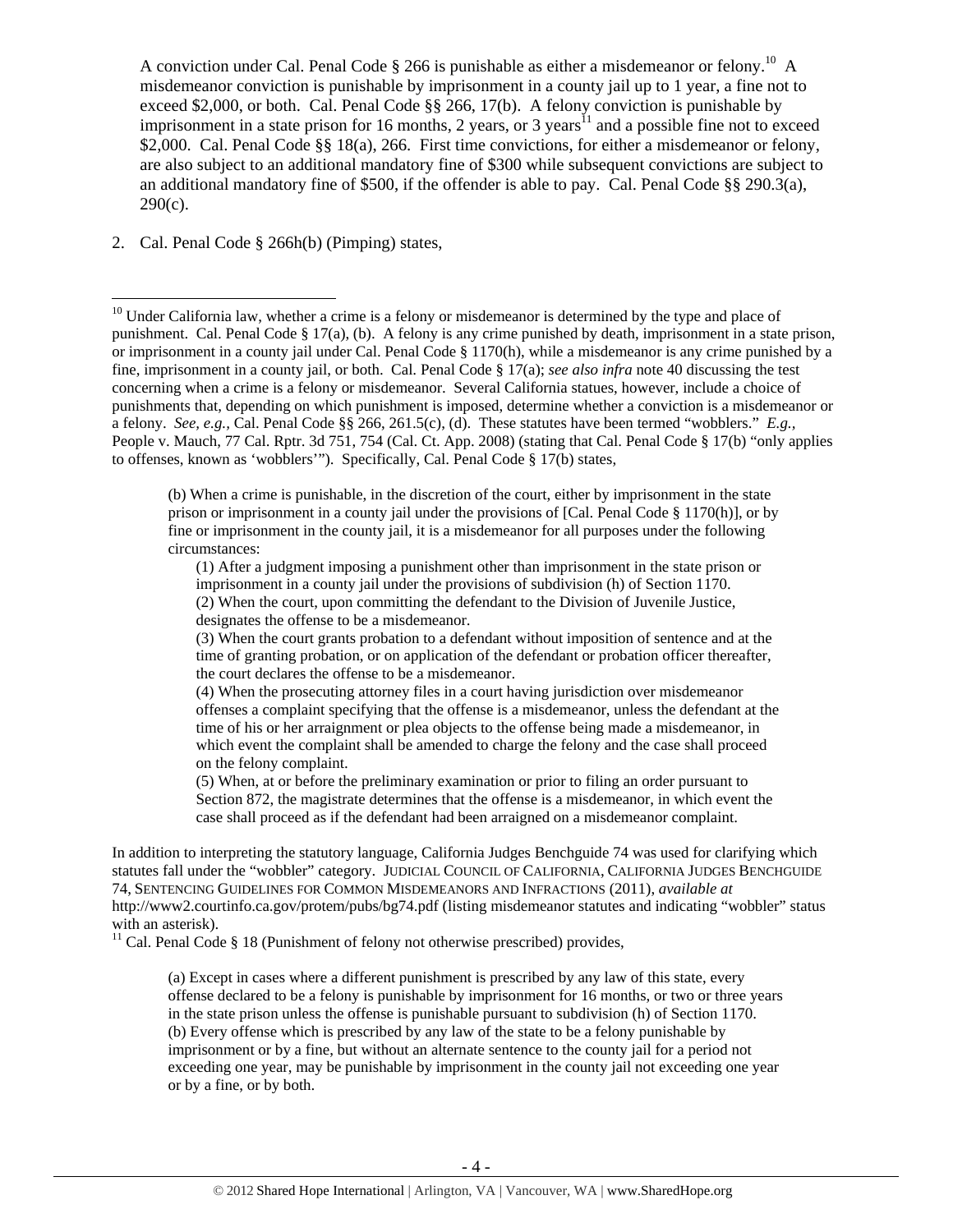Any person who, knowing another person is a prostitute, lives or derives support or maintenance in whole or in part from the earnings or proceeds of the person's prostitution, or from money loaned or advanced to or charged against that person by any keeper or manager or inmate of a house or other place where prostitution is practiced or allowed, or who solicits or receives compensation for soliciting for the person, when the prostitute is a minor, is guilty of pimping a minor . . . .

If the victim is a minor 16 years of age or older, a conviction under Cal. Penal Code  $\S$  266h(b) is punishable as a felony by imprisonment in a state prison for 3, 4, or 6 years and a possible fine not to exceed \$10,000.<sup>12</sup> Cal. Penal Code §§ 266h(b)(1), 672. If the minor is under 16, however, a conviction under Cal. Penal Code  $\S$  266h(b) is punishable as a felony by imprisonment in a state prison for 3, 6, or 8 years and a possible fine not to exceed \$10,000. Cal. Penal Code §§ 266h(b)(2), 672. In either instance, the court may also order an additional fine not to exceed \$5,000. Cal. Penal Code § 266k(a).

- 3. Cal. Penal Code § 266i(a) (Pandering) makes it a crime if a person
	- (1) Procures another person for the purpose of prostitution. (2) By promises, threats, violence, or by any device or scheme, causes, induces,

persuades, or encourages another person to become a prostitute.

(3) Procures for another person a place as an inmate in a house of prostitution or as an inmate of any place in which prostitution is encouraged or allowed within this state. (4) By promises, threats, violence, or by any device or scheme, causes, induces, persuades, or encourages an inmate of a house of prostitution, or any other place in which prostitution is encouraged or allowed, to remain therein as an inmate. (5) By fraud or artifice, or by duress of person or goods, or by abuse of any position of confidence or authority, procures another person for the purpose of prostitution, or to enter any place in which prostitution is encouraged or allowed within this state, or to come into this state or leave this state for the purpose of prostitution. (6) Receives or gives, or agrees to receive or give, any money or thing of value for procuring, or attempting to procure, another person for the purpose of prostitution, or to come into this state or leave this state for the purpose of prostitution.

If the person procured is a minor 16 or older, a conviction under Cal. Penal Code  $\S$  266i(a) is punishable as a felony by imprisonment in a state prison for 3, 4, or 6 years and a possible fine not to exceed \$10,000. Cal. Penal Code  $\&$  266i(b)(1), 672. If the person procured is a minor under 16, however, a conviction is punishable as a felony by imprisonment in a state prison for 3, 6, or 8 years and a possible fine not to exceed \$10,000. Cal. Penal Code §§ 266i(b)(2), 672. In either instance, the court may also order an additional fine not to exceed \$5,000. Cal. Penal Code § 266k(a).

4. Cal. Penal Code § 267 (Abduction of minor for prostitution) makes it a crime when a person "takes away any other person under the age of 18 years from the father, mother, guardian, or other person having the legal charge of the other person, without their consent, for the purpose of prostitution." A conviction under Cal. Penal Code § 267 is punishable as a felony by imprisonment in a state prison

  $12$  Cal. Penal Code § 672 (Conviction of crime for which no fine prescribed) states,

Upon a conviction for any crime punishable by imprisonment in any jail or prison, in relation to which no fine is herein prescribed, the court may impose a fine on the offender not exceeding one thousand dollars (\$1,000) in cases of misdemeanors or ten thousand dollars (\$10,000) in cases of felonies, in addition to the imprisonment prescribed.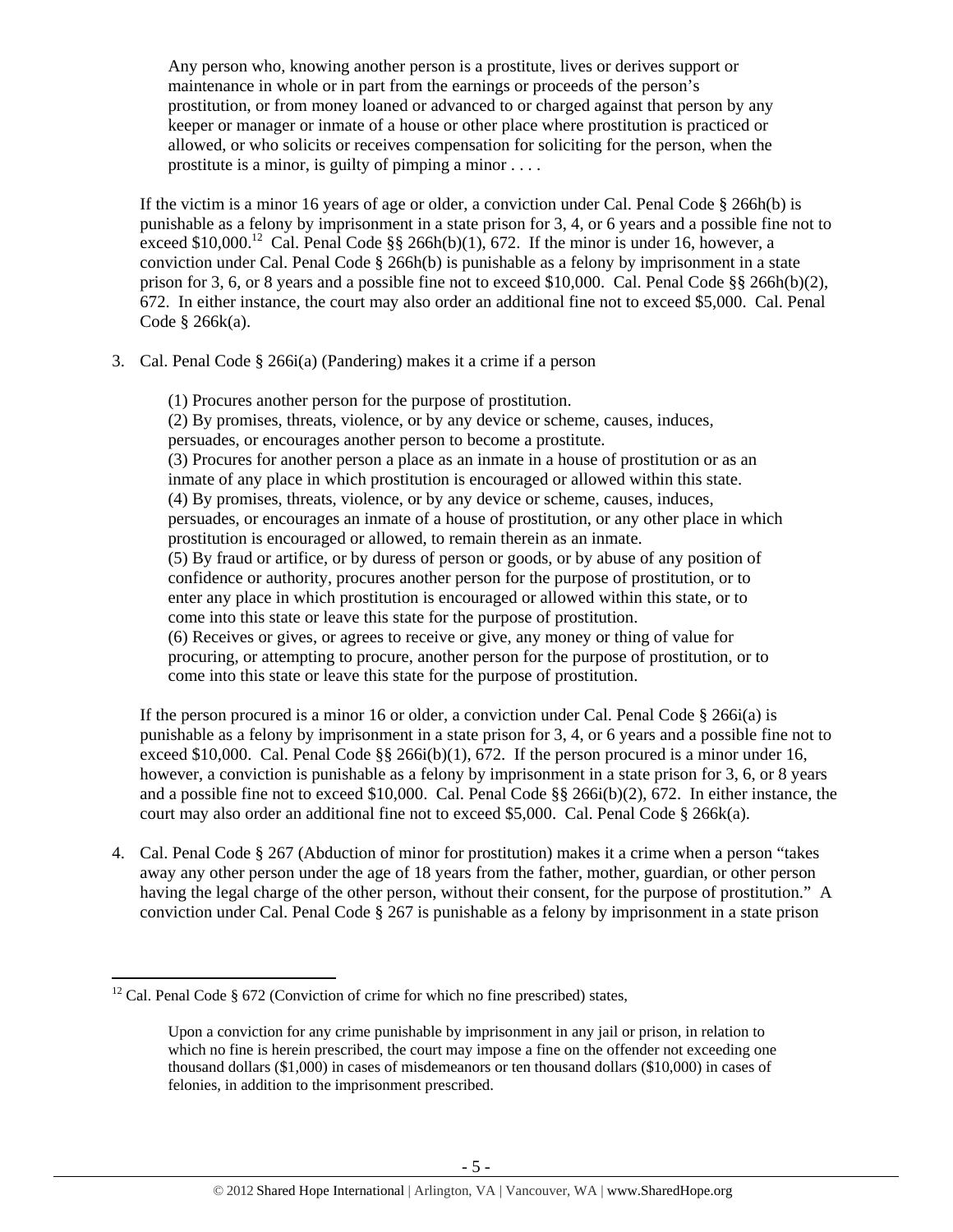for 16 months, 2 years, or 3 years and a fine not to exceed \$2,000.<sup>13</sup> Cal. Penal Code §§ 267, 18(a). The court may also order an additional fine not to exceed \$20,000. Cal. Penal Code § 266k(b).

5. Cal. Penal Code § 311.4(b) (Employment of minor in sale or distribution of obscene matter or production of pornography) states that a crime is committed by

[e]very person who, with knowledge that a person is a minor under the age of 18 years, or who, while in possession of any facts on the basis of which he or she should reasonably know that the person is a minor under the age of 18 years, knowingly promotes, employs, uses, persuades, induces, or coerces a minor under the age of 18 years, or any parent or guardian of a minor under the age of 18 years under his or her control who knowingly permits the minor, to engage in or assist others to engage in either posing or modeling alone or with others for purposes of preparing any representation of information, data, or image, including, but not limited to, any film, filmstrip, photograph, negative, slide, photocopy, videotape, video laser disc, computer hardware, computer software, computer floppy disc, data storage media, CD-ROM, or computer-generated equipment or any other computer-generated image that contains or incorporates in any manner, any film, filmstrip, or a live performance involving, sexual conduct by a minor under the age of 18 years alone or with other persons or animals, for commercial purposes . . . .

A conviction under Cal. Penal Code  $\S 311.4(b)$  is punishable as a felony by imprisonment in a state prison for 3, 6, or 8 years and a possible fine not to exceed \$10,000. Cal. Penal Code §§ 311.4(b), 672.

Several other laws, while not expressly commercial in nature, may also apply in cases involving the commercial sexual exploitation of a child. These include the following:

1. Cal. Penal Code § 266j (Procurement of child) provides,

Any person who intentionally gives, transports, provides, or makes available, or who offers to give, transport, provide, or make available to another person, a child under the age of 16 for the purpose of any lewd or lascivious act as defined in Section  $288$ ,  $^{14}$  or who causes, induces, or persuades a child under the age of 16 to engage in such an act with another person . . . .

A conviction under Cal. Penal Code § 266j is punishable as a felony by imprisonment for 3, 6, or 8 years in a state prison and a fine not to exceed \$15,000. Cal. Penal Code § 266j. The court may also order an additional fine not to exceed \$20,000. Cal. Penal Code § 266k(b).

2. Cal. Penal Code  $\S 261(a)$ –(c) (Rape; "duress"; "menace") states,

(a) Rape is an act of sexual intercourse accomplished with a person not the spouse of the perpetrator, under any of the following circumstances:

<sup>&</sup>lt;sup>13</sup> *See supra* note 11 discussing penalties applicable to a felony under Cal. Penal Code § 18. <sup>14</sup> Cal. Penal Code § 288(a) states,

Except as provided in subdivision (i), any person who willfully and lewdly commits any lewd or lascivious act, including any of the acts constituting other crimes provided for in Part 1, upon or with the body, or any part or member thereof, of a child who is under the age of 14 years, with the intent of arousing, appealing to, or gratifying the lust, passions, or sexual desires of that person or the child, is guilty of a felony and shall be punished by imprisonment in the state prison for three, six, or eight years.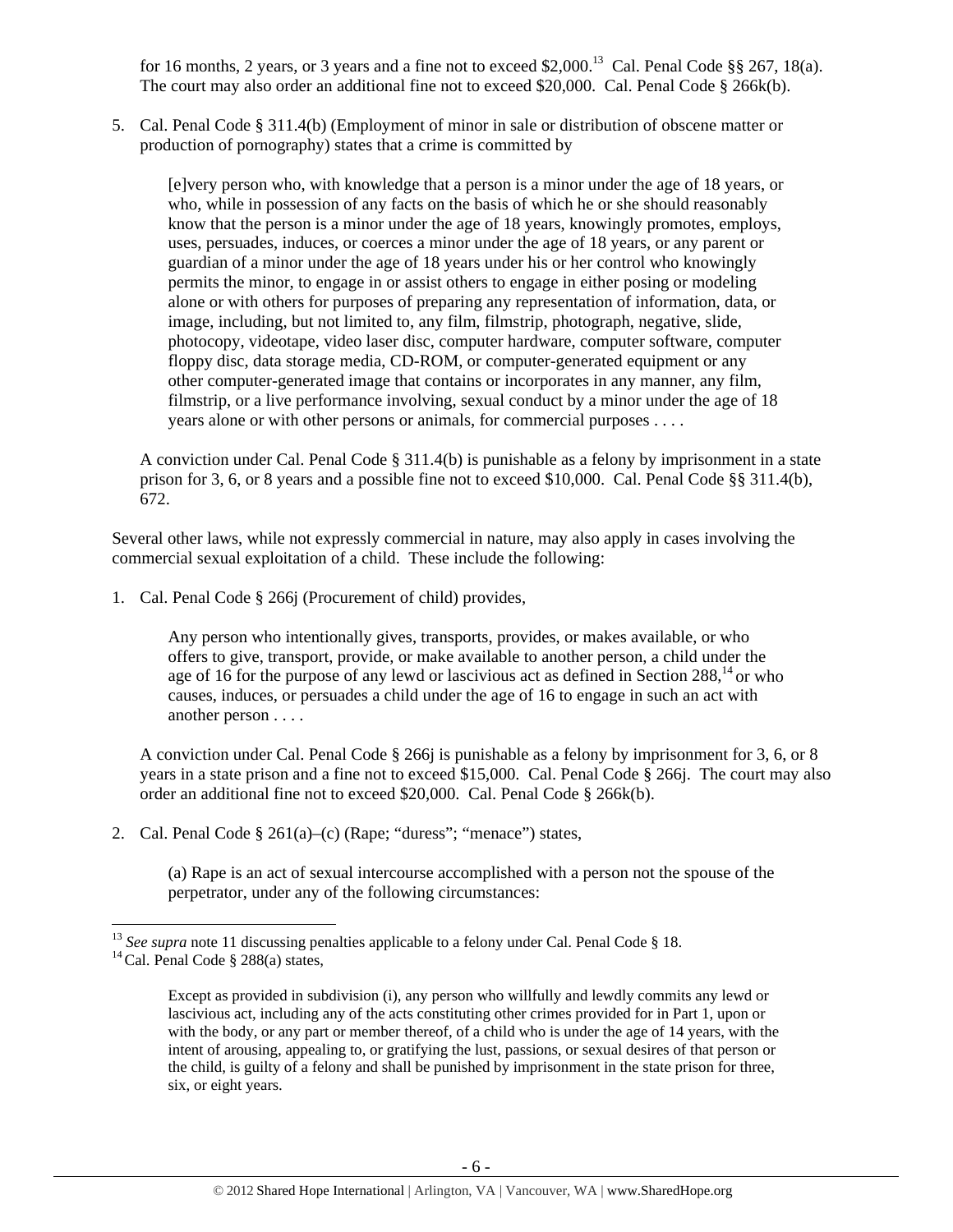. . . . (2) Where it is accomplished against a person's will by means of force, violence, duress, menace, or fear of immediate and unlawful bodily injury on the person or another.

. . . .

(b) As used in this section, "duress" means a direct or implied threat of force, violence, danger, or retribution sufficient to coerce a reasonable person of ordinary susceptibilities to perform an act which otherwise would not have been performed, or acquiesce in an act to which one otherwise would not have submitted. The total circumstances, including the age of the victim, and his or her relationship to the defendant, are factors to consider in appraising the existence of duress.

(c) As used in this section, "menace" means any threat, declaration, or act which shows an intention to inflict an injury upon another.

A conviction under Cal. Penal Code  $\S 261(a)$ –(c) generally is punishable as a felony by imprisonment in a state prison for 3, 6, or 8 years and a possible fine not to exceed \$70, if the offender is able to pay. Cal. Penal Code §§ 17(a), 264(a), (b). An additional mandatory fine not to exceed \$5,000 also applies if the rape victim is a minor under 14 years of age. Cal. Penal Code § 294(b) (Restitution fine to be imposed on conviction of violation of specified offenses against children). Convictions under Cal. Penal Code § 261(a)(2), however, result in longer prison terms if the victim is a minor. Specifically, if the victim is younger than 14 years of age, a conviction is punishable by imprisonment in a state prison for 9, 11, or 13 years, but if the victim is a minor 14 years of age or older, a conviction is punishable by imprisonment for 7, 9, or 11 years. Cal. Penal Code  $\S$  264(c).

3. Cal. Penal Code § 261.5 (Unlawful sexual intercourse with a minor; misdemeanor or felony violation; civil penalties) states,

(a) Unlawful sexual intercourse is an act of sexual intercourse accomplished with a person who is not the spouse of the perpetrator, if the person is a minor. For the purposes of this section, a "minor" is a person under the age of 18 years and an "adult" is a person who is at least 18 years of age.

(b) Any person who engages in an act of unlawful sexual intercourse with a minor who is not more than three years older or three years younger than the perpetrator, is guilty of a misdemeanor.

(c) Any person who engages in an act of unlawful sexual intercourse with a minor who is more than three years younger than the perpetrator is guilty of either a misdemeanor or a felony, and shall be punished by imprisonment in a county jail not exceeding one year, or by imprisonment pursuant to subdivision (h) of Section 1170 [Determinate sentencing; sentence recall; medical release].<sup>15</sup>

<sup>&</sup>lt;sup>15</sup> Cal. Penal Code § 1170(h) (Determinate sentencing; sentence recall; medical release) (Operative until Jan. 1, 2014) states,

<sup>(1)</sup> Except as provided in paragraph (3), a felony punishable pursuant to this subdivision where the term is not specified in the underlying offense shall be punishable by a term of imprisonment in a county jail for 16 months, or two or three years.

<sup>(2)</sup> Except as provided in paragraph (3), a felony punishable pursuant to this subdivision shall be punishable by imprisonment in a county jail for the term described in the underlying offense. (3) Notwithstanding paragraphs (1) and (2), where the defendant (A) has a prior or current felony conviction for a serious felony described in subdivision (c) of Section 1192.7 [Limitation of plea bargaining] [Operative until Jan. 1, 2014] or a prior or current conviction for a violent felony described in subdivision (c) of Section 667.5 [Enhancement of prison terms for new offenses], (B) has a prior felony conviction in another jurisdiction for an offense that has all the elements of a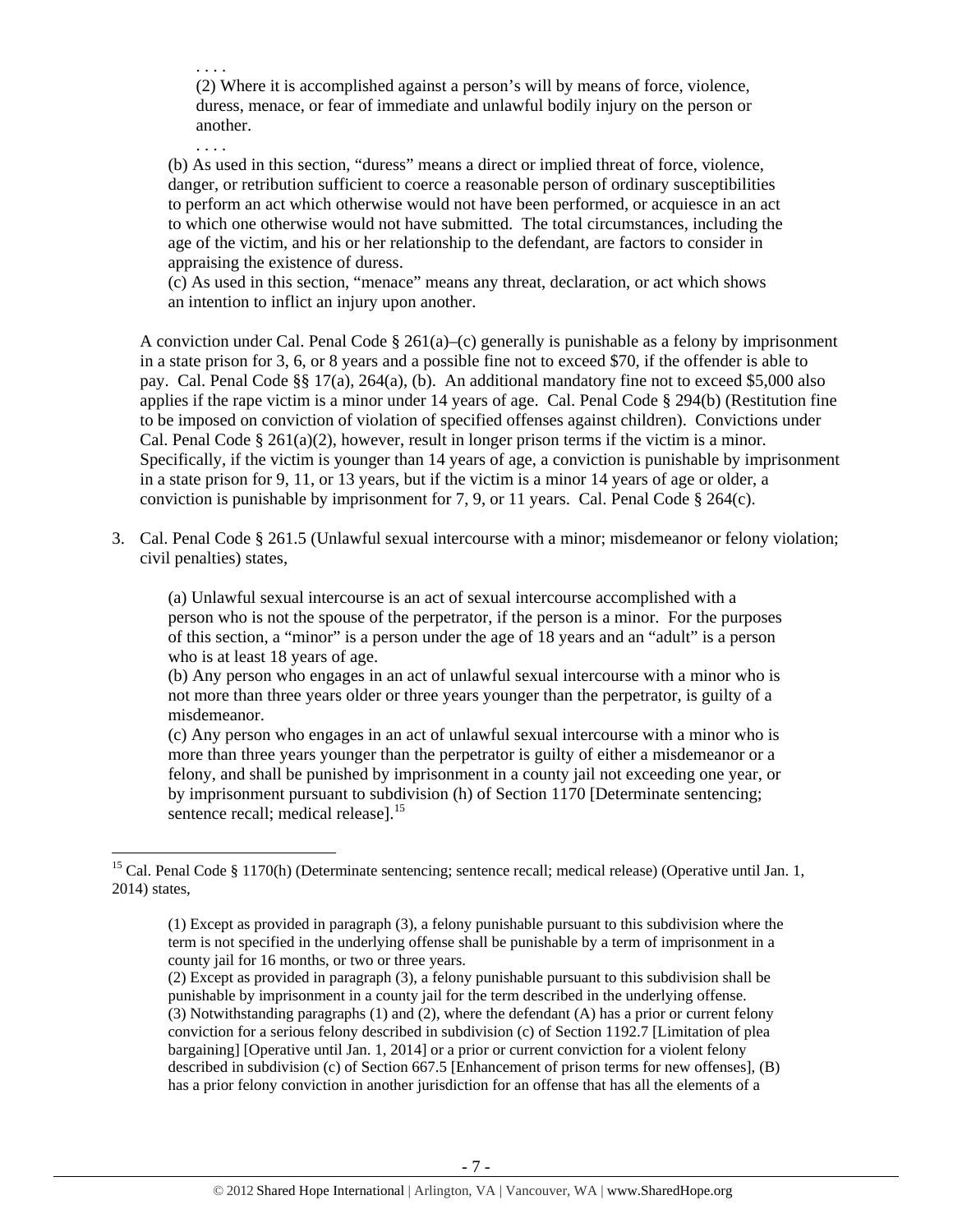(d) Any person 21 years of age or older who engages in an act of unlawful sexual intercourse with a minor who is under 16 years of age is guilty of either a misdemeanor or a felony, and shall be punished by imprisonment in a county jail not exceeding one year, or by imprisonment pursuant to subdivision (h) of Section 1170 for two, three, or four years.

. . . .

A conviction under Cal. Penal Code § 261.5(b) is punishable as a misdemeanor by imprisonment in a county jail up to 6 months, a fine not to exceed \$1,000, or both. Cal. Penal Code §§ 261.5(b), 19. A conviction under Cal. Penal Code  $\S 261.5(c)$  or (d) is punishable as either a misdemeanor or felony. A misdemeanor conviction is punishable by imprisonment in a county jail up to 1 year and a possible fine not to exceed \$1,000. Cal. Penal Code  $\S$ § 261.5(c), (d), 672. A felony conviction under Cal. Penal Code § 261.5(c) is punishable by imprisonment in a county jail for 16 months, 2 years, or 3 years and a possible fine not exceeding \$10,000. Cal. Penal Code §§ 261.5(c), 1170(h)(1), 672. A felony conviction under Cal. Penal Code § 261.5(d) is punishable by imprisonment in a county jail for 2, 3, or 4 years and a possible fine not to exceed \$10,000. Cal. Penal Code  $\S$ § 261.5(d), 1170(h)(2), 672. Additionally, for any conviction under this statute, the court may assess an additional fine not to exceed \$70, if the defendant is able to pay. Cal. Penal Code  $\S 261.5(e)(3)$ .

4. Cal. Penal Code § 269(a) (Aggravated sexual assault of child) provides,

Any person who commits any of the following acts upon a child who is under 14 years of age and seven or more years younger than the person is guilty of aggravated sexual assault of a child:

(1) Rape, in violation of paragraph (2) or (6) of subdivision (a) of Section 261.

(2) Rape or sexual penetration, in concert, in violation of Section 264.1.

(3) Sodomy, in violation of paragraph (2) or (3) of subdivision (c), or subdivision (d), of Section 286.

(4) Oral copulation, in violation of paragraph (2) or (3) of subdivision (c), or subdivision (d), of Section 288a.

(5) Sexual penetration, in violation of subdivision (a) of Section 289.

A conviction under Cal. Penal Code § 269(a) is punishable as a felony by imprisonment of 15 years to life in a state prison and a possible fine not to exceed \$10,000. Cal. Penal Code §§ 269(b), 672. Cal. Penal Code § 269(c) further provides that "[t]he court shall impose a consecutive sentence for each offense that results in a conviction under this section if the crimes involve separate victims or involve the same victim on separate occasions as defined in subdivision (d) of Section 667.6 [Enhancement and fine for prior conviction or prior term for sex offense]."

5. Cal. Penal Code § 288(a) (Lewd or lascivious acts involving children) makes it a crime for

any person who willfully and lewdly commits any lewd or lascivious act, including any of the acts constituting other crimes provided for in Part 1, upon or with the body, or any part or member thereof, of a child who is under the age of 14 years, with the intent of

serious felony described in subdivision (c) of Section 1192.7 or a violent felony described in subdivision (c) of Section 667.5, (C) is required to register as a sex offender pursuant to Chapter 5.5 (commencing with Section 290) of Title 9 of Part 1, or (D) is convicted of a crime and as part of the sentence an enhancement pursuant to Section 186.11 [Pattern of related felony conduct] is imposed, an executed sentence for a felony punishable pursuant to this subdivision shall be served in state prison.

<u> Andrewski politika (za obrazu pod predsjednika u predsjednika u predsjednika u predsjednika (za obrazu pod p</u>

. . . .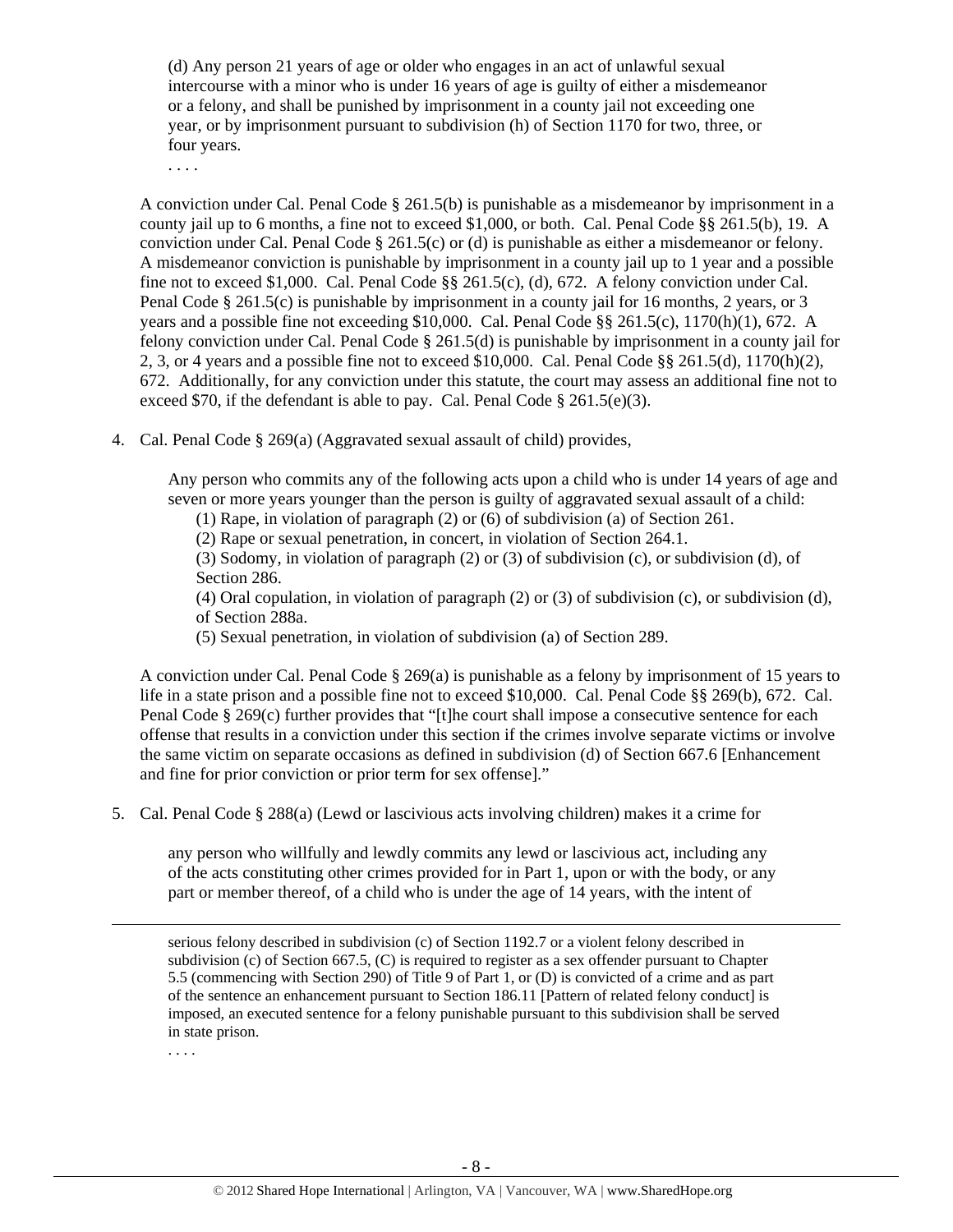arousing, appealing to, or gratifying the lust, passions, or sexual desires of that person or the child . . . .

A conviction under Cal. Penal Code  $\S 288(a)$  is punishable as a felony by imprisonment in a state prison for 3, 6, or 8 years and a possible fine not to exceed \$10,000. Cal. Penal Code §§ 288(a), 672. If the defendant uses "force, violence, duress, menace, or fear of immediate and unlawful bodily injury on the victim or another person," however, a conviction is punishable by imprisonment in a state prison for 5, 8, or 10 years and a possible fine not to exceed \$10,000. Cal. Penal Code  $\S$ § 288(b)(1), 672. If the defendant personally inflicted "bodily harm"<sup>16</sup> on the victim during the commission of Cal. Penal Code  $\S 288(a)$ , the term of imprisonment is extended to life with the possibility of parole. Cal. Penal Code  $\S 288(i)(1)$ . Furthermore, if the victim is 14 or 15 years old and the defendant "is at least 10 years older than the child," a conviction is punishable as either a misdemeanor by imprisonment in a county jail up to 1 year and a possible fine not to exceed \$1,000, or a felony by imprisonment in a state prison for 1, 2, or 3 years and a possible fine not to exceed \$10,000. Cal. Penal Code §§ 288(c)(1), 17(b), 672. Other enhancement provisions may also apply.<sup>17</sup> Lastly, if the victim was under 14 years of age, "[a]ny person convicted of . . . [Cal. Penal Code § 288] shall not have his or her sentence suspended until the court obtains a report from a reputable psychiatrist, from a reputable psychologist who meets the standards set forth in Section 1027, as to the mental condition of that person." Cal. Penal Code § 288.1 (Sentencing for crime against child).

6. Cal. Penal Code § 288.3(a) (Contact or communication with minor with knowledge and intent to commit specified offenses punishable by imprisonment; additional punishment for repeat violation) makes it a crime if a person

contacts or communicates with<sup>18</sup> a minor, or attempts to contact or communicate with a minor, who knows or reasonably should know that the person is a minor, with intent to commit an offense specified in Section. . . 261 [Rape; "duress"; "menace"], 264.1 [Punishment for aiding or abetting rape], . . . 286 [Sodomy], 288 [Lewd or lascivious acts involving children], 288a [Oral copulation], 288.2 [Sending harmful matter to minor by telephone messages, electronic mail, Internet, or commercial online service; Defenses; Exemption of carrier, broadcaster, or transmitter], 289 [Penetration by foreign object], 311.1 [Sale or distribution of obscene matter depicting person under age of 18 years engaging in sexual conduct], 311.2 [Production, distribution, or exhibition of obscene matter], 311.4 [Employment of minor in sale or distribution of obscene matter or production of pornography] or 311.11 [Possession or control of child pornography; persons previously convicted guilty of felonyl involving the minor  $\dots$ 

<sup>&</sup>lt;sup>16</sup> For the purposes of Cal. Penal Code § 288(a), "bodily harm" is defined as "any substantial physical injury resulting from the use of force that is more than the force necessary to commit the offense." Cal. Penal Code § 288(i)(3).

 $17$  A person convicted under Cal. Penal Code § 288 "shall receive a five-year enhancement for a prior conviction" under Cal. Penal Code § 261, § 262, § 264.1, § 269, § 285, § 286, § 288, § 288a, § 288.5 or § 289. Cal. Penal Code § 667.51(a), (b). If, however, the defendant has more than one prior conviction for any of the previously listed offenses, a conviction under Cal. Penal Code § 288 or § 288.5 is punishable by imprisonment in a state prison for 15 years to life. Cal. Penal Code § 667.51(c). Furthermore, a defendant convicted of a felony under Cal. Penal Code § 288(a), or (c)(1) is subject to an additional one-year term of imprisonment in a state prison if "the offense was committed with a minor for money or other consideration." Cal. Penal Code § 675(a).

<sup>&</sup>lt;sup>18</sup> Cal. Penal Code § 288.3(b) (Contact or communication with minor with knowledge and intent to commit specified offenses punishable by imprisonment; additional punishment for repeat violation) defines "contacts or communicates with" as including "direct and indirect contact or communication that may be achieved personally or by use of an agent or agency, any print medium, any postal service, a common carrier or communication common carrier, any electronic communications system, or any telecommunications, wire, computer, or radio communications device or system."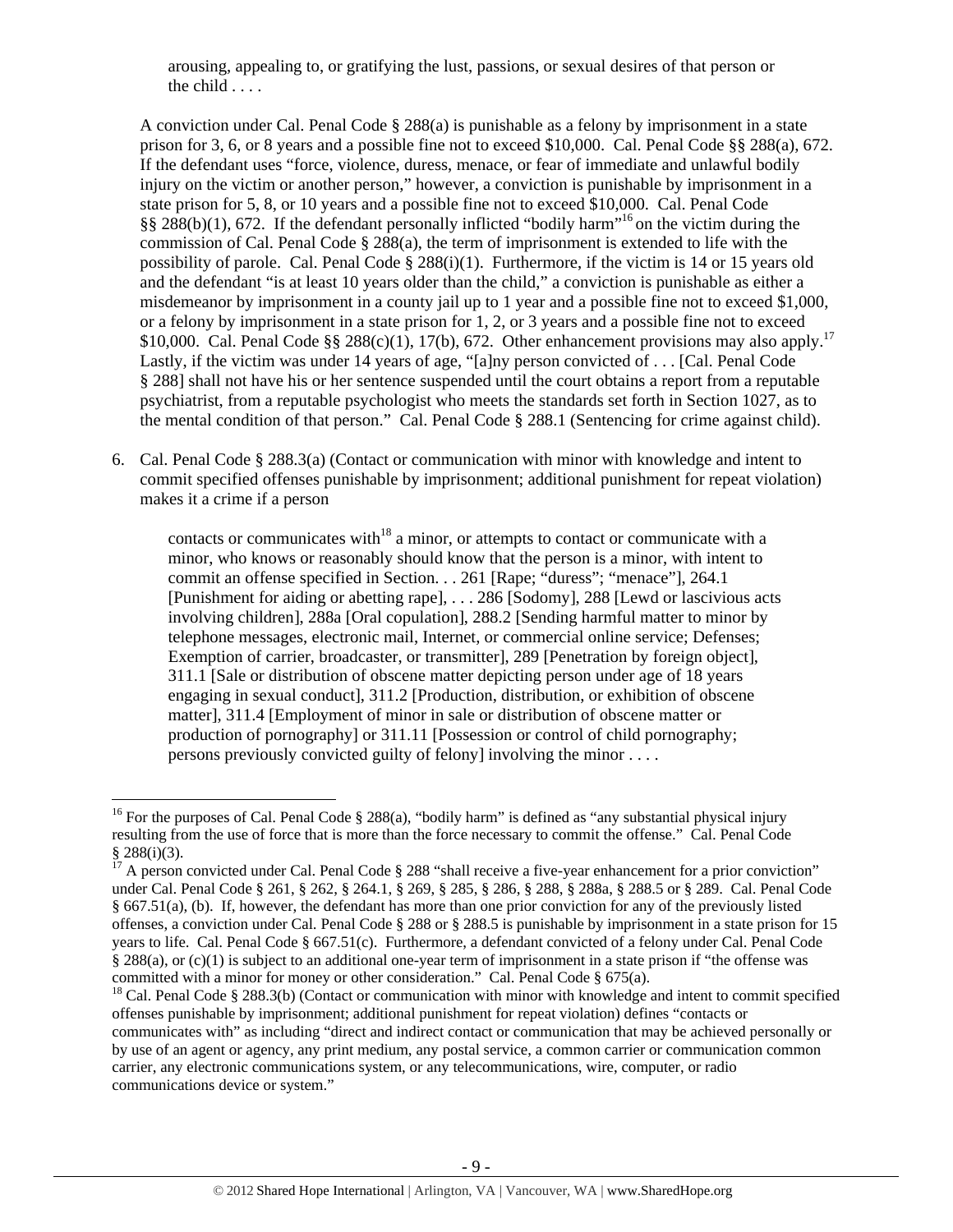A conviction under Cal. Penal Code § 288.3(a) is punishable as a felony "by imprisonment in the state prison for the term prescribed for an attempt<sup>19</sup> to commit the intended offense" and a fine not to exceed \$10,000. Cal. Penal Code § 288.3(a), 17(a), 672. Subsequent convictions under this statute are punishable by "an additional and consecutive term of imprisonment in the state prison for five years." Cal. Penal Code § 288.3(c).

7. Cal. Penal Code § 288.4(a)(1) (Arrangement of meeting with minor for purpose of engaging in certain lewd and lascivious behavior; punishment) makes it a crime if a person

motivated by an unnatural or abnormal sexual interest in children, arranges a meeting with a minor or a person he or she believes to be a minor for the purpose of exposing his or her genitals or pubic or rectal area, having the child expose his or her genitals or pubic or rectal area, or engaging in lewd or lascivious behavior . . . .

A conviction under Cal. Penal Code  $\S 288.4(a)(1)$  is punishable as a misdemeanor by imprisonment in a county jail up to 1 year, a fine not to exceed \$5,000, or both.<sup>20</sup> Cal. Penal Code §§ 288.4(a)(1). 17(a). If, however, the defendant "goes to the arranged meeting place at or about the arranged time," a conviction is punishable as a felony by imprisonment in a state prison for 2, 3, or 4 years and a possible fine not to exceed \$10,000. Cal. Penal Code §§ 288.4(b), 17(a), 672. First time convictions are also subject to an additional mandatory fine of \$300 while subsequent convictions are subject to an additional mandatory fine of \$500, if the offender is able to pay. Cal. Penal Code  $\S$ § 290.3(a),  $290(c)$ .

*1.3 Commercial sexual exploitation of children (CSEC) or prostitution statutes refer to the sex trafficking statute to identify the commercially sexually exploited minor as a trafficking victim.* 

None of California's CSEC laws refer to Cal. Penal Code § 236.1 (Human trafficking defined; punishment). Similarly, neither of California's prostitution related statutes, Cal. Penal Code § 647(b) (Disorderly conduct; restrictions on probation) and § 653.22(a) (Loitering with intent to commit

<sup>&</sup>lt;sup>19</sup> Cal. Penal Code § 664 (Punishment for unsuccessful attempt to commit crime) states,

Every person who attempts to commit any crime, but fails, or is prevented or intercepted in its perpetration, shall be punished where no provision is made by law for the punishment of those attempts, as follows:

<sup>(</sup>a) If the crime attempted is punishable by imprisonment in the state prison, or by imprisonment pursuant to subdivision (h) of Section 1170, the person guilty of the attempt shall be punished by imprisonment in the state prison or in a county jail, respectively, for onehalf the term of imprisonment prescribed upon a conviction of the offense attempted. . . . (b) If the crime attempted is punishable by imprisonment in a county jail, the person guilty of the attempt shall be punished by imprisonment in a county jail for a term not exceeding onehalf the term of imprisonment prescribed upon a conviction of the offense attempted. (c) If the offense so attempted is punishable by a fine, the offender convicted of that attempt shall be punished by a fine not exceeding one-half the largest fine which may be imposed upon a conviction of the offense attempted.

<sup>(</sup>d) If a crime is divided into degrees, an attempt to commit the crime may be of any of those degrees, and the punishment for the attempt shall be determined as provided by this section. . . . .

<sup>&</sup>lt;sup>20</sup> If the defendant has "a prior conviction for an offense listed in subdivision (c) of Section 290," a conviction under this statute is as punishable a felony by imprisonment in a state prison for 16 months, 2 years, or 3 years and a possible fine not to exceed \$10,000. Cal. Penal Code §§ 288.4(a)(2), 17(a), 18(a), 672.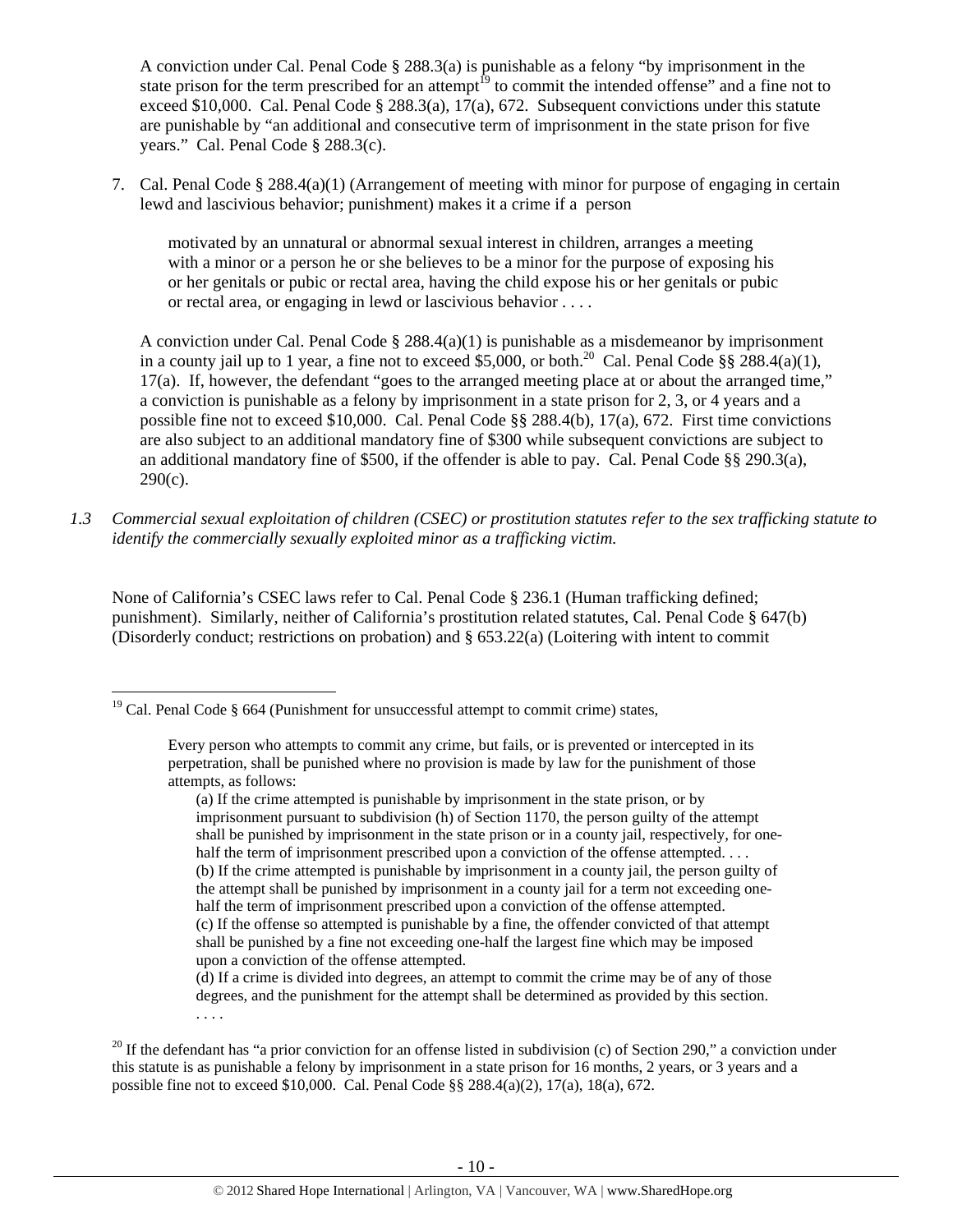prostitution; determination of intent), refer to § 236.1, the human trafficking statute, when a minor is involved in prostitution.

- 1.3.1 Recommendation: Amend the CSEC statutes, Cal. Penal Code § 266 (Procurement), § 266h(b) (Pimping), § 266i(a) (Pandering), § 267 (Abduction of minor for prostitution), and § 311.4 (Employment of minor in sale or distribution of obscene matter or production of pornography) and the prostitution statutes, § 647(b) (Disorderly conduct; restrictions on probation) and § 653.22(a) (Loitering with intent to commit prostitution; determination of intent) when a minor is involved in prostitution, to refer to Cal. Penal Code § 236.1 (Human trafficking defined; punishment) to ensure that the minors involved in these cases are properly identified as trafficking victims.
- *1.4 The state racketeering or gang crimes statute includes sex trafficking and commercial sexual exploitation of children (CSEC) offenses as predicate acts allowing the statute to be used to prosecute trafficking crimes.*

Cal. Penal Code §§ 186–186.8 (California Control of Profits of Organized Crime Act)<sup>21</sup> makes it a crime to engage in a pattern of criminal profiteering activity. "Criminal profiteering activity" is defined in Cal. Penal Code § 186.2 and includes the following:

(3) Child pornography or exploitation, as defined in subdivision (b) of Section 311.2, or Section 311.3 or 311.4, which may be prosecuted as a felony.

(9) Kidnapping, as defined in Section 207.

. . . .

. . . .

(12) Pimping and pandering, as defined in Section 266.

. . . .

. . . .

(19) Any of the offenses contained in Chapter 7.5 (commencing with Section 311) of Title 9, relating to obscene matter, or in Chapter 7.6 (commencing with Section 313) of Title 9, relating to harmful matter that may be prosecuted as a felony.

. . . . (25) Conspiracy to commit any of the crimes listed above, as defined in Section 182. . . . .

(28) Human trafficking, as defined in Section 236.1.

(29) Any crime in which the perpetrator induces, encourages, or persuades a person under 18 years of age to engage in a commercial sex act. For purposes of this paragraph, a commercial sex act means any sexual conduct on account of which anything of value is given or received by any person.

(30) Any crime in which the perpetrator, through force, fear, coercion, deceit, violence, duress, menace, or threat of unlawful injury to the victim or to another person, causes a person under 18 years of age to engage in a commercial sex act. For purposes of this paragraph, a commercial sex act means any sexual conduct on account of which anything of value is given or received by any person.

(33) Abduction or procurement by fraudulent inducement for prostitution, as defined in Section 266a.

A pattern of criminal profiteering activity is defined in Cal. Penal Code §186.2 and means "engaging in at least two incidents of criminal profiteering, as defined by this chapter, that meet the following requirements:

 <sup>21</sup> For additional information, see http://www.sharedhope.org/wp-content/uploads/2012/11/SHI-WhitePaperFederalStateRacketeeringGangCrimeLaws.pdf.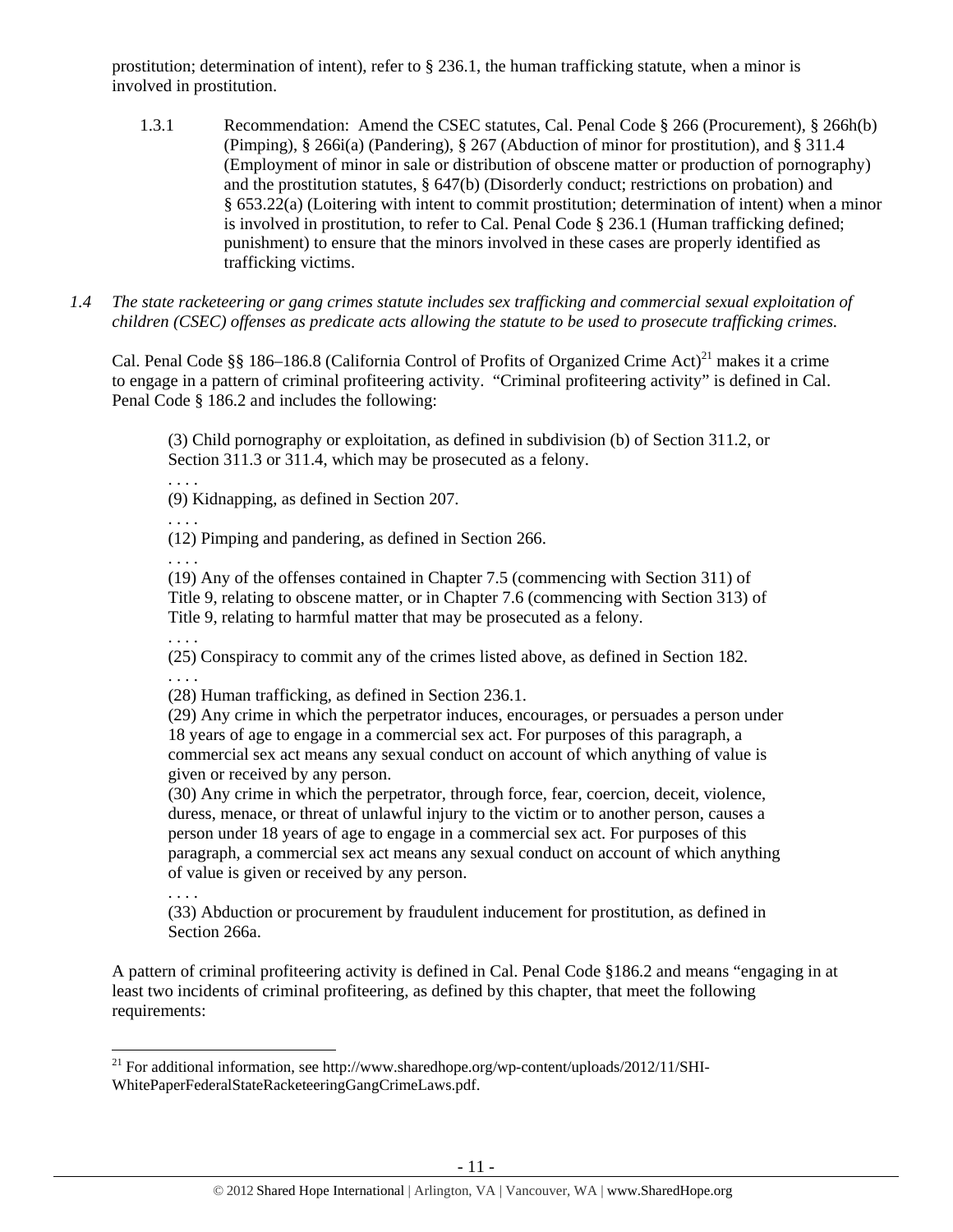(A) Have the same or a similar purpose, result, principals, victims, or methods of commission, or are otherwise interrelated by distinguishing characteristics. (B) Are not isolated events.

(C) Were committed as a criminal activity of organized crime.

Following a conviction of a criminal profiteering offense, the offender is subject to mandatory asset forfeiture pursuant to Cal. Penal Code §§ 186.3-186.5. Cal. Penal Code 186.3 states,

(a)In any case in which a person is alleged to have been engaged in a pattern of criminal profiteering activity, upon a conviction of the underlying offense, the assets listed in subdivisions (b) and (c) shall be subject to forfeiture upon proof of the provisions of subdivision (d) of Section 186.5.

(b)Any property interest whether tangible or intangible, acquired through a pattern of criminal profiteering activity.

(c)All proceeds of a pattern of criminal profiteering activity, which property shall include all things of value that may have been received in exchange for the proceeds immediately derived from the pattern of criminal profiteering activity.

## Cal. Penal Code § 186.4 states,

(a) The prosecuting agency shall, in conjunction with the criminal proceeding, file a petition of forfeiture with the superior court of the county in which the defendant has been charged with the underlying criminal offense, which shall allege that the defendant has engaged in a pattern of criminal profiteering activity, including the acts or threats chargeable as crimes and the property forfeitable pursuant to Section 186.3.

1.4.1 Recommendation: Amend the California Control of Profits of Organized Crime Act to provide for a separate conviction for violating this act, and to provide for a term of imprisonment for such a violation.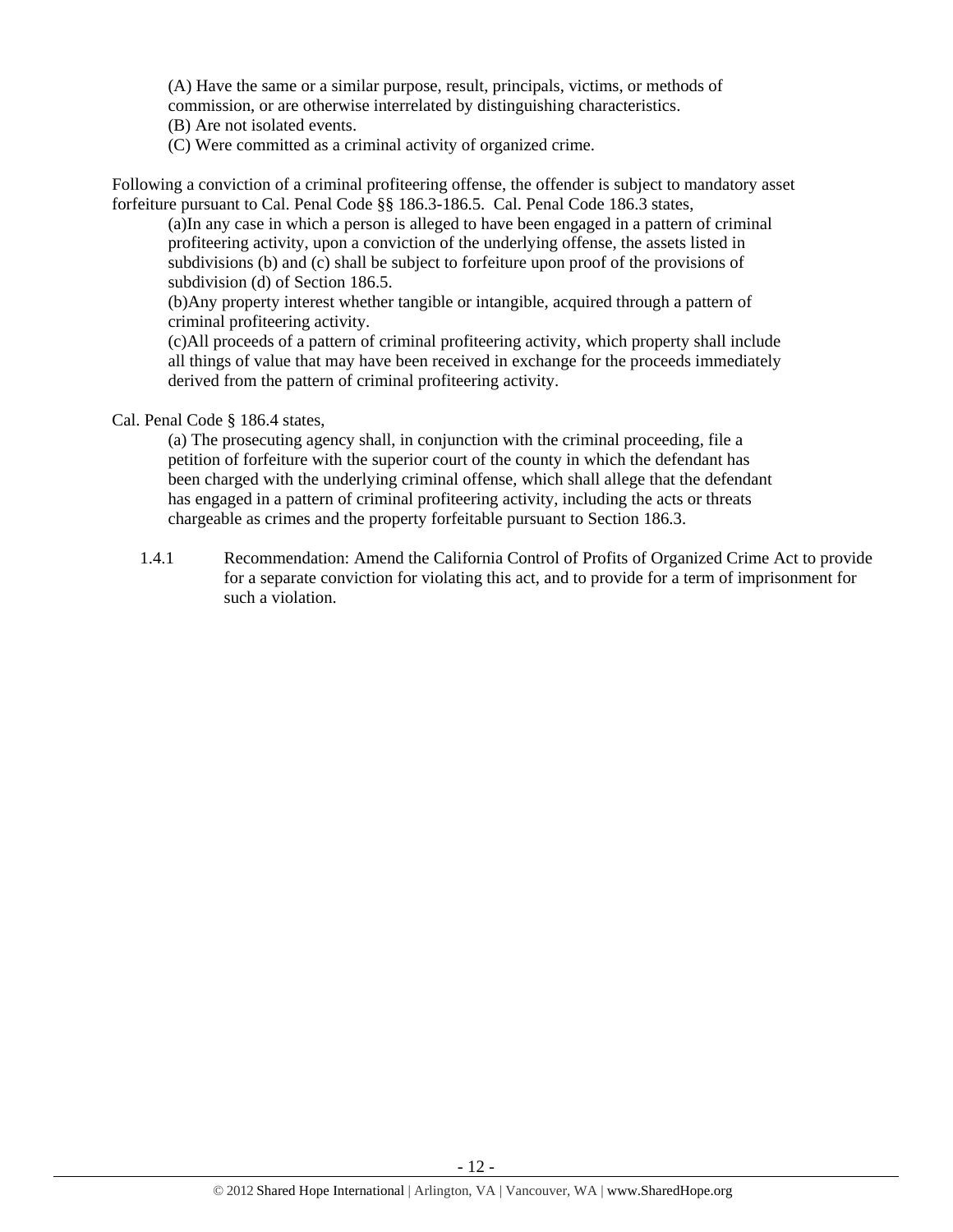### **FRAMEWORK ISSUE 2: CRIMINAL PROVISIONS FOR DEMAND**

# *Legal Components:*

- *2.1 The state sex trafficking law can be applied to the buyers of commercial sex acts with a victim of domestic minor sex trafficking.*
- *2.2 Buyers of commercial sex acts with a minor can be prosecuted under commercial sexual exploitation of children (CSEC) laws.*
- *2.3 Solicitation laws differentiate buying sex acts with an adult and buying sex acts with a minor under 18.*
- *2.4 Penalties for buyers of commercial sex acts with minors are as high as federal penalties.*
- *2.5 Using the Internet to lure, entice, or purchase, or attempt to lure, entice, or purchase commercial sex acts with a minor is a separate crime or results in an enhanced penalty for buyers.*
- *2.6 No age mistake defense is permitted for a buyer of commercial sex acts with any minor under 18.*
- *2.7 Base penalties for buying sex acts with a minor under 18 are sufficiently high and not reduced for older minors.*
- *2.8 Financial penalties for buyers of commercial sex acts with minors are sufficiently high to make it difficult for buyers to hide the crime.*
- *2.9 Buying and possessing child pornography carries penalties as high as similar federal offenses.*
- *2.10 Convicted buyers of commercial sex acts with minors and child pornography are required to register as sex offenders.*

\_\_\_\_\_\_\_\_\_\_\_\_\_\_\_\_\_\_\_\_\_\_\_\_\_\_\_\_\_\_\_\_\_\_\_\_\_\_\_\_\_\_\_\_\_\_\_\_\_\_\_\_\_\_\_\_\_\_\_\_\_\_\_\_\_\_\_\_\_\_\_\_\_\_\_\_\_\_\_\_\_\_\_\_\_\_\_\_\_\_\_\_\_\_

# *Legal Analysis:*

*2.1 The state sex trafficking law can be applied to the buyers of commercial sex acts with a victim of domestic minor sex trafficking.* 

Cal. Penal Code § 236.1 (Human trafficking defined; punishment) does not apply to buyers who purchase sex with a minor. Cal. Penal Code § 236.1 does not prohibit the act of purchasing a commercial sex act. Moreover, Cal. Penal Code § 236.1(a) does not include in its list of predicate crimes the statutes most applicable to buyers: Cal. Penal Code § 266e (Acquiring prostitute) or § 647(b) (Disorderly conduct; restrictions on probation). $^{22}$ 

- 2.1.1 Recommendation: Amend Cal. Penal Code § 236.1(a) (Human trafficking defined; punishment) to include violations of Cal. Penal Code § 266e (Acquiring prostitute) and § 647(b) (Disorderly conduct; restrictions on probation) when the victim is a minor, without regard to the use of force, fraud or coercion.
- *2.2 Buyers of commercial sex acts with a minor can be prosecuted under commercial sexual exploitation of children (CSEC) laws.*

California does not have a law specifically prohibiting the buying of sex with a minor.<sup>23</sup> Buyers may, however, be prosecuted under California's general age-neutral solicitation statute. Cal. Penal Code § 647(b) (Disorderly conduct; restrictions on probation) states,

<sup>&</sup>lt;sup>22</sup> *See infra* Section 2.2 for the substantive provisions of Cal. Penal Code § 266e (Acquiring prostitute) and Cal. Penal Code § 647(b) (Disorderly conduct; Restrictions on probation).

<sup>&</sup>lt;sup>23</sup> Caselaw interpreting Cal. Penal Code § 266i(a) (Pandering) precludes application of this CSEC offense to buyers. In People v. Dixon, 191 Cal.App.4th 1154 (2011), the defendant was charged with pandering for soliciting sex with a 17-year old via text message by offering her over \$200. *Id.* at 1156. The defendant was convicted as "a person who '[b]y promises, threats, violence, or by any device or scheme, causes, induces, persuades, or encourages another person to become a prostitute' (§ 266i, subd. (a)(2).)" *Id.* The court agreed with the defendant on appeal that "'a person who seeks sex for himself, and uses the money as an inducement, is not a panderer.'" *Id.* The court followed the reasoning of California's Supreme Court that defined a panderer "in a similar context . . . [as] one '"who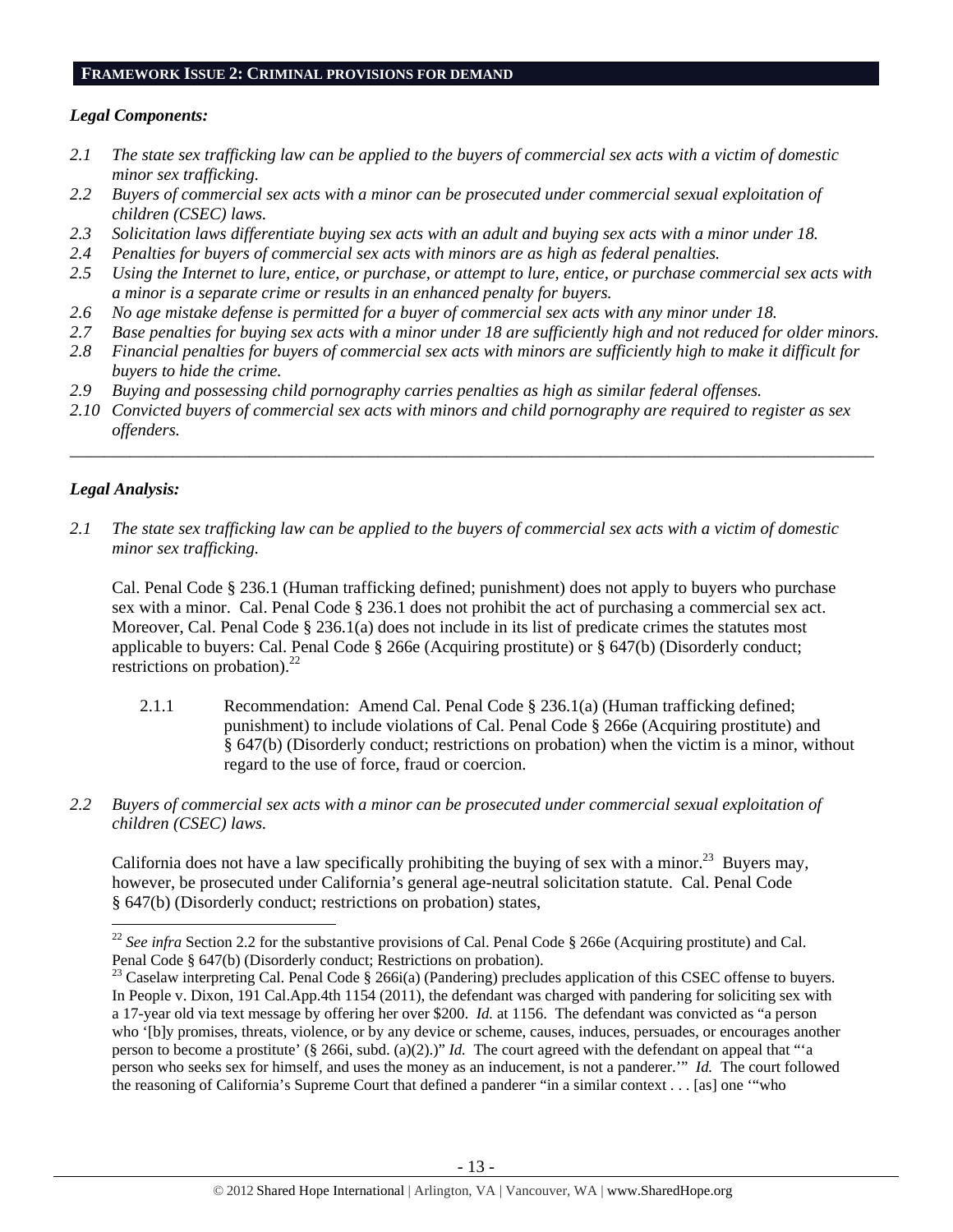[E]very person who commits any of the following acts is guilty of disorderly conduct, a misdemeanor:

. . . .

(b) Who solicits or who agrees to engage in or who engages in any act of prostitution.<sup>24</sup> A person agrees to engage in an act of prostitution when, with specific intent to so engage, he or she manifests an acceptance of an offer or solicitation to so engage, regardless of whether the offer or solicitation was made by a person who also possessed the specific intent to engage in prostitution. No agreement to engage in an act of prostitution shall constitute a violation of this subdivision unless some act, in addition to the agreement, is done within this state in furtherance of the commission of an act of prostitution by the person agreeing to engage in that act. . . .

A conviction under this statute is punishable as a misdemeanor by imprisonment in a county jail up to 6 months, a fine not to exceed \$1,000, or both. Cal. Penal Code §§ 647(b), 672, 19. Second convictions under Cal. Penal Code § 647(b) are subject to a mandatory minimum of 45 days in a county jail, while subsequent convictions are subject to a mandatory minimum of 90 days in a county jail. Cal. Penal Code § 647(k). In instances where a "violation of subdivision (b) . . . was committed within 1,000 feet of a private residence and with the use of a vehicle," the court may also suspend a buyer's driver's license up to 30 days.<sup>25</sup> Cal. Penal Code  $\S 647(k)$ . For any conviction under this statute, the court may also order an additional fine not to exceed \$70, if the defendant is able to pay. Cal. Penal Code § 647.1.

Buyers also may be prosecuted under Cal. Penal Code § 266e (Acquiring prostitute), which makes it a crime if a person "purchases, or pays any money or other valuable thing for, any person for the purpose of prostitution as defined in subdivision (b) of Section 647." Like Cal. Penal Code § 647(b), this statute is age-neutral and does not impose enhanced penalties for purchasing sex with a minor. Regardless of the victim's age, a conviction under Cal. Penal Code § 266e is punishable as a felony by imprisonment in a state prison for 16 months, 2 years, or 3 years and a possible fine not to exceed \$10,000. Cal. Penal Code §§ 266e, 672.

- 2.2.1 Recommendation: Amend Cal. Penal Code § 647(b) (Disorderly conduct; restrictions on probation) and § 266e (Acquiring prostitute) to impose enhanced penalties where a person solicits or pays for sex with a minor under the age of 18.
- *2.3 Solicitation laws differentiate buying sex acts with an adult and buying sex acts with a minor under 18.*

Neither Cal. Penal Code § 647(b) (Disorderly conduct; restrictions on probation) nor § 266e (Acquiring prostitute) differentiate between the buying of sex with an adult or a minor.<sup>26</sup>

<u> 1989 - Johann Stein, marwolaethau a gweledydd a ganlad y ganlad y ganlad y ganlad y ganlad y ganlad y ganlad</u>

<sup>25</sup> Cal. Penal Code  $\S$  647(k) states,

In lieu of the suspension, the court may order a person's privilege to operate a motor vehicle restricted, for not more than six months, to necessary travel to and from the person's place of employment or education. If driving a motor vehicle is necessary to perform the duties of the person's employment, the court may also allow the person to drive in that person's scope of

employment.<br><sup>26</sup> *See supra* Section 2.2 for the substantive provisions of Cal. Penal Code § 647(b) and § 266e.

procures the gratification of the passion of lewdness for another."' (People v. Roderigas (1874) 49 Cal. 9, 11). *Id.* The court further noted: "As to the sexual desires of others, 'pandering' means the business of recruiting a prostitute, finding a place of business for a prostitute, or soliciting customers for a prostitute. (Black's Law Dict. (7th ed. 1999) p. 1135; see United States v. Williams (2008) 553 U.S. 285, 308, fn. 1 [170 L.Ed.2d 650, 672, fn. 1, 128 S.Ct. 1830].)." *Id.* at 1159-1160.<br><sup>24</sup> Cal. Penal Code § 647(b) defines "prostitution" as "any lewd act between persons for money or other

consideration."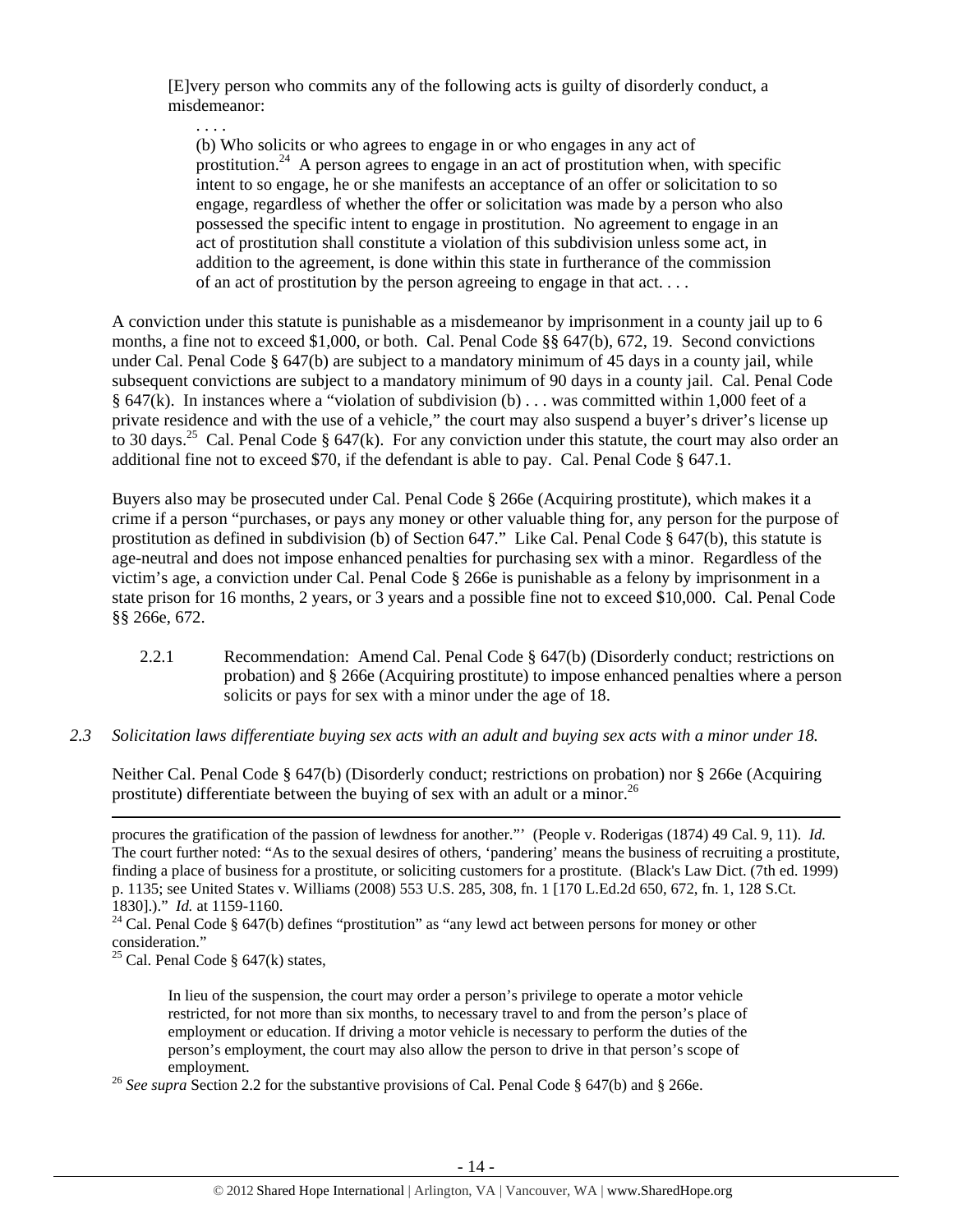2.3.1 Recommendation: Amend Cal. Penal Code § 647(b) (Disorderly conduct; restrictions on probation) and § 266e (Acquiring prostitute) to expressly prohibit soliciting a minor under the age of 18.

# *2.4 Penalties for buyers of commercial sex acts with minors are as high as federal penalties.*

A conviction under Cal. Penal Code § 647(b) (Disorderly conduct; restrictions on probation)<sup>27</sup> is punishable as a misdemeanor by imprisonment in a county jail up to 6 months, a fine not to exceed \$1,000, or both. Cal. Penal Code §§ 647(b), 19. Second convictions under Cal. Penal Code § 647(b) are subject to a mandatory minimum of 45 days in a county jail, while subsequent convictions are subject to a mandatory minimum of 90 days in a county jail. Cal. Penal Code  $\S$  647(k). When a "violation of subdivision (b) . . . was committed within 1,000 feet of a private residence and with the use of a vehicle," the court may also suspend the buyer's driver's license up to 30 days.<sup>28</sup> Cal. Penal Code § 647(k). For any conviction under Cal. Penal Code  $\S$  647(b), the court may also order an additional fine not to exceed \$70, if the defendant is able to pay. Cal. Penal Code § 647.1. Buyers convicted under Cal. Penal Code § 266e (Acquiring prostitute)<sup>29</sup> are guilty of a felony punishable by imprisonment in a state prison for 16 months, 2 years, or 3 years and a possible fine not to exceed \$10,000. Cal. Penal Code §§ 266e, 672.

In comparison, if the victim is under the age of 14, a conviction under the Trafficking Victims Protection Act  $(TVPA)^{30}$  for child sex trafficking is punishable by 15 years to life imprisonment and a fine not to exceed \$250,000. 18 U.S.C. §§ 1591(b)(1), 3559(a)(1), 3571(b)(3). If the victim is between the ages of 14–17, a conviction is punishable by 10 years to life imprisonment and a fine not to exceed \$250,000. 18 U.S.C.  $\S$ § 1591(b)(2), 3559(a)(1), 3571(b)(3). A conviction is punishable by mandatory life imprisonment, however, if the buyer has a prior conviction for a federal sex offense<sup>31</sup> against a minor. 18 U.S.C. § 3559(e)(1). To the extent buyers can be prosecuted under other federal CSEC laws,<sup>32</sup> a conviction is punishable by penalties ranging from a fine not to exceed \$250,000 to life imprisonment and a fine not to exceed  $$250,000.<sup>33</sup>$ 

an offense under section 1591 [18 USCS § 1591] (relating to sex trafficking of children), 2241 [18 USCS § 2241] (relating to aggravated sexual abuse), 2242 [18 USCS § 2242] (relating to sexual abuse),  $2244(a)(1)$  [18 USCS §  $2244(a)(1)$ ] (relating to abusive sexual contact),  $2245$  [18 USCS § 2245] (relating to sexual abuse resulting in death), 2251 [18 USCS § 2251] (relating to sexual exploitation of children), 2251A [18 USCS § 2251A] (relating to selling or buying of children), 2422(b) [18 USCS § 2422(b)] (relating to coercion and enticement of a minor into prostitution), or 2423(a) [18 USCS § 2423(a)] (relating to transportation of minors). 32 18 U.S.C. §§ 2251A(b) (Selling or buying of children), 2251(a) (Sexual exploitation of children), 2423(a)

(Transportation of a minor with intent for minor to engage in criminal sexual activity), 2422(a) (Coercion and enticement), 2252(a)(2), (a)(4) (Certain activities relating to material involving the sexual exploitation of minors).  $33$  18 U.S.C. §§ 2251A(b) (conviction punishable by imprisonment for 30 years to life and a fine), 22 (conviction punishable by imprisonment for 15–30 years and a fine), 2423(a) (conviction punishable by imprisonment for 10 years to life and a fine), 2422(a) (conviction punishable by a fine, imprisonment up to 20 years, or both),  $2252(a)(2)$ , (4) (stating that a conviction under subsection (a)(2) is punishable by imprisonment for 5–20 years and a fine, while a conviction under subsection (a)(4) is punishable by imprisonment up to 10 years, a fine, or both); *see also* 18 U.S.C. §§ 3559(a)(1) (classifying all of the above listed offenses as felonies), 3571(b)(3) (providing a fine up to \$250,000 for any felony conviction).

 <sup>27</sup> *See supra* Section 2.2 for the substantive provisions of Cal. Penal Code § 647(b). <sup>28</sup> *See supra* note 25.

<sup>&</sup>lt;sup>28</sup> *See supra* note 25.<br><sup>29</sup> *See supra* Section 2.2 for the substantive provisions of Cal. Penal Code § 266e.<br><sup>30</sup> Trafficking Victims Protection Act (TVPA) of 2000, Pub. L. No. 106-386, 114 Stat. 1464, 1466 (codified i scattered sections of 18 and 22 U.S.C.).

 $31$  Pursuant to 18 U.S.C. § 3559(e)(2), "federal sex offense" is defined as: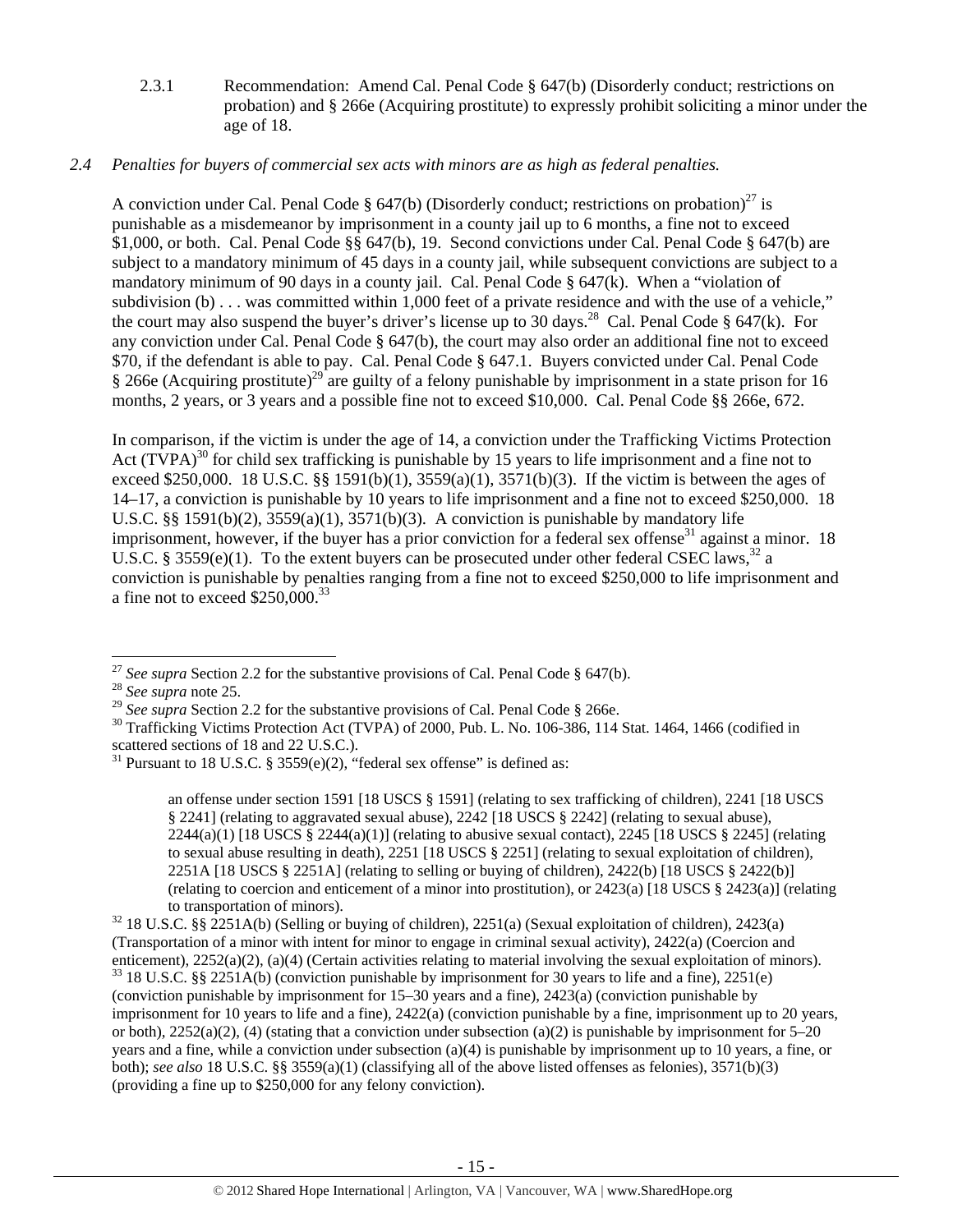- 2.4.1 Recommendation: Amend Cal. Penal Code § 647(b) (Disorderly conduct; restrictions on probation) and § 266e (Acquiring prostitute) to expressly classify and punish the crimes as felonies when commercial sex is purchased with a minor under the age of 18 and to raise the penalties to be consistent with those available under federal law.
- *2.5 Using the Internet to lure, entice, or purchase, or attempt to lure, entice, or purchase commercial sex acts with a minor is a separate crime or results in an enhanced penalty for buyers.*

Cal. Penal Code § 288.3(a) (Contact or communication with minor with knowledge and intent to commit specified offenses punishable by imprisonment; additional punishment for repeat violation) makes it a crime if a person

contacts or communicates with $34$  a minor, or attempts to contact or communicate with a minor, who knows or reasonably should know that the person is a minor, with intent to commit an offense specified in Section . . . 261 [Rape; "duress"; "menace"], 264.1 [Punishment for aiding or abetting rape], . . . 286 [Sodomy], 288 [Lewd or lascivious acts involving children], 288a [Oral copulation], 288.2 [Sending harmful matter to minor by telephone messages, electronic mail, Internet, or commercial online service; Defenses; Exemption of carrier, broadcaster, or transmitter], 289 [Penetration by foreign object], 311.1 [Sale or distribution of obscene matter depicting person under age of 18 years engaging in sexual conduct], 311.2 [Production, distribution, or exhibition of obscene matter], 311.4 [Employment of minor in sale or distribution of obscene matter or production of pornography] or 311.11 [Possession or control of child pornography; persons previously convicted guilty of felony] involving the minor . . . .

A conviction under Cal. Penal Code § 288.3(a) is punishable as a felony by "imprisonment in the state prison for the term prescribed for an attempt<sup>35</sup> to commit the intended offense" and a possible fine not to exceed \$10,000. Cal. Penal Code §§ 288.3(a), 17(a), 672. Subsequent convictions under this statute are punishable by "an additional and consecutive term of imprisonment in the state prison for five years." Cal. Penal Code § 288.3(c).

- 2.5.1 Recommendation: Amend Cal. Penal Code § 288.3(a) (Contact or communication with minor with knowledge and intent to commit specified offenses punishable by imprisonment; additional punishment for repeat violation) to include a buyer's use of the Internet with intent to violate Cal. Penal Code § 236.1(a) (Human trafficking defined; punishment), § 647(b) (Disorderly conduct; restrictions on probation) or § 266e (Acquiring prostitute).
- *2.6 No age mistake defense is permitted for a buyer of commercial sex acts with any minor under 18.*

Both Cal. Penal Code § 647(b) (Disorderly conduct; Restrictions on probation) and § 266e (Acquiring prostitute) are age-neutral solicitation laws, making the age of the person with whom sex is purchased irrelevant for a conviction. As a result, a mistake of age defense is inapplicable to buyers convicted under either of these statutes. Additionally, Cal. Penal Code § 288.3 (Contact or communication with minor with knowledge and intent to commit specified offenses punishable by imprisonment; additional punishment for repeat violation) does not expressly prohibit or permit a mistake of age defense. Instead, Cal. Penal Code § 288.3(a) only applies if an offender "knows or reasonably should know that the person is a minor," which indicates that a mistake of age defense is permissible.

<sup>34</sup> *Supra* note 18. 35 *Supra* note 19.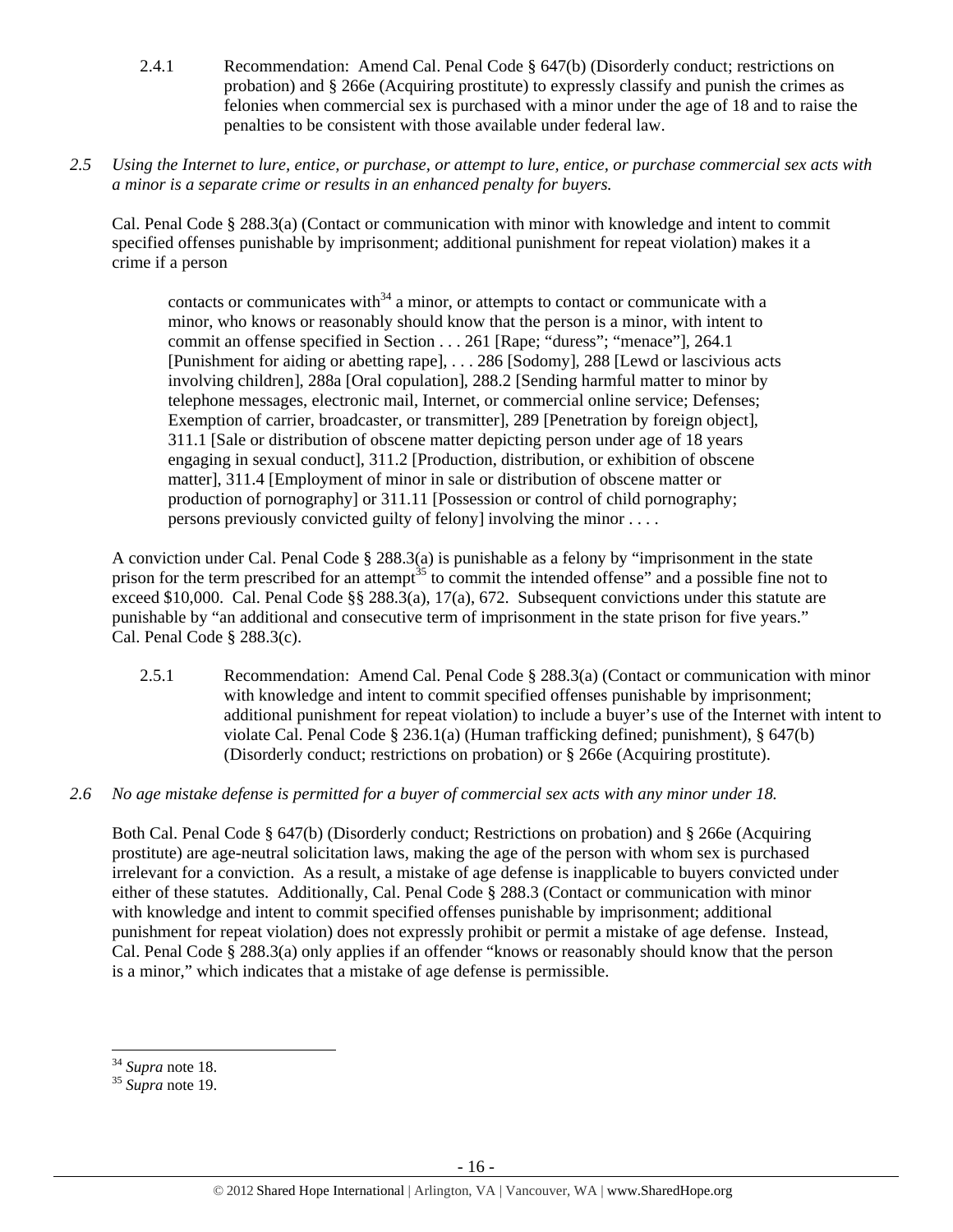- 2.6.1 Recommendation: Amend Cal. Penal Code § 236.1(a) (Human trafficking defined; punishment) to expressly prohibit a mistake of age defense in the case of prosecution for trafficking a minor under the age of 18 for commercial sexual exploitation.
- *2.7 Base penalties for buying sex acts with a minor under 18 are sufficiently high and not reduced for older minors.*

Because Cal. Penal Code § 647(b) (Disorderly conduct; restrictions on probation) and § 266e (Acquiring prostitute) are age-neutral solicitation laws, the same penalties apply to a buyer regardless of the age of the person solicited. $36$ 

*2.8 Financial penalties for buyers of commercial sex acts with minors are sufficiently high to make it difficult for buyers to hide the crime.* 

Buyers convicted under Cal. Penal Code § 647(b) (Disorderly conduct; restrictions on probation)<sup>37</sup> are subject to a possible fine not to exceed \$1,000. Cal. Penal Code §§ 647(b), 19. Buyers convicted under Cal. Penal Code § 266e (Acquiring prostitute) are subject to a possible fine not to exceed \$10,000.<sup>38</sup> Cal. Penal Code §§ 266e, 672.

Buyers also are subject to penalty assessments. Courts are directed to order a person convicted of any crime in California to pay a penalty assessment. Cal. Penal Code § 1202.4(a)(2) states, "Upon a person being convicted of any crime in the State of California, the court shall order the defendant to pay a fine in the form of a penalty assessment in accordance with Section 1464 [Penalty assessment; distribution of funds]." The state penalty assessment is \$10 for every \$10, or fraction of \$10, on "every fine, penalty, or forfeiture imposed and collected by the courts for all criminal offenses." Cal. Penal Code § 1464(a)(1). Penalty assessments do not apply to restitution fines. Cal. Penal Code  $\S$  1464(a)(3)(A).

Additionally, convicted buyers are also subject to a restitution fine. Pursuant to Cal. Penal Code  $§$  1202.4(b)<sup>39</sup> (Restitution; amount; hearing and court order; financial disclosure), "In every case where a person is convicted of a crime, the court shall impose a separate and additional restitution fine, unless it finds compelling and extraordinary reasons for not doing so, and states those reasons on the record." Although the final amount of a restitution fine falls within the court's discretion, it must be between \$120–\$1,000 for a misdemeanor conviction and \$240–\$10,000 for a felony conviction. Cal. Penal Code § 1202.4(b)(1).

Cal. Penal Code § 1202.4(f) requires a convicted defendant to make restitution to a victim who "has suffered economic loss as a result of the defendant's conduct," for either "the amount of loss claimed by the victim or victims or any other showing to the court," and "[i]f the amount of loss cannot be

<sup>&</sup>lt;sup>36</sup> See supra Section 2.2 for the substantive provisions of Cal. Penal Code § 647(b) and § 266e.

<sup>&</sup>lt;sup>37</sup> See supra Section 2.2 for the substantive provisions of Cal. Penal Code § 647(b).<br><sup>38</sup> See supra Section 2.2 for the substantive provisions of Cal. Penal Code § 266e.

 $39$  Here and elsewhere in this report that § 1202.4 is quoted or cited, it has been updated to reflect the amendments added by the passage of Assembly Bill 898, 2012 ch. 358 (effective January 1, 2012). Pursuant to § 1204(b)(1), these minimums will increase over the next three years as follows:

The restitution fine shall be set at the discretion of the court and commensurate with the seriousness of the offense, but shall not be less than two hundred forty dollars (\$240) starting on January 1, 2012, two hundred eighty dollars (\$280) starting on January 1, 2013, and three hundred dollars (\$300) starting on January 1, 2014, and not more than ten thousand dollars (\$10,000), if the person is convicted of a felony, and shall not be less than one hundred twenty dollars (\$120) starting on January 1, 2012, one hundred forty dollars (\$140) starting on January 1, 2013, and one hundred fifty dollars (\$150) starting on January 1, 2014, and not more than one thousand dollars (\$1,000), if the person is convicted of a misdemeanor.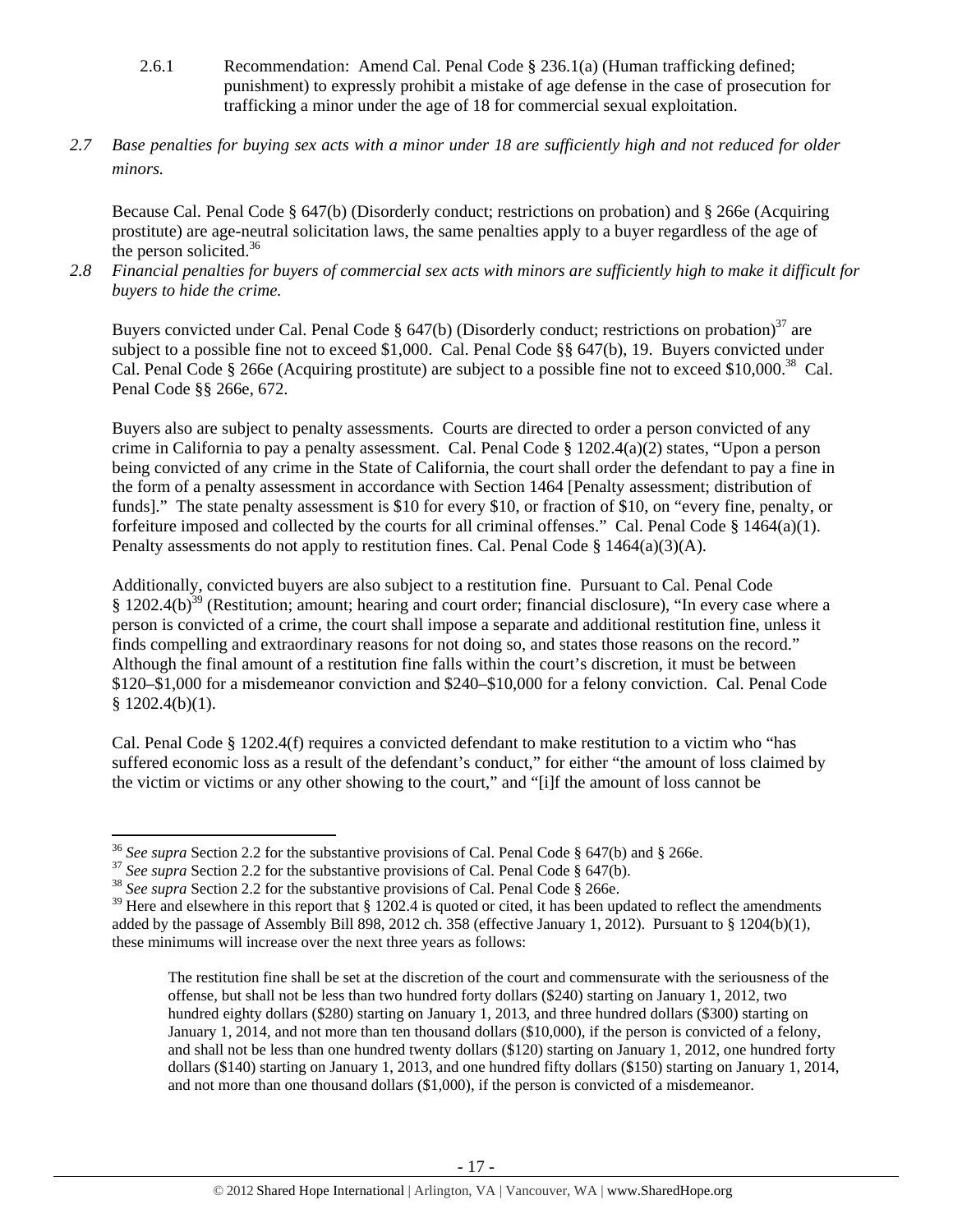ascertained at the time of sentencing," the court shall order that the amount be "determined at the direction of the court."

Additionally, under Cal. Penal Code § 312.3(a) (Forfeiture and destruction of matter depicting minors engaging in or simulating sexual conduct), to the extent that "[m]atter that depicts a person under the age of 18 years personally engaging in or personally simulating sexual conduct as defined in Section 311.4," comes into "the possession of any city, county, city and county, or state official or agency" it will be "subject to forfeiture." No specific procedure for effecting the forfeiture is authorized.

Buyers may also face forfeiture of property used in connection with prostitution offenses under the Red Light Abatement Law at Cal. Penal Code § 11225–11235. Pursuant to Cal. Penal Code § 11225(a), "[e]very building or place used for the purpose of . . . lewdness, assignation, or prostitution, and every building or place in or upon which . . . lewdness, assignation, or prostitution, are held or occur, is a nuisance which shall be enjoined, abated, and prevented, and for which damages may be recovered, whether it is a public or private nuisance." Pursuant to Cal. Penal Code.  $\S 11230(a)(1)$ , "If the existence of a nuisance is established in an action as provided in this article, an order of abatement shall be entered as a part of the judgment in the case, directing the removal from the building or place of all fixtures, musical instruments and movable property used in conducting, maintaining, aiding, or abetting the nuisance, and directing the sale thereof in the manner provided for the sale of chattels under execution, and the effectual closing of the building or place against its use for any purpose, and that it be kept closed for a period of one year, unless sooner released."

# *2.9 Buying and possessing child pornography carries penalties as high as similar federal offenses.*

Cal. Penal Code § 311.11(a) (Possession or control of child pornography; persons previously guilty of felony) makes it a crime for any person to possess child pornography. Specifically, Cal. Penal Code § 311.11(a) states,

Every person who knowingly possesses or controls any matter, representation of information, data, or image, including, but not limited to, any film, filmstrip, photograph, negative, slide, photocopy, videotape, video laser disc, computer hardware, computer software, computer floppy disc, data storage media, CD-ROM, or computer-generated equipment or any other computer-generated image that contains or incorporates in any manner, any film or filmstrip, the production of which involves the use of a person under the age of 18 years, knowing that the matter depicts a person under the age of 18 years personally engaging in or simulating sexual conduct, as defined in subdivision (d) of Section 311.4, is guilty of a felony  $\dots$ 

A conviction under Cal. Penal Code § 311.11(a) is punishable as either a misdemeanor<sup>40</sup> or felony. Cal. Penal Code §17(a), (b). A misdemeanor conviction is punishable by imprisonment in a county jail up to 1 year, a fine not to exceed \$2,500, or both. Cal. Penal Code  $\S$ § 311.11(a), 17(b). A felony conviction is punishable by imprisonment in a state prison for 16 months, 2 years, or 3 years and a possible fine not to exceed \$10,000. Cal. Penal Code §§ 18(a), 672. Buyers who have a prior conviction under Cal. Penal Code § 311.11(a),"an offense requiring

<sup>&</sup>lt;sup>40</sup> Although Cal. Penal Code § 311.11(a) specifically states that a violation is a felony, it is also possible for a violation to be a misdemeanor. *See* People v. Sacramento Butchers' Protective Ass'n, 107 P. 712, 720 (Cal. Ct. App. 1910) (stating, "[I]n the determination whether a certain offense is a felony or a misdemeanor, no material aid is necessarily afforded by the mere characterization of the prohibited and penalized act as either the one or the other, since the nature and extent and mode of the punishment prescribed . . . is the sole test. For illustration, if a statute should denounce a certain act as a felony, but limited the power of punishment . . . to imprisonment in the county jail . . . or a fine . . . , or by both such fine and imprisonment, it would readily appear, notwithstanding its designation by the statute as a felony, that, from the nature of the punishment prescribed, the act so denounced and designated could be nothing more than an ordinary misdemeanor . . . .") (citations omitted).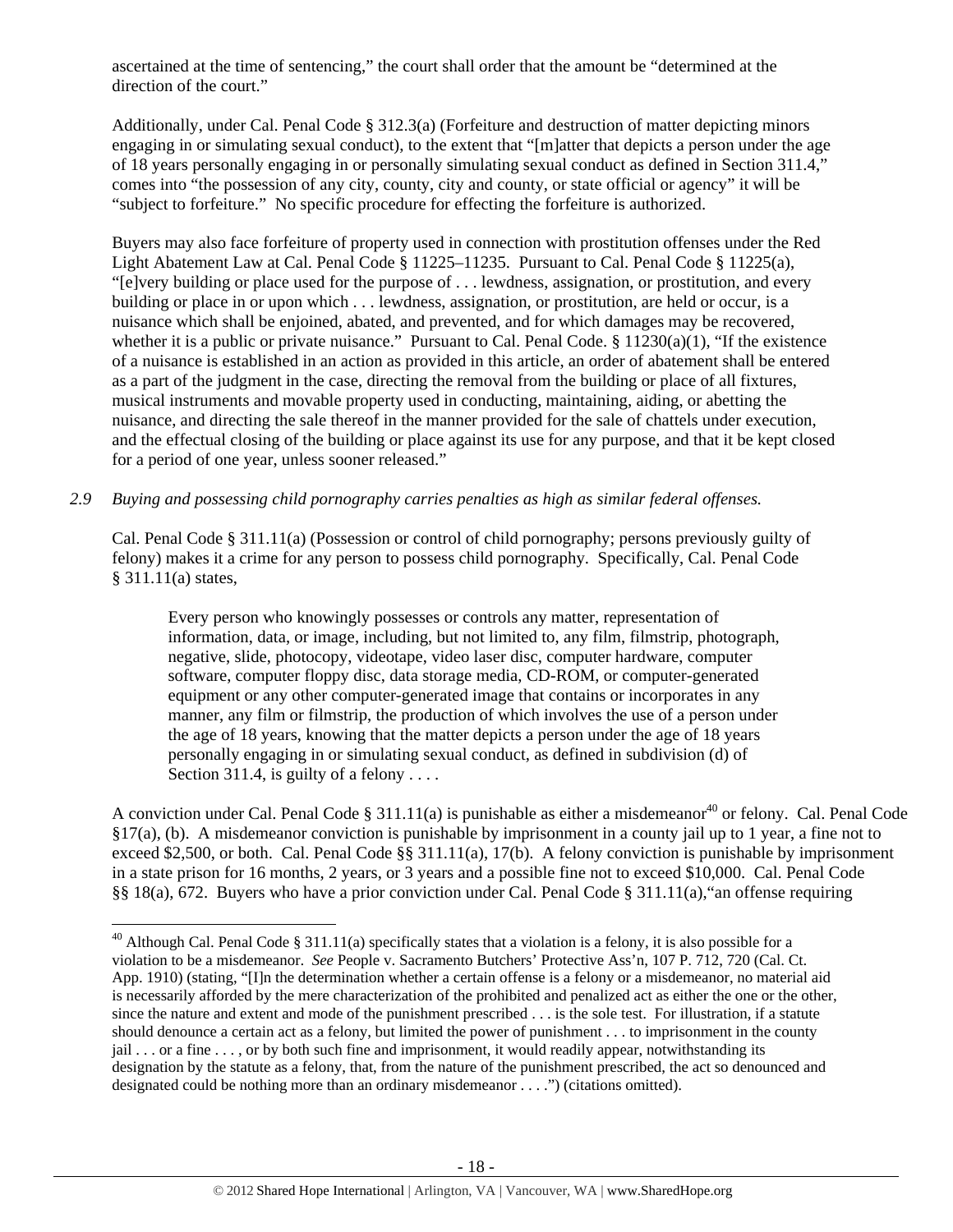registration under the Sex Offender Registration Act, or an attempt to commit any of the above-mentioned offenses," are guilty of a felony punishable by imprisonment in a state prison for 2, 4, or 6 years and a possible fine not to exceed \$10,000. Cal. Penal Code §§ 311.11(b), 672. First time convictions, for either a misdemeanor or a felony, are also subject to an additional mandatory fine of \$300 while subsequent offenses are subject to an additional mandatory fine of \$500, unless the defendant is unable to pay. Cal. Penal Code §§ 290.3(a), 290(c).

A buyer who "exchanges" child pornography may be prosecuted under Cal. Penal Code § 311.3(a) (Sexual exploitation of child), which provides,

A person is guilty of sexual exploitation of a child if he or she knowingly develops, duplicates, prints, or exchanges any representation of information, data, or image, including, but not limited to, any film, filmstrip, photograph, negative, slide, photocopy, videotape, video laser disc, computer hardware, computer software, computer floppy disc, data storage media, CD-ROM, or computer-generated equipment or any other computer-generated image that contains or incorporates in any manner, any film or filmstrip that depicts a person under the age of 18 years engaged in an act of sexual conduct.<sup>41</sup>

A first time conviction under Cal. Penal Code  $\S 311.3(a)$  is punishable as a misdemeanor by imprisonment in a county jail up to 1 year, a fine not to exceed \$2,000, or both. Cal. Penal Code §§ 311.3(d), 17(a). A conviction for a buyer who has a prior conviction under Cal. Penal Code §§ 311.1– 311.11, however, is punishable as a felony by imprisonment in a state prison for 16 months, 2 years, or 3 years and a possible fine not to exceed \$10,000. Cal. Penal Code §§ 311.3(d), 17(a), 18(a), 672. First time convictions are also subject to an additional mandatory fine of \$300 while subsequent convictions are subject to an additional mandatory fine of \$500, if the offender is able to pay. Cal. Penal Code §§ 290.3(a), 290(c).

In comparison, a federal conviction for possession of child pornography<sup>42</sup> is generally punishable by imprisonment for  $5-20$  years and a fine not to exceed \$250,000.<sup>43</sup> Subsequent convictions, however, are punishable by imprisonment up to 40 years and a fine not to exceed  $$250,000.<sup>44</sup>$ 

<sup>43</sup> 18 U.S.C. §§ 2252(b) (stating that a conviction under subsection (a)(2) is punishable by imprisonment for 5–20 years and a fine, while a conviction under subsection (a)(4) is punishable by imprisonment up to 10 years, a fine, or both), 2252A(b)(1) (a conviction is punishable by imprisonment for 5–20 years and a fine), 1466A(a), (b) (stating that a conviction under subsection (a) is "subject to the penalties provided in section  $2252A(b)(1)$ ," imprisonment for 5–20 years and a fine, while a conviction under subsection (b) is "subject to the penalties provided in section 2252A(b)(2)," imprisonment up to 10 years, a fine, or both); *see also* 18 U.S.C. §§ 3559(a)(1) (classifying all of the above listed offenses as felonies), 3571(b)(3) (providing a fine up to \$250,000 for any felony conviction).

 $44$  18 U.S.C. §§ 2252(b) (stating if a person has a prior conviction under subsection (a)(2), or a list of other statutes, a conviction is punishable by a fine and imprisonment for 15–40 years, but if a person has a prior conviction under subsection (a)(4), or a list of other statutes, a conviction is punishable by a fine and imprisonment for  $10-20$  years),  $2252A(b)(1)$  (stating if a person has a prior conviction under subsection (a)(2), (a)(3), or a list of other statutes, a conviction is punishable by a fine and imprisonment for  $15-40$  years),  $1466A(a)$ , (b) (stating that the penalty scheme

<sup>&</sup>lt;sup>41</sup> Cal. Penal Code § 311.3(b) defines "sexual conduct" as the following:

<sup>(1)</sup> Sexual intercourse, including genital-genital, oral-genital, anal-genital, or oral-anal, whether

between persons of the same or opposite sex or between humans and animals.

<sup>(2)</sup> Penetration of the vagina or rectum by any object.

<sup>(3)</sup> Masturbation for the purpose of sexual stimulation of the viewer.

<sup>(4)</sup> Sadomasochistic abuse for the purpose of sexual stimulation of the viewer.

<sup>(5)</sup> Exhibition of the genitals or the pubic or rectal area of any person for the purpose of sexual stimulation of the viewer.

<sup>(6)</sup> Defecation or urination for the purpose of sexual stimulation of the viewer.<br><sup>42</sup> 18 U.S.C. §§ 2252(a)(2), (a)(4) (Certain activities relating to material involving the sexual exploitation of minors),  $2252A(a)(2)$ –(3) (Certain activities relating to material constituting or containing child pornography), 1466A(a), (b) (Obscene visual representations of the sexual abuse of children).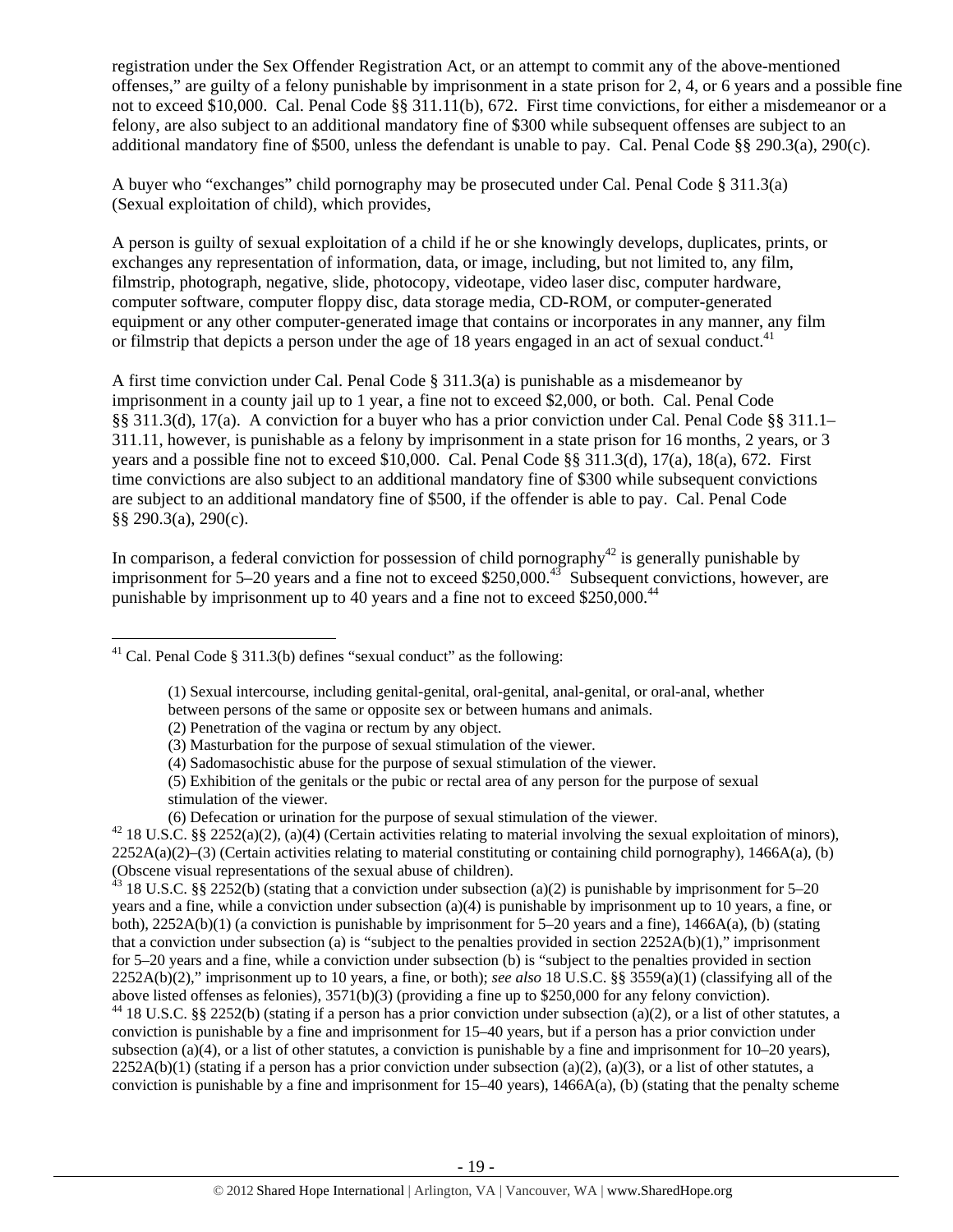- 2.9.1 Recommendation: Amend Cal. Penal Code § 311.11(a) (Possession or control of child pornography; persons previously guilty of felony) and § 311.3 (Sexual exploitation of child) to increase the penalties for possession of child pornography to the level of federal penalties to provide consistent punishment for and deterrent to this crime.
- *2.10 Convicted buyers of commercial sex acts with minors and child pornography are required to register as sex offenders.*

Unless convicted under California's sexual offense laws, buyers of commercial sex with minors will not be required to register as sex offenders. Pursuant to Cal. Penal Code § 290(c) (Sex offender registration act; persons required to register) persons required to register as sex offenders include those convicted under

paragraph  $(1)$ ,  $(2)$ ,  $(3)$ ,  $(4)$ , or  $(6)$  of subdivision  $(a)$  of Section 261 [Rape; "duress"; "menace"],... 266c [Inducing consent to sexual act by fraud or fear],... 269 [Aggravated sexual assault of child], 285 [Incest], 286 [Sodomy], 288 [Lewd or lascivious acts involving children], 288a [Oral copulation], 288.3 [Contact or communication with minor with knowledge and intent to commit specified offenses punishable by imprisonment; additional punishment for repeat violation], 288.4 [Arrangement of meeting with minor for purpose of engaging in certain lewd and lascivious behavior; punishment], 288.5 [Continuous sexual abuse of child], 288.7 [Sexual acts with child 10 years old or younger; punishment as felony], 289 [Penetration by foreign object], . . . 311.11 [Possession or control of child pornography; persons previously convicted guilty of felony], or 647.6 [Annoying or molesting children; punishment; probation], . . . any offense involving lewd or lascivious conduct under Section 272 [Contributing to delinquency of minor; luring minor under 14 away from home], or any felony violation of Section 288.2 [Sending harmful matter to minor by telephone messages, electronic mail, Internet, or commercial online service; defenses; exemption of carrier, broadcaster, or transmitter]; any statutory predecessor that includes all elements of one of the above-mentioned offenses; or any person who since that date has been or is hereafter convicted of the attempt or conspiracy to commit any of the above-mentioned offenses.

Buyers convicted under Cal. Penal Code § 647(b) (Disorderly conduct; restrictions on probation) and § 266e (Acquiring prostitute) are not required to register under Cal. Penal Code § 290(c) (Sex offender registration act; persons required to register).

2.10.1 Recommendation: Amend Cal. Penal Code § 290(c) (Sex offender registration act; persons required to register) to require buyers convicted under Cal. Penal Code § 236.1 (Human trafficking defined; punishment), § 647(b) (Disorderly conduct; restrictions on probation), or § 266e (Acquiring prostitute) to register as sex offenders if the victim is a minor under the age of 18.

for section 2252A(b) applies); *see also* 18 U.S.C. §§ 3559(a)(1) (classifying all of the above listed offenses as felonies), 3571(b)(3) (providing a fine up to \$250,000 for any felony conviction).

<u> Andrewski politika (za obrazu pod predsjednika u predsjednika u predsjednika u predsjednika (za obrazu pod p</u>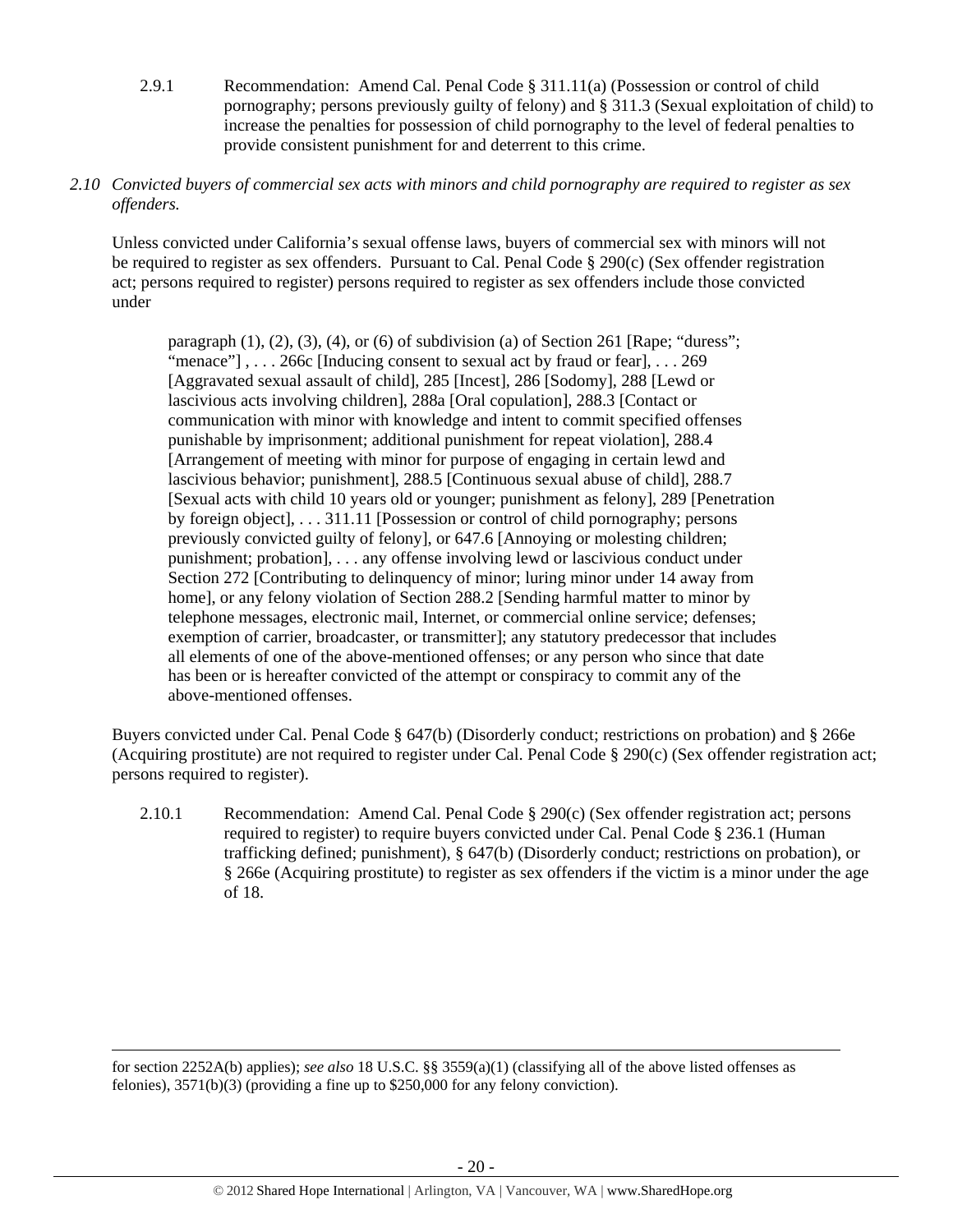# **FRAMEWORK ISSUE 3: CRIMINAL PROVISIONS FOR TRAFFICKERS**

### *Legal Components:*

- *3.1 Penalties for trafficking a child for sexual exploitation are as high as federal penalties.*
- *3.2 Creating and distributing child pornography carries penalties as high as similar federal offenses.*
- *3.3 Using the Internet to lure, entice, recruit or sell commercial sex acts with a minor is a separate crime or results in an enhanced penalty for traffickers.*
- *3.4 Financial penalties for traffickers, including asset forfeiture, are sufficiently high.*
- *3.5 Convicted traffickers are required to register as sex offenders.*
- *3.6 Laws relating to termination of parental rights for certain offenses include sex trafficking or commercial sexual exploitation of children (CSEC) offenses in order to remove the children of traffickers from their control and potential exploitation.*

*\_\_\_\_\_\_\_\_\_\_\_\_\_\_\_\_\_\_\_\_\_\_\_\_\_\_\_\_\_\_\_\_\_\_\_\_\_\_\_\_\_\_\_\_\_\_\_\_\_\_\_\_\_\_\_\_\_\_\_\_\_\_\_\_\_\_\_\_\_\_\_\_\_\_\_\_\_\_\_\_\_\_\_\_\_\_\_\_\_\_\_\_\_\_* 

# *Legal Analysis:*

*3.1 Penalties for trafficking a child for sexual exploitation are as high as federal penalties.* 

A conviction under Cal. Penal Code § 236.1(a) (Human trafficking defined; punishment) is punishable as a felony by imprisonment in a state prison for 3, 4, or 5 years and a possible fine not to exceed \$10,000. Cal. Penal Code §§ 236.1(b), 17(a), 672. If the victim is under the age of 18, however, a conviction is punishable by imprisonment for 4, 6, or 8 years and a possible fine not to exceed \$10,000, but if the victim is under the age of 18 and the trafficking involves a commercial sex act,  $45$  a conviction is punishable by imprisonment for 4, 6, or 8 years and a mandatory fine not to exceed \$100,000. Cal. Penal Code § 236.1(c),  $(g)(1)$ .

If the victim is an unmarried, chaste female who is under the age of 18, a trafficker may be convicted under Cal. Penal Code § 266 (Procurement).<sup>46</sup> A conviction under Cal. Penal Code § 266 is punishable as either a misdemeanor or felony. Cal. Penal Code § 17(b). A misdemeanor conviction is punishable by imprisonment in a county jail up to 1 year, a fine not to exceed \$2,000, or both. Cal. Penal Code § 266. A felony conviction is punishable by imprisonment in a state prison for 16 months, 2 years, or 3 years and a possible fine not to exceed \$2,000. Cal. Penal Code §§ 18(a), 266. First time convictions, for either a misdemeanor or felony, are also subject to an additional mandatory fine of \$300 while subsequent convictions are subject to an additional mandatory fine of \$500, if the offender is able to pay. Cal. Penal Code §§ 290.3(a), 290(c).

Additionally, traffickers may be convicted under Cal. Penal Code § 266h(b) (Pimping) or Cal. Penal Code § 266i(a) (Pandering).<sup>47</sup> If the victim is a minor 16 years of age or older, a conviction under either of these statutes is punishable as a felony by imprisonment in a state prison for 3, 4, or 6 years and a possible fine not to exceed \$10,000. Cal. Penal Code  $\S$ § 266h(b)(1), 266i(b)(1), 672. However, if the victim is under 16 years of age, a conviction under either of these statutes is punishable as a felony by imprisonment in a state prison for 3, 6, or 8 years and a possible fine not to exceed \$10,000. Cal. Penal Code §§ 266h(b)(2), 266i(b)(2), 672. In either instance, the court may also order an additional fine not to exceed \$5,000. Cal. Penal Code § 266k(a).

<sup>&</sup>lt;sup>45</sup> For purposes of Cal. Penal Code § 236.1(g), Cal. Penal Code § 236.1(g)(2) defines "commercial sex act" as "any sexual conduct on account of which anything of value is given or received by any person."<br><sup>46</sup> See supra Section 1.2 for the substantive provisions of Cal. Penal Code § 266.<br><sup>47</sup> See supra Section 1.2 for the substantive p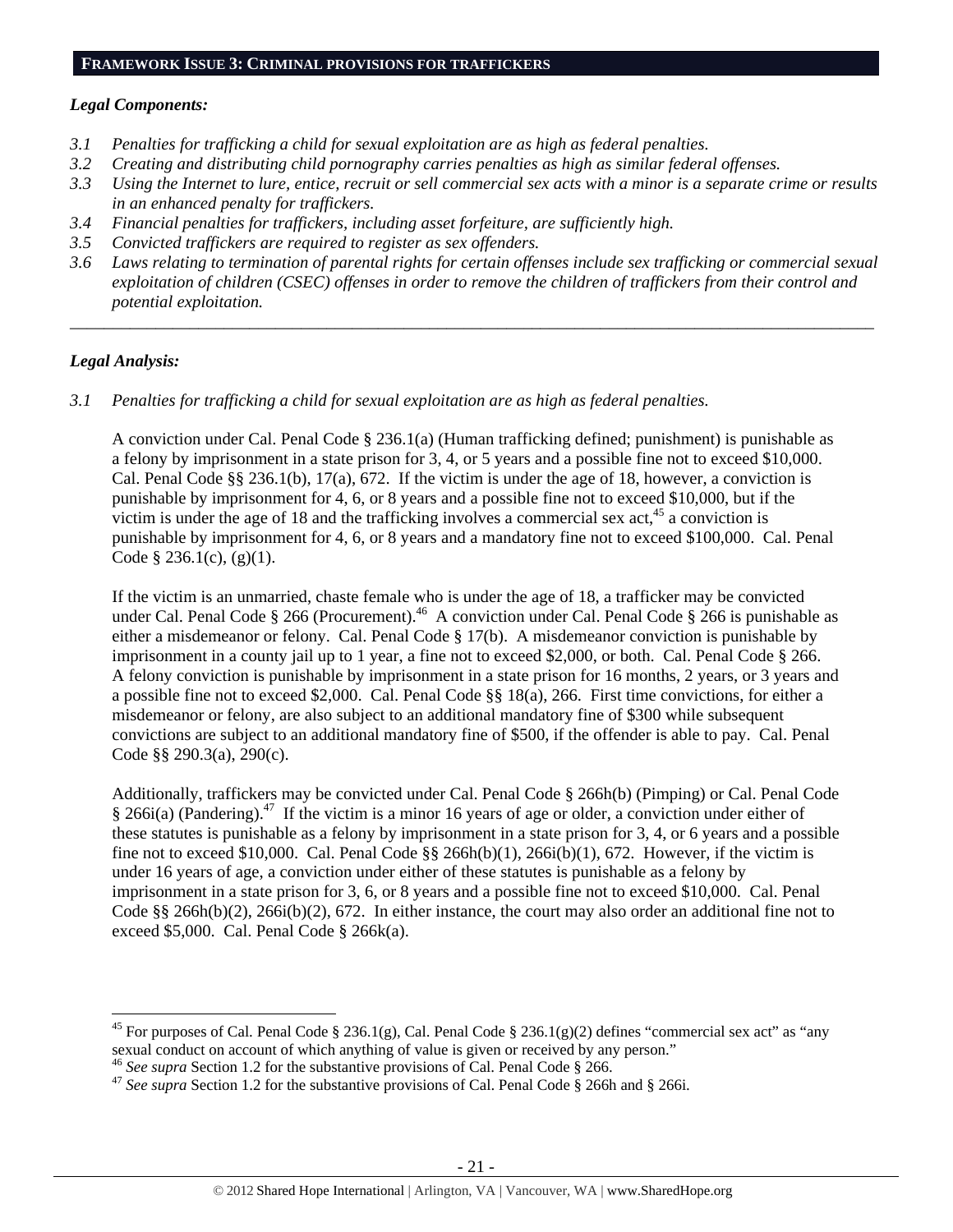If the victim is under 16 years of age, a trafficker may also be convicted for a felony under Cal. Penal Code § 266j (Procurement of child),<sup>48</sup> punishable by imprisonment in a state prison for 3, 6, or 8 years and a fine not to exceed \$15,000. Cal. Penal Code § 266j. If the crime involves a minor under the age of 18, traffickers may be convicted under Cal. Penal Code  $\S 267$  (Abduction of minor for prostitution),<sup>49</sup> a felony punishable by imprisonment in a state prison for 16 months, 2 years, or 3 years and a fine not to exceed \$2,000. Cal. Penal Code §§ 267, 18(a). For convictions under either of these statutes, the court may also order an additional fine not to exceed \$20,000. Cal. Penal Code § 266k(b).

In comparison, if the victim is under the age of 14, a conviction under the Trafficking Victims Protection Act (TVPA)<sup>50</sup> for child sex trafficking is punishable by 15 years to life imprisonment and a fine not to exceed \$250,000. 18 U.S.C. §§ 1591(b)(1),  $3559(a)(1)$ ,  $3571(b)(3)$ . If the victim is between the ages of 14–17, a conviction is punishable by 10 years to life imprisonment and a fine not to exceed \$250,000. 18 U.S.C. §§ 1591(b)(2),  $3559(a)(1)$ ,  $3571(b)(3)$ . A conviction is punishable by mandatory life imprisonment, however, if the trafficker has a prior conviction for a federal sex offense<sup>51</sup> against a minor.

- 3.1.1 Recommendation: Amend Cal. Penal Code  $\S 236.1(g)(1)$  (Human trafficking defined; punishment) to include a term of imprisonment equivalent to federal levels when a minor is trafficked for the purpose of commercial sex acts.
- 3.1.2 Recommendation: Amend Cal. Penal Code § 266 (Procurement), § 266h (Pimping), § 266i (Pandering), and § 266j (Procurement of child) to raise the penalties to federal levels when the victim is a minor under 18.

# *3.2 Creating and distributing child pornography carries penalties as high as similar federal offenses.*

Cal. Penal Code § 311.1(a) (Sale or distribution of obscene matter depicting person under age of 18 years engaging in sexual conduct) prohibits the distribution of child pornography. A violation of Cal. Penal Code  $\S 311.1(a)$  occurs when a person

knowingly sends or causes to be sent, or brings or causes to be brought, into this state for sale or distribution, or in this state possesses, prepares, publishes, produces, develops, duplicates, or prints any representation of information, data, or image, including, but not limited to, any film, filmstrip, photograph, negative, slide, photocopy, videotape, video laser disc, computer hardware, computer software, computer floppy disc, data storage media, CD-ROM, or computer-generated equipment or any other computer-generated image that contains or incorporates in any manner, any film or filmstrip, with intent to distribute or to exhibit to, or to exchange with, others, or who offers to distribute, distributes, or exhibits to, or exchanges with, others, any obscene matter, knowing that the matter depicts a person under the age of 18 years personally engaging in or personally simulating sexual conduct, as defined in Section 311.4 [Employment of minor in sale or distribution of obscene matter or production of pornography  $] \ldots$ .

A conviction under Cal. Penal Code § 311.1(a) is punishable as either a misdemeanor or felony. Cal. Penal Code § 17(a), (b). A misdemeanor conviction is punishable by imprisonment in a county jail up to 1 year, a fine not to exceed \$1,000, or both. Cal. Penal Code § 311.1(a). A felony conviction is punishable by imprisonment in a state prison for 16 months, 2 years, or 3 years and a possible fine not to exceed \$10,000. Cal. Penal Code §§ 311.1(a), 17(a), 18(a). Also, offenders convicted of a first offense

<sup>48</sup> *See supra* Section 1.2 for the substantive provisions of Cal. Penal Code § 266j.

<sup>49</sup> *See supra* Section 1.2 for the substantive provisions of Cal. Penal Code § 267. 50 *See supra* note 30. 51 *See supra* note 31.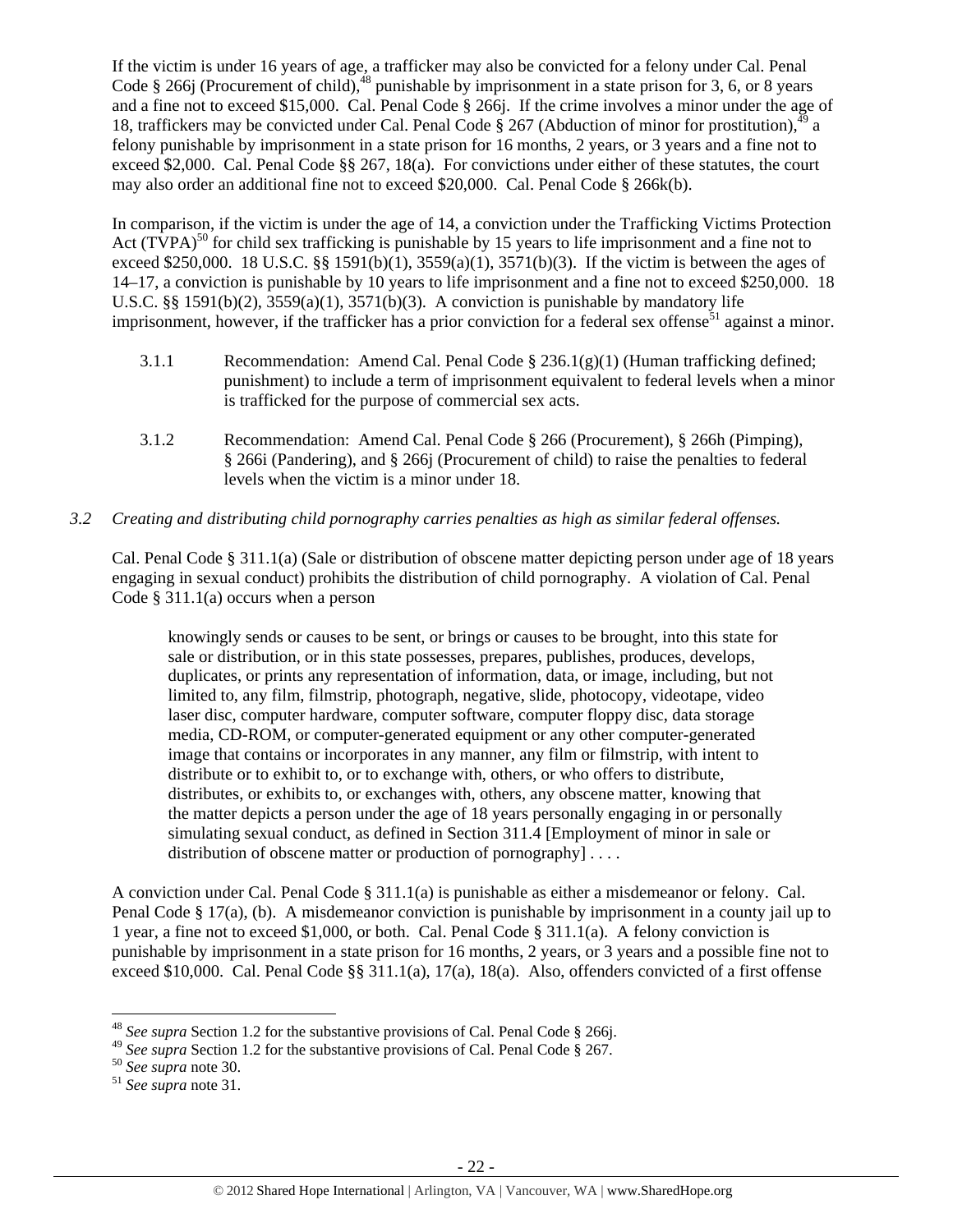are subject to an additional \$300 fine, and those convicted of any subsequent offense are subject to a \$500 fine, if the offender is able to pay. Cal. Penal Code §§ 290.3, 290(c).

In comparison, if the victim is under the age of 14, a conviction under the TVPA for child sex trafficking is punishable by 15 years to life imprisonment and a fine not to exceed \$250,000. 18 U.S.C.  $§§ 1591(b)(1), 3559(a)(1), 3571(b)(3).$  If the victim is between the ages of  $14-17$ , a conviction is punishable by 10 years to life imprisonment and a fine not to exceed \$250,000. 18 U.S.C. §§ 1591(b)(2),  $3559(a)(1)$ ,  $3571(b)(3)$ . A conviction is punishable by mandatory life imprisonment, however, if the trafficker has a prior conviction for a federal sex offense<sup>52</sup> against a minor. Additionally, a federal conviction for distribution of child pornography<sup>53</sup> is generally punishable by imprisonment for 5–20 years and a fine not to exceed \$250,000.<sup>54</sup> Subsequent convictions, however, are punishable by imprisonment up to 40 years and a fine not to exceed  $$250,000.<sup>55</sup>$ 

- 3.2.1 Recommendation: Amend Cal. Penal Code § 311.1(a) (Sale or distribution of obscene matter depicting person under age of 18 years engaging in sexual conduct) to increase the penalties for distribution of child pornography to the level of federal penalties to create consistent punishment for and deterrent to this crime.
- *3.3 Using the Internet to lure, entice, recruit or sell commercial sex acts with a minor is a separate crime or results in an enhanced penalty for traffickers.*

Cal. Penal Code § 288.3(a) (Contact or communication with minor with knowledge and intent to commit specified offenses punishable by imprisonment; additional punishment for repeat violation) makes it a crime if a person

contacts or communicates with<sup>56</sup> a minor, or attempts to contact or communicate with a minor, who knows or reasonably should know that the person is a minor, with intent to commit an offense specified in Section . . . 261 [Rape; "duress"; "menace"], 264.1 [Punishment for aiding or abetting rape], . . . 286 [Sodomy], 288 [Lewd or lascivious acts involving children], 288a [Oral copulation], 288.2 [Sending harmful matter to minor by telephone messages, electronic mail, Internet, or commercial online service; defenses; exemption of carrier, broadcaster, or transmitter], 289 [Penetration by foreign object], 311.1 [Sale or distribution of obscene matter depicting person under age of 18 years engaging in sexual conduct], 311.2 [Production, distribution, or exhibition of obscene matter], 311.4 [Employment of minor in sale or distribution of obscene matter or

<sup>56</sup> *See supra* note 18.

<sup>&</sup>lt;sup>52</sup> *See supra* note 31.<br><sup>53</sup> 18 U.S.C. §§ 2252(a)(1), (a)(2), (a)(3) (Certain activities relating to material involving the sexual exploitation of minors), 2252A(a)(2), (a)(3) (Certain activities relating to material constituting or containing child pornography), 1466A(a) (Obscene visual representations of the sexual abuse of children).

<sup>&</sup>lt;sup>54</sup> 18 U.S.C. §§ 2252(b) (stating that a conviction under subsection (a)(1), (a)(2), or (a)(3) is punishable by imprisonment for 5–20 years and a fine), 2252A(b)(1) (a conviction is punishable by imprisonment for 5–20 years and a fine), 1466A(a), (b) (stating that a conviction under subsection (a) is "subject to the penalties provided in section 2252A(b)(1)," imprisonment for 5–20 years and a fine, while a conviction under subsection (b) is "subject to the penalties provided in section 2252A(b)(2)," imprisonment up to 10 years, a fine, or both); *see also* 18 U.S.C. §§ 3559(a)(1) (classifying all of the above listed offenses as felonies), 3571(b)(3) (providing a fine up to \$250,000 for any felony conviction).

<sup>&</sup>lt;sup>55</sup> 18 U.S.C. §§ 2252(b) (stating if a person has a prior conviction under subsection (a)(1), (a)(2), or (a)(3) or a list of other statutes, a conviction is punishable by a fine and imprisonment for 15–40 years), 2252A(b)(1) (stating if a person has a prior conviction under subsection (a)(2), (a)(3), or a list of other statutes, a conviction is punishable by a fine and imprisonment for 15–40 years), 1466A(a), (b) (stating that the penalty scheme for section 2252A(b) applies); *see also* 18 U.S.C. §§ 3559(a)(1) (classifying all of the above listed offenses as felonies), 3571(b)(3) (providing a fine up to \$250,000 for any felony conviction).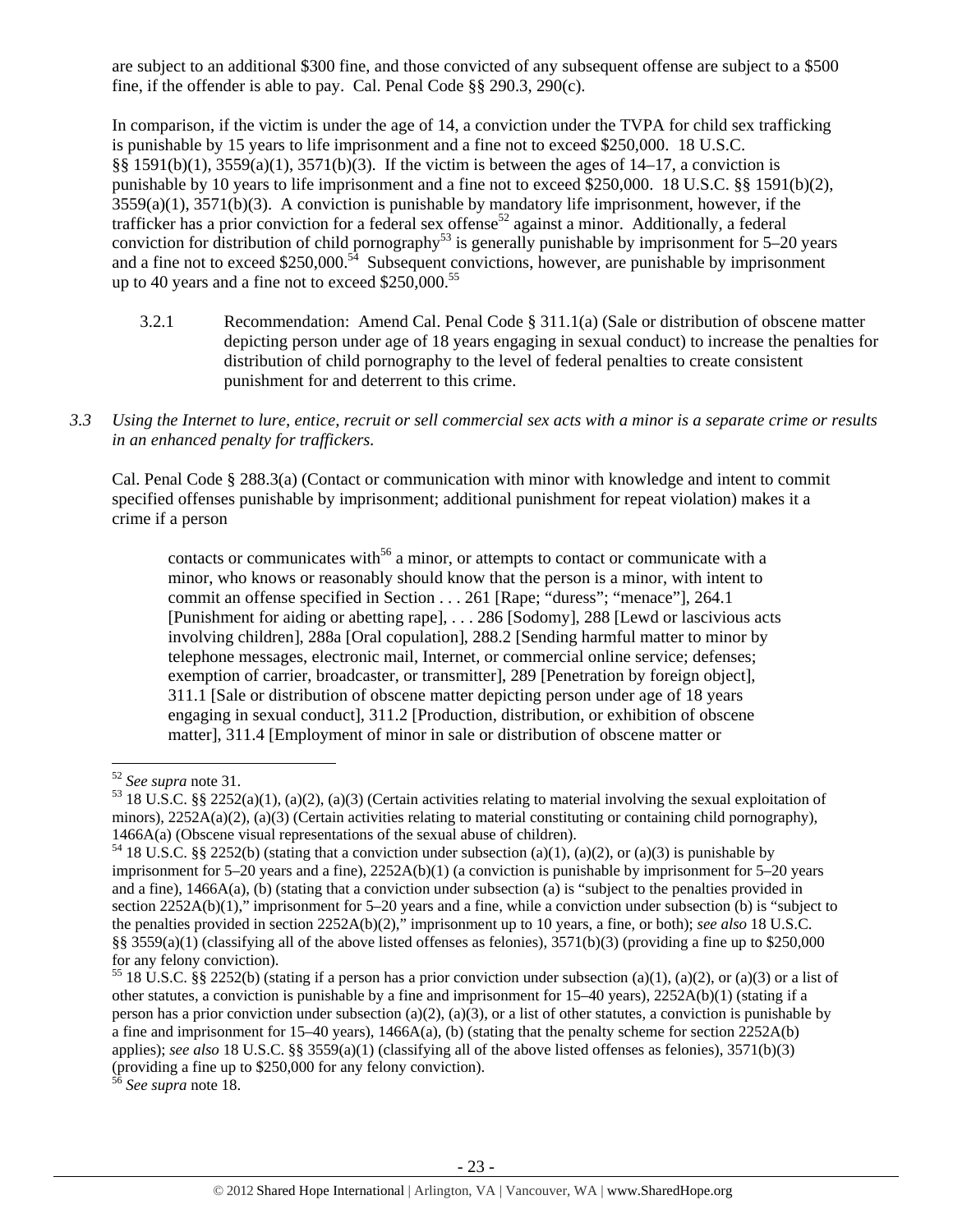production of pornography] or 311.11 [Possession or control of child pornography; persons previously convicted guilty of felony] involving the minor . . . .

A first conviction under Cal. Penal Code § 288.3(a) is a felony punishable by "imprisonment in the state prison for the term prescribed for an attempt<sup>57</sup> to commit the intended offense" and a possible fine not to exceed \$10,000. Cal. Penal Code §§ 288.3(a), 17(a), 672. Subsequent convictions are punishable by "an additional and consecutive term of imprisonment in the state prison for five years." Cal. Penal Code  $§ 288.3(c).$ 

3.3.1 Recommendation: Amend Cal. Penal Code § 288.3(a) (Contact or communication with minor with knowledge and intent to commit specified offenses punishable by imprisonment; additional punishment for repeat violation) to prohibit use of the Internet to commit Cal. Penal Code § 266 (Procurement), § 266h(b) (Pimping) or § 266i(a) (Pandering).

# *3.4 Financial penalties for traffickers, including asset forfeiture, are sufficiently high.*

Traffickers are subject to fines up to \$100,000. Cal. Penal Code § 236.1(c), (g)(1). Specifically, traffickers convicted under Cal. Penal Code  $\S 236.1$  (Human trafficking defined; punishment),<sup>58</sup> if the trafficking involves a commercial sex act with a minor under the age of 18, are subject to a fine not to exceed \$100,000. Cal. Penal Code § 236.1(c), (g)(1). Traffickers convicted under Cal. Penal Code § 266 (Procurement)59 are subject to a fine not to exceed \$2,000, while traffickers convicted under Cal. Penal Code § 266h(b) (Pimping), § 266i(a) (Pandering),<sup>60</sup> or § 266f (Selling prostitute) are subject to a possible fine not to exceed \$10,000. Cal. Penal Code  $\S\$  266h(b)(1), 266i(b)(1), 266f, 672. The court may also order a person convicted under Cal. Penal Code § 266h or § 266i to pay an additional fine not to exceed \$5,000. Cal. Penal Code § 266k(a).

Traffickers convicted under Cal. Penal Code § 266j (Procurement of child),<sup>61</sup> are subject to a fine not to exceed \$15,000. Cal. Penal Code § 266j. Traffickers convicted under Cal. Penal Code § 267 (Abduction of minor for prostitution).<sup>62</sup> Cal. Penal Code § 267. The court may also order a trafficker convicted under Cal. Penal Code § 266j or § 267 to pay an additional fine not to exceed \$20,000. Cal. Penal Code  $§$  266 $k(b)$ .

Traffickers are also subject to penalty assessments. Courts are directed to order a person convicted of any crime in California to pay a penalty assessment. Cal. Penal Code § 1202.4(a)(2) states, "Upon a person being convicted of any crime in the State of California, the court shall order the defendant to pay a fine in the form of a penalty assessment in accordance with Section 1464." The state penalty assessment is \$10 for every \$10, or fraction of \$10, on "every fine, penalty, or forfeiture imposed and collected by the courts for all criminal offenses." Cal. Penal Code  $\S 1464(a)(1)$ . Penalty assessments do not apply to restitution fines. Cal. Penal Code § 1464(a)(3)(A).

Additionally, convicted traffickers are also subject to a mandatory restitution fine. Pursuant to Cal. Penal Code  $§$  1202.4(b)<sup>63</sup> (Restitution; amount; hearing and court order; financial disclosure), "In every case where a person is convicted of a crime, the court shall impose a separate and additional restitution fine, unless it finds compelling and extraordinary reasons for not doing so, and states those reasons on the

<sup>&</sup>lt;sup>57</sup> *See supra* note 19.<br><sup>58</sup> *See supra* Section 1.1 for the substantive provisions of Cal. Penal Code § 236.1.<br><sup>59</sup> *See supra* Section 1.2 for the substantive provisions of Cal. Penal Code § 266.

<sup>&</sup>lt;sup>60</sup> See supra Section 1.2 for the substantive provisions of Cal. Penal Code § 266h and § 266i.<br><sup>61</sup> See supra Section 1.2 for the substantive provisions of Cal. Penal Code § 266j.<br><sup>62</sup> See supra Section 1.2 for the subst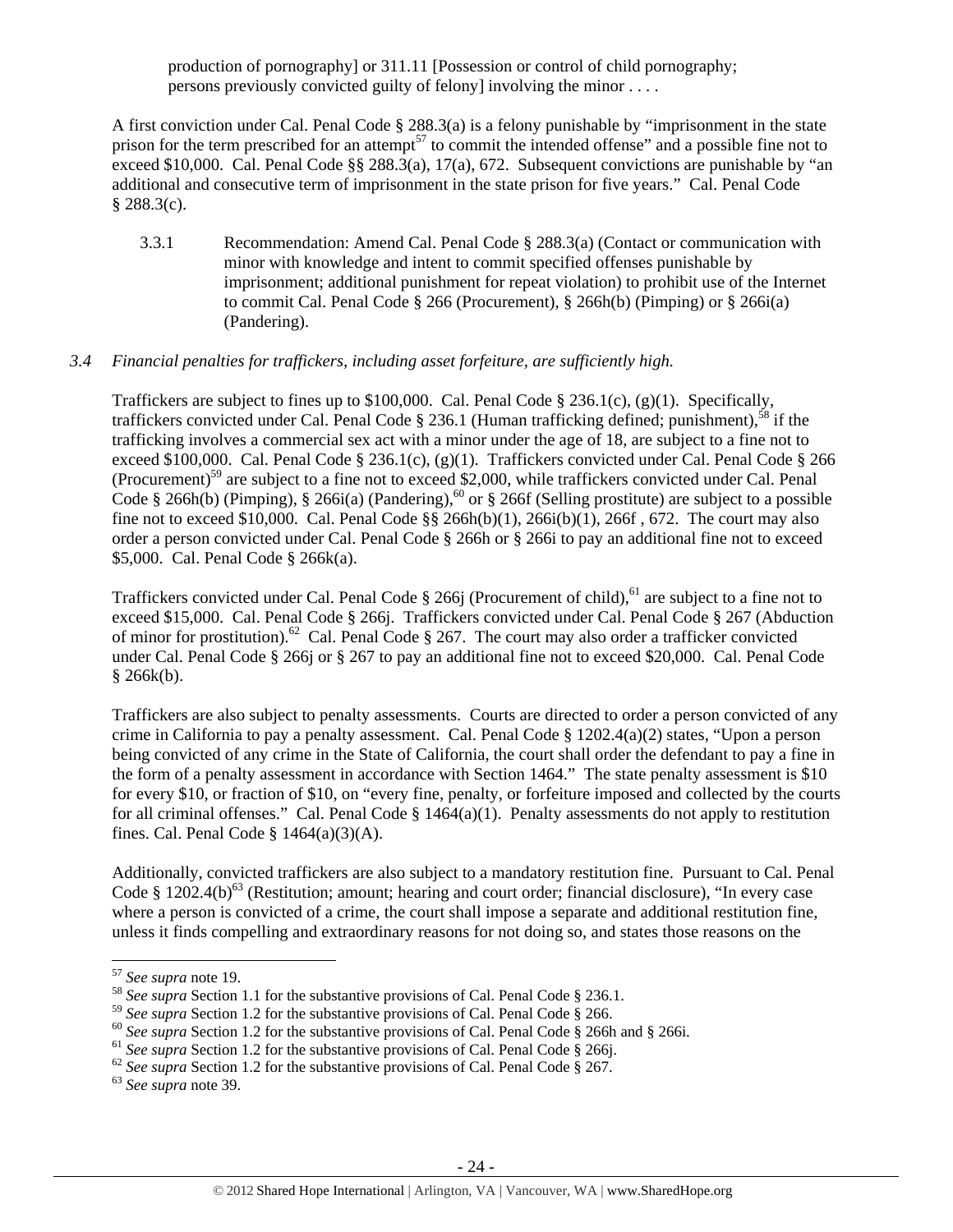record." Although the final amount of a restitution fine ultimately falls within the court's discretion, it must be between \$120–\$1,000 for a misdemeanor conviction and \$240–\$10,000 for a felony conviction. Cal. Penal Code § 1202.4(b)(1).

Lastly, traffickers convicted under Cal. Penal Code § 236.1 (Human trafficking defined; Punishment) are expressly required to make restitution to their victim. Cal. Penal Code § 1202.4(q) states,

Upon conviction for a violation of Section 236.1, the court shall, in addition to any other penalty or restitution, order the defendant to pay restitution to the victim in any case in which a victim has suffered economic loss as a result of the defendant's conduct. The court shall require that the defendant make restitution to the victim or victims in an amount established by court order, based on the amount of loss claimed by the victim or victims or any other showing to the court. In determining restitution pursuant to this section, the court shall base its order upon the greater of the following: the gross value of the victim's labor or services based upon the comparable value of similar services in the labor market in which the offense occurred, or the value of the victim's labor as guaranteed under California law, or the actual income derived by the defendant from the victim's labor or services or any other appropriate means to provide reparations to the victim.

Regarding other trafficking convictions, Cal. Penal Code § 1202.4(f) requires a convicted defendant to make restitution to a victim who "has suffered economic loss as a result of the defendant's conduct," for either "the amount of loss claimed by the victim or victims or any other showing to the court." Where "the amount of loss cannot be ascertained at the time of sentencing," the court shall order the amount to "be determined at the direction of the court." Traffickers may face forfeiture of property used in connection with prostitution offenses under the Red Light Abatement Law at Cal. Penal Code § 11225– 11235. Pursuant to Cal. Penal Code § 11225(a), "[e]very building or place used for the purpose of . . . lewdness, assignation, or prostitution, and every building or place in or upon which acts of . . . lewdness, assignation, or prostitution, are held or occur, is a nuisance which shall be enjoined, abated, and prevented, and for which damages may be recovered, whether it is a public or private nuisance." Pursuant to Cal. Penal Code § 11230(a)(1), "If the existence of a nuisance is established in an action as provided in this article, an order of abatement shall be entered as a part of the judgment in the case, directing the removal from the building or place of all fixtures, musical instruments and movable property used in conducting, maintaining, aiding, or abetting the nuisance, and directing the sale thereof in the manner provided for the sale of chattels under execution, and the effectual closing of the building or place against its use for any purpose, and that it be kept closed for a period of one year, unless sooner released."

# *3.5 Convicted traffickers are required to register as sex offenders.*

Pursuant to Cal. Penal Code § 290(c) (Sex offender registration act; persons required to register), traffickers are required to register as sex offenders if they have been convicted under any of the following:

[Cal. Penal Code §] 266 [Procurement], or 266c [Inducing consent to sex act by fraud or fear], subdivision (b) of Section 266h [Pimping], subdivision (b) of Section 266i [Pandering], Section 266j [Procurement of child], 267 [Abduction of minor for prostitution], . . . 288.3 [Contact or communication with minor with knowledge and intent to commit specified offenses punishable by imprisonment; additional punishment for repeat violation], . . . 311.1 [Sale or distribution of obscene matter depicting person under age of 18 years engaging in sexual conduct], subdivision (b), (c), or (d) of Section 311.2 [Production, distribution, or exhibition of obscene matter], Section 311.3 [Sexual exploitation of child], 311.4 [Employment of minor in sale or distribution of obscene matter or production of pornography], 311.10 [Advertisement of obscene matters depicting minors], . . . any offense involving lewd or lascivious conduct under Section 272 [Contributing to delinquency of minor; luring minor under 14 away from home], or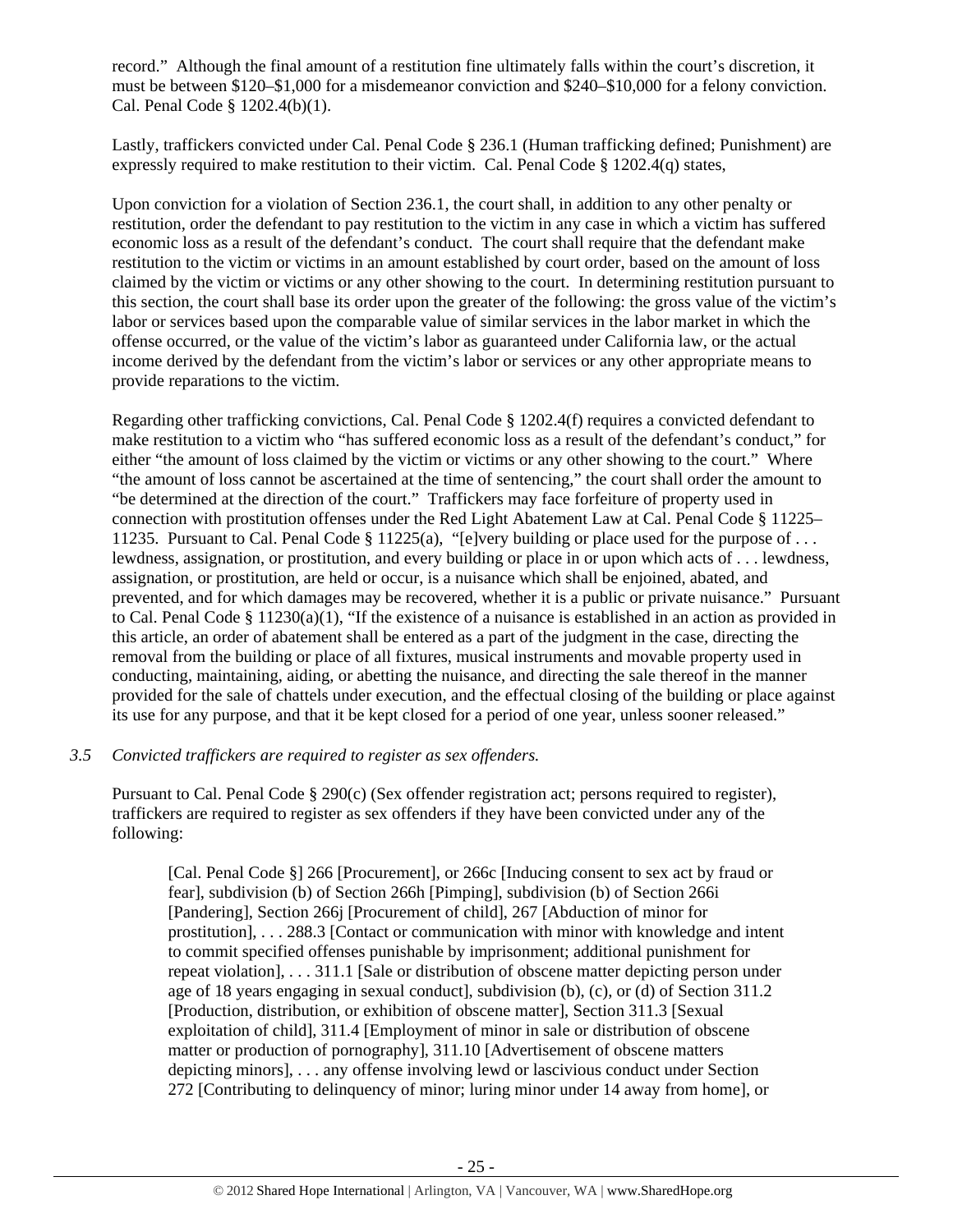any felony violation of Section 288.2 [Sending harmful matter to minor by telephone messages, electronic mail, Internet, or commercial online service; defenses; exemption of carrier, broadcaster, or transmitter]; any statutory predecessor that includes all elements of one of the above-mentioned offenses; or any person who . . . has been or is hereafter convicted of the attempt or conspiracy to commit any of the above-mentioned offenses.

- 3.5.1 Recommendation: Amend Cal. Penal Code § 290(c) (Sex offender registration act; persons required to register) to require traffickers convicted under Cal. Penal Code § 236.1 (Human trafficking defined; punishment), § 266b (Compelling an illicit relationship), or § 266f (Selling prostitute) to register as a sex offender if the victim is a minor under the age of 18.
- *3.6 Laws relating to termination of parental rights for certain offenses include sex trafficking or commercial sexual exploitation of children (CSEC) offenses in order to remove the children of traffickers from their control and potential exploitation.*

California has several provisions that allow for the termination of parental rights. A parent's conviction under Cal. Penal Code § 236.1 (Human trafficking defined; Punishment) or any of California's CSEC laws, however, is not expressly provided as a ground for authorizing the termination of parental rights. Instead, parental rights may be terminated when a parent is convicted of a felony and other requirements are met.

If a child is found to be a dependent child, $64$  the juvenile court may terminate parental rights pursuant to Cal. Welf. & Inst. Code §  $366.26(c)(1)$  (Procedures for conducting hearings to terminate parental rights, determine adoption of, or guardianship of, children adjudged dependent children of juvenile court),<sup>65</sup> which states,

If the court determines, based on the assessment provided . . . and any other relevant evidence, by a clear and convincing standard, that it is likely the child will be adopted, the court shall terminate parental rights and order the child placed for adoption. . . . A finding under subdivision (b) or paragraph (1) of subdivision (e) of Section 361.5 [Family reunification services] that reunification services shall not be offered, under subdivision (e) of Section 366.21 that the whereabouts of a parent have been unknown for six months or that the parent has failed to visit or contact the child for six months, or that the parent has been convicted of a felony indicating parental unfitness, or, under Section 366.21 or 366.22, that the court has continued to remove the child from the custody of the parent or guardian and has terminated reunification services, shall constitute a sufficient basis for termination of parental rights. . . .

For children other than those adjudged dependent children, Cal. Fam. Code § 7820 (Proceeding to declare minor free from parental custody and control) authorizes petitioners to bring "[a] proceeding . . . for the purpose of having a child under the age of 18 years declared free from the custody and control of either or both parents if the child comes within any of the descriptions set out in [chapter 2 (Circumstances where proceeding may be brought)]." Cal. Fam. Code § 7803 (Effect of declaration) provides that "[a] declaration of freedom from parental custody and control pursuant to this part terminates all parental rights and responsibilities with regard to the child."

<sup>&</sup>lt;sup>64</sup> See infra Section 5.4 for the laws relevant to adjudicating a child dependent.<br><sup>65</sup> The provisions of Cal. Welf. & Inst. Code § 366.26 discussed herein are effective both until and after January 1, 2014 unless otherwise noted.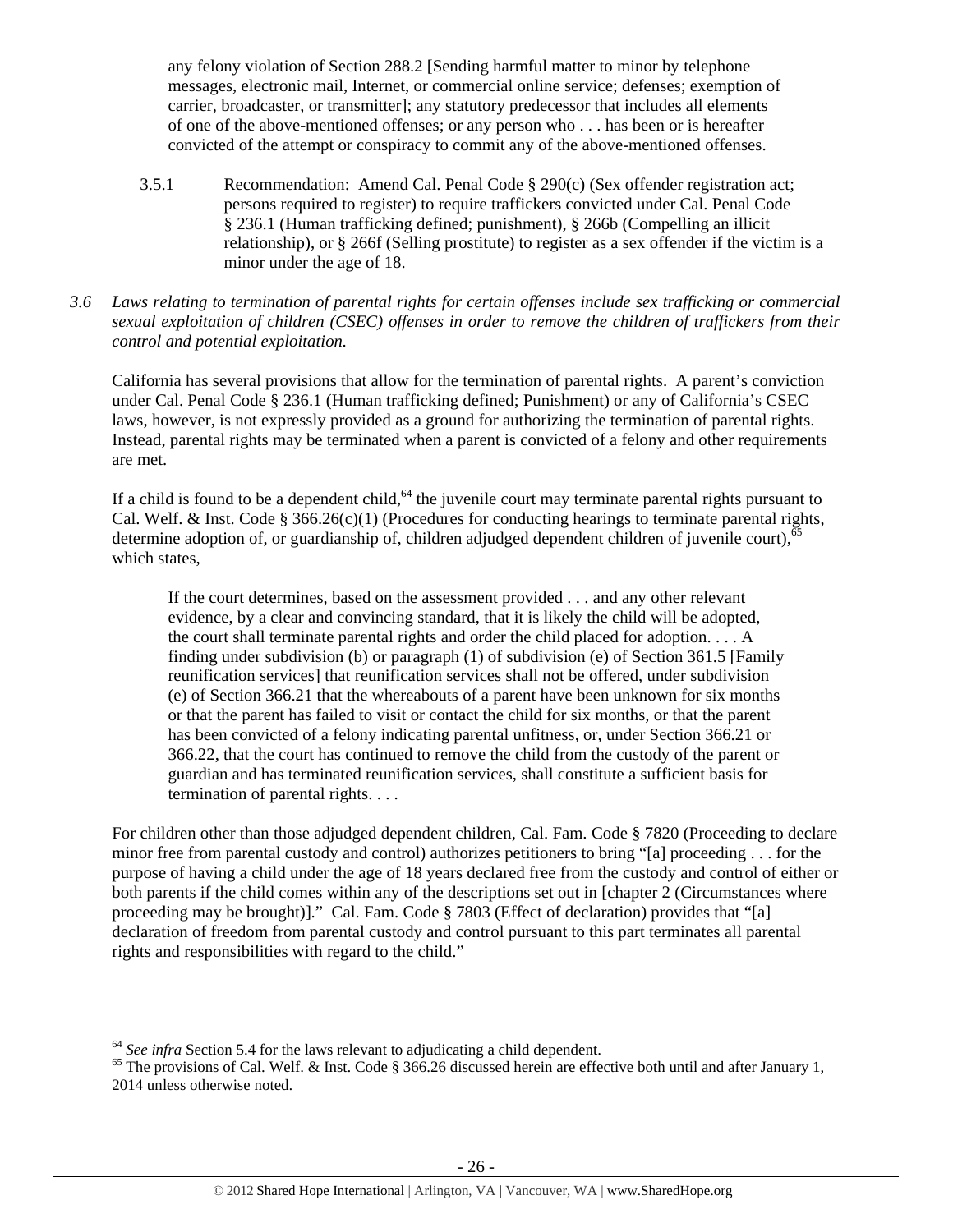Parents convicted of a felony are also subject to losing their parental rights. Cal. Fam. Code § 7825 (Parent convicted of felony) states,

(a) A proceeding under this part may be brought where both of the following requirements are satisfied:

(1) The child is one whose parent or parents are convicted of a felony.

(2) The facts of the crime of which the parent or parents were convicted are of such a nature so as to prove the unfitness of the parent or parents to have the future custody and control of the child. In making a determination pursuant to this section, the court may consider the parent's criminal record prior to the felony conviction to the extent that the criminal record demonstrates a pattern of behavior substantially related to the welfare of the child or the parent's ability to exercise custody and control regarding his or her child.

(b) The mother of a child may bring a proceeding under this part against the father of the child, where the child was conceived as a result of an act in violation of Section 261 [Rape; "duress"; "menace"] of the Penal Code, and where the father was convicted of that violation. For purposes of this subdivision, there is a conclusive presumption that the father is unfit to have custody or control of the child.

3.6.1 Recommendation: Amend Cal. Welf. & Inst. Code § 366.26 (Procedures for conducting hearings to terminate parental rights, determine adoption of, or guardianship of, children adjudged dependent children of juvenile court) and Part 4 (Freedom from parental custody and control) of California's Family Code to expressly provide that a parent's conviction under Cal. Penal Code § 236.1 (Human trafficking defined; punishment) or any of California's CSEC laws is grounds for terminating parental rights.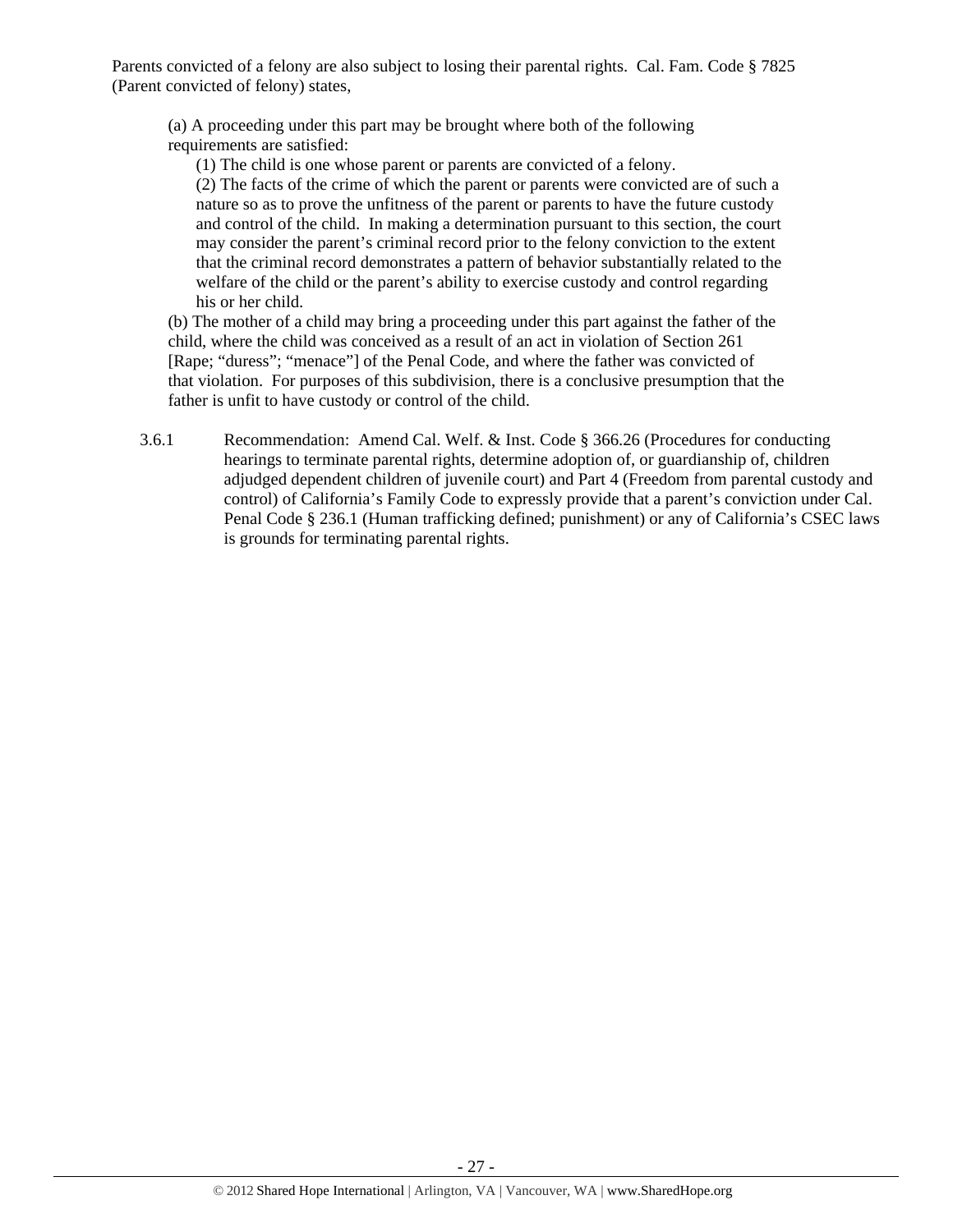### *Legal Components:*

- *4.1 The acts of assisting, enabling, or financially benefitting from child sex trafficking are included as criminal offenses in the state sex trafficking statute.*
- *4.2 Financial penalties, including asset forfeiture laws, are in place for those who benefit financially from or aid and assist in committing domestic minor sex trafficking.*

*\_\_\_\_\_\_\_\_\_\_\_\_\_\_\_\_\_\_\_\_\_\_\_\_\_\_\_\_\_\_\_\_\_\_\_\_\_\_\_\_\_\_\_\_\_\_\_\_\_\_\_\_\_\_\_\_\_\_\_\_\_\_\_\_\_\_\_\_\_\_\_\_\_\_\_\_\_\_\_\_\_\_\_\_\_\_\_\_\_\_\_\_\_\_* 

- *4.3 Promoting and selling child sex tourism is illegal.*
- *4.4 Promoting and selling child pornography is illegal.*

## *Legal Analysis:*

*4.1 The acts of assisting, enabling, or financially benefitting from child sex trafficking are included as criminal offenses in the state sex trafficking statute.* 

Facilitators can be convicted under Cal. Penal Code  $\S 236.1(a)$  (Human trafficking defined; punishment)<sup>66</sup> if they "deprive[] or violate[] the personal liberty of another with the intent to effect or maintain a felony violation of Section 266 [Procurement], 266h [Pimping], . . . 311.4 [Employment of minor in sale or distribution of obscene matter in production of pornography], ... or to obtain forced labor or services.<sup>67</sup>" For facilitators to commit "deprivation or violation of the personal liberty of another," however, they must accomplish the trafficking "through fraud, deceit, coercion, violence, duress, menace, or threat of unlawful injury to the victim or to another person, under circumstances where the person receiving or apprehending the threat reasonably believes that it is likely that the person making the threat would carry it out." Cal. Penal Code § 236.1(d)(1).

A conviction under Cal. Penal Code § 236.1 is punishable as a felony by imprisonment in a state prison for 3, 4, or 5 years and a possible fine not to exceed \$10,000. Cal. Penal Code §§ 236.1(b), 17(a), 672. If the victim is under the age of 18, however, a conviction is punishable by imprisonment for 4, 6, or 8 years and a possible fine not to exceed \$10,000, but if the victim is under the age of 18 and the trafficking involves a commercial sex act,<sup>68</sup> a conviction is punishable by imprisonment for 4, 6, or 8 years and a mandatory fine not to exceed \$100,000. Cal. Penal Code  $\S 236.1(c)$ , (g)(1).

Facilitators may also be convicted under several CSEC laws. Cal. Penal Code § 266 (Procurement) may be used to prosecute a facilitator who "aids or assists in" the "inveiglement or enticement" of "any unmarried female, of previous chaste character, under the age of 18 years, into any house of ill fame, or of assignation, or elsewhere, for the purpose of prostitution." A conviction under Cal. Penal Code § 266 is punishable as either a misdemeanor or a felony.69 If convicted of a misdemeanor, the offender is subject to imprisonment of up to 1 year in a county jail, a fine not to exceed \$2,000, or both. Cal. Penal Code §§ 266, 17(b). If convicted of a felony, an offender is subject to imprisonment in the state prison for 16 months, 2 years, or 3 years and a possible fine not to exceed \$10,000. Cal. Penal Code §§ 266, 18(a), 672.

A facilitator may be convicted under Cal. Penal Code § 266h(b) (Pimping) if the facilitator, "knowing another person is a prostitute, lives or derives support or maintenance in whole or in part . . . from money

<sup>&</sup>lt;sup>66</sup> See supra Section 1.1 for the substantive provisions of Cal. Penal Code § 236.1.

<sup>&</sup>lt;sup>67</sup> See supra note 3.<br><sup>68</sup> For purposes of Cal. Penal Code § 236.1(g), Cal. Penal Code § 236.1(g)(2) defines "commercial sex act" as "any sexual conduct on account of which anything of value is given or received by any person." 69 *See supra* note 10.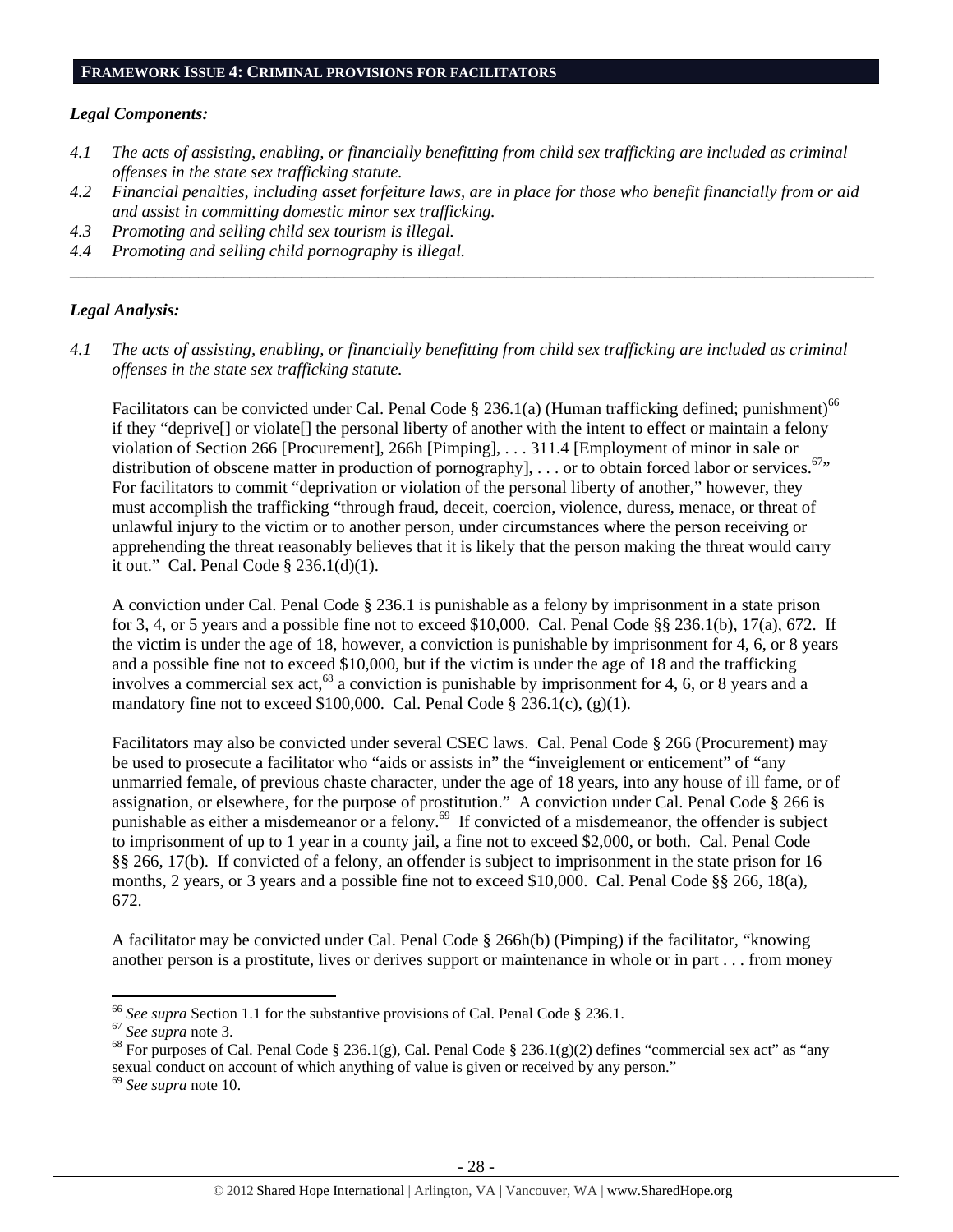loaned or advanced to or charged against that person by any keeper or manager or inmate of a house or other place where prostitution is practiced or allowed." If the prostitute is a minor 16 or older, a conviction under Cal. Penal Code § 266h(b) is punishable as a felony by imprisonment in a state prison for 3, 4, or 6 years and a possible fine not to exceed  $$10,000$ . Cal. Penal Code  $\S$ § 266h(b)(1), 672. If the prostitute is a minor under 16 years of age, however, a conviction is punishable by imprisonment in a state prison for 3, 6, or 8 years and a possible fine not to exceed \$10,000. Cal. Penal Code §§ 266h(b)(2), 672. In either instance, the court may also order an additional fine not to exceed \$5,000. Cal. Penal Code  $§ 266k(a).$ 

Additionally, a facilitator may be convicted under Cal. Penal Code § 266j (Procurement of child) if the facilitator "intentionally . . . transports, provides, or makes available, or . . . offers to . . . transport, provide, or make available to another person, a child under the age of 16 for the purpose of any lewd or lascivious act as defined in Section 288."<sup>70</sup> A conviction under Cal. Penal Code  $\hat{\S}$  266j is punishable as a felony by imprisonment in a state prison for 3, 6, or 8 years and a fine not to exceed \$15,000. Cal. Penal Code § 266j. The court may also order an additional fine not to exceed \$20,000. Cal. Penal Code  $§$  266 $k(b)$ .

# *4.2 Financial penalties, including asset forfeiture laws, are in place for those who benefit financially from or aid and assist in committing domestic minor sex trafficking.*

Facilitators are subject to fines up to \$100,000. Cal. Penal Code § 236.1(g)(1). Specifically, facilitators convicted of trafficking involving a commercial sex act under Cal. Penal Code § 236.1 (Human trafficking defined; punishment), if the victim is a minor under the age of 18, are subject to a fine not to exceed \$100,000. Cal. Penal Code § 236.1(g)(1). Facilitators convicted under Cal. Penal Code § 266 (Procurement) are subject to a possible fine not to exceed \$2,000 if punished as a misdemeanor or a fine not to exceed \$10,000 if punished as a felony, while those convicted under Cal. Penal Code § 266h(b) (Pimping) are subject to a fine not to exceed \$10,000, as well as a possible additional fine not to exceed \$5,000. Cal. Penal Code §§ 17(a), 266h(b), 672, 266k(a). Lastly, facilitators convicted under Cal. Penal Code § 266j (Procurement of child) are subject to a fine not to exceed \$15,000, and a possible additional fine up to \$20,000. Cal. Penal Code §§ 266j, 266k(b). Facilitators convicted of any of these crimes may also be ordered to pay a state penalty and additional restitution fines.<sup>71</sup> Cal. Penal Code §§ 1202.4(b), (c),  $1464(a)(1)$ .

Courts are mandated to order any person convicted of a crime in California to pay restitution. Facilitators convicted under Cal. Penal Code § 236.1 (Human trafficking defined; punishment) are expressly required to make restitution to their victims. Cal. Penal Code § 1202.4(q) (Restitution; amount; hearing and court order; financial disclosure) states,

Upon conviction for a violation of Section 236.1, the court shall, in addition to any other penalty or restitution, order the defendant to pay restitution to the victim in any case in which a victim has suffered economic loss as a result of the defendant's conduct. The court shall require that the defendant make restitution to the victim or victims in an amount established by court order, based on the amount of loss claimed by the victim or victims or any other showing to the court. In determining restitution pursuant to this section, the court shall base its order upon the greater of the following: the gross value of the victim's labor or services based upon the comparable value of similar services in the labor market in which the offense occurred, or the value of the victim's labor as guaranteed under California law, or the actual income derived by the defendant from the victim's labor or services or any other appropriate means to provide reparations to the victim.

<sup>70</sup> *See supra* note 14. *<sup>71</sup> See supra* Section 2.8 for provisions regarding state penalty assessments and restitution fines.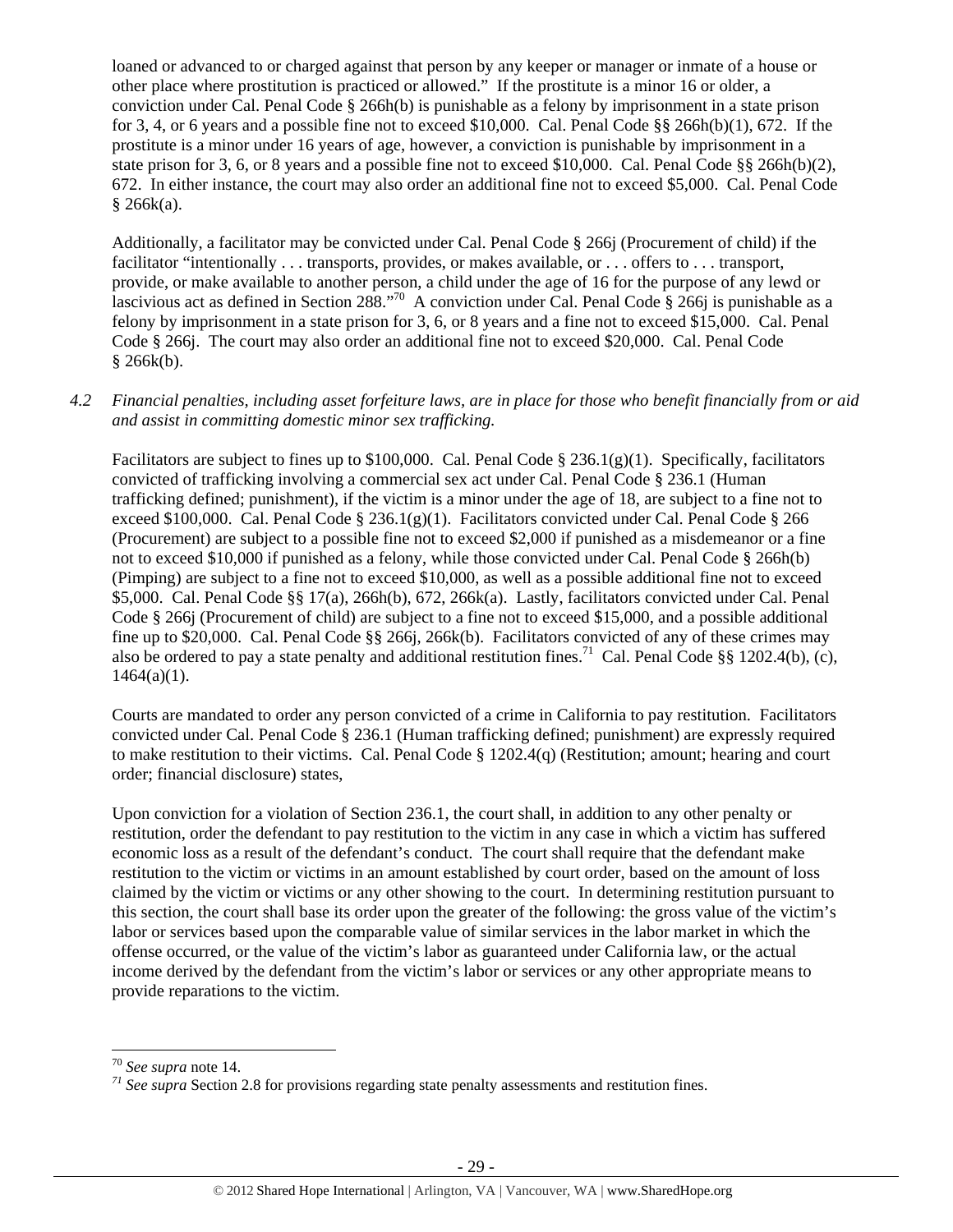Regarding other trafficking convictions, Cal. Penal Code § 1202.4(f) requires a convicted defendant, presumably including facilitators, to make restitution to a victim who "has suffered economic loss as a result of the defendant's conduct," for "the amount of loss claimed by the victim or victims or any other showing to the court," and "[i]f the amount of loss cannot be ascertained at the time of sentencing," the court's restitution order shall provide that "the amount shall be determined at the direction of the court."

Facilitators may face forfeiture of property used in connection with prostitution offenses under the Red Light Abatement Law at Cal. Penal Code § 11225–11235. Pursuant to Cal. Penal Code § 11225(a), "[e]very building or place used for the purpose of . . . lewdness, assignation, or prostitution, and every building or place in or upon which acts of illegal gambling as defined by state law or local ordinance, lewdness, assignation, or prostitution, are held or occur, is a nuisance which shall be enjoined, abated, and prevented, and for which damages may be recovered, whether it is a public or private nuisance." Pursuant to Cal. Penal Code. § 11230(a)(1), "If the existence of a nuisance is established in an action as provided in this article, an order of abatement shall be entered as a part of the judgment in the case, directing the removal from the building or place of all fixtures, musical instruments and movable property used in conducting, maintaining, aiding, or abetting the nuisance, and directing the sale thereof in the manner provided for the sale of chattels under execution, and the effectual closing of the building or place against its use for any purpose, and that it be kept closed for a period of one year, unless sooner released."

# *4.3 Promoting and selling child sex tourism is illegal.*

There is no specific provision in California's laws prohibiting child sex tourism.

4.3.1 Recommendation: Enact a law that prohibits selling or offering to sell travel services that include or facilitate travel for the purpose of engaging in commercial sexual exploitation or prostitution of a minor under the age of 18, if the offer or sale occurs in California or the travel occurs or is to occur in California.

# *4.4 Promoting and selling child pornography is illegal.*

Cal. Penal Code § 311.10(a) (Advertisement of obscene matters depicting minors) makes it illegal for a person to advertise "for sale or distribution any obscene matter knowing that it depicts a person under the age of 18 years personally engaging in or personally simulating sexual conduct, as defined in Section 311.4."72 A conviction under this statute is punishable as either a misdemeanor or felony. Cal. Penal Code § 17(a), (b). A misdemeanor conviction is punishable by imprisonment in a county jail up to 1 year, a fine not to exceed \$50,000, or both. Cal. Penal Code §§ 311.10(a), 17(b). A felony conviction is punishable by imprisonment in a state prison for 2, 3, or 4 years and a possible fine not to exceed \$50,000. Cal. Penal Code § 311.10(a). First time convictions are also subject to an additional mandatory fine of \$300 while subsequent convictions are subject to an additional mandatory fine of \$500, if the offender is able to pay. Cal. Penal Code §§ 290.3(a), 290(c).

Additionally, Cal. Penal Code § 311.1(a) (Sale or distribution of obscene matter depicting person under age of 18 years engaging sexual conduct)<sup>73</sup> makes distributing child pornography a specific crime. A conviction under this statute is punishable as either a misdemeanor or felony. Cal. Penal Code  $\S 17(a)$ , (b). A misdemeanor conviction is punishable by imprisonment in a county jail up to 1 year, a fine not to exceed \$1,000, or both. Cal. Penal Code §§ 311.1(a), 17(b). A felony conviction is punishable by imprisonment in a state prison for 16 months, 2 years, or 3 years and a possible fine not to exceed \$10,000. Cal. Penal Code §§ 311.1(a), 17(a), 18(a).

<sup>&</sup>lt;sup>72</sup> See supra Section 1.2 for the substantive provisions of Cal. Penal Code § 311.4.

<sup>&</sup>lt;sup>73</sup> *See supra* Section 3.2 for the substantive provisions of Cal. Penal Code § 311.1(a).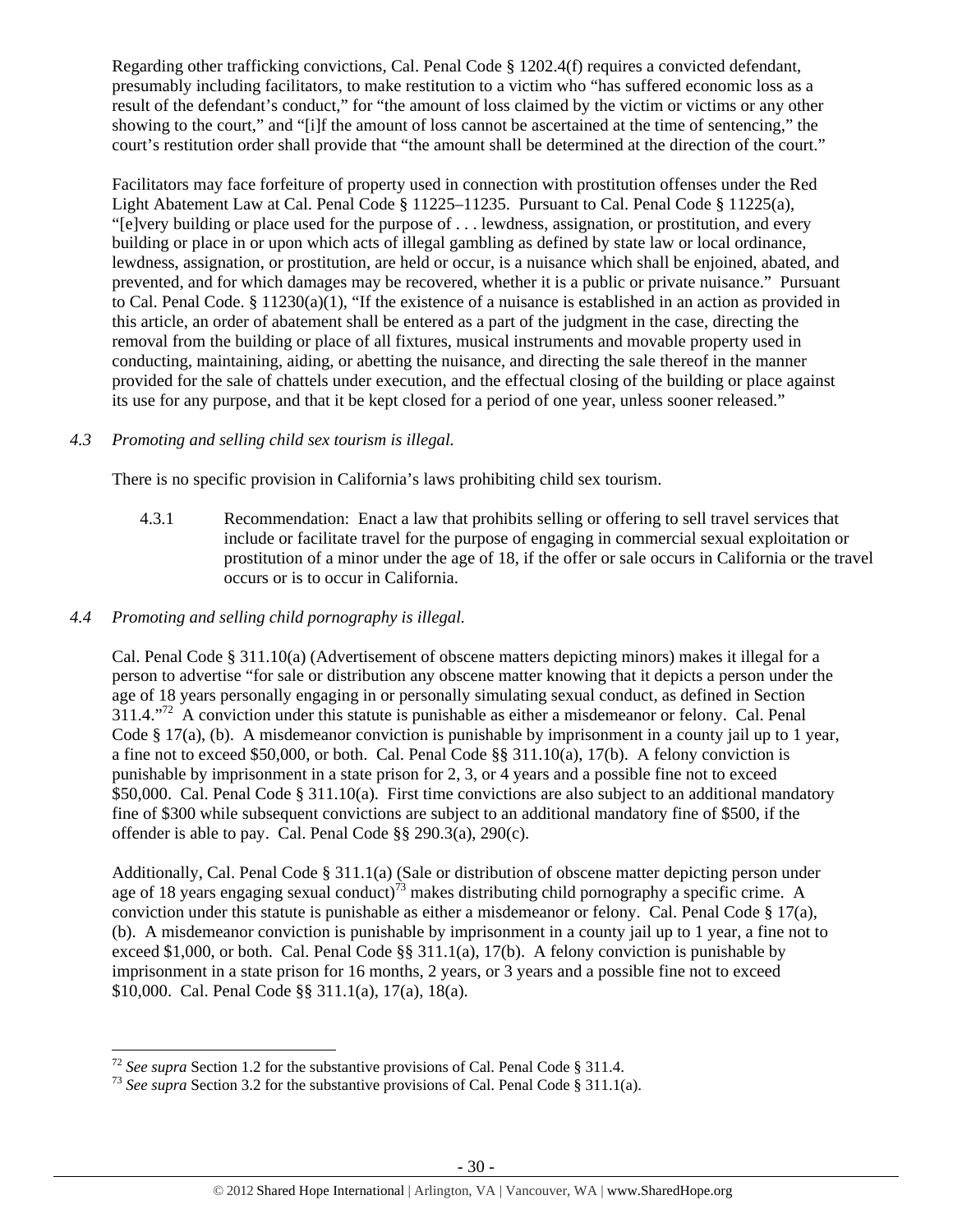### **FRAMEWORK ISSUE 5: PROTECTIVE PROVISIONS FOR THE CHILD VICTIMS**

# *Legal Components:*

- *5.1 Statutorily-mandated victim services define "victim" to specifically include victims of domestic minor sex trafficking or commercial sexual exploitation of children (CSEC) to ensure prompt identification and access to victims' rights and services.*
- *5.2 The state sex trafficking statute expressly prohibits a defendant from raising consent of the minor to the commercial sex acts as a defense.*
- *5.3 Prostitution laws apply only to adults, making minors under 18 specifically immune from this offense.*
- *5.4 Child victims of sex trafficking or commercial sexual exploitation are provided with a child protection response, including specialized shelter and services, and are not detained in juvenile detention facilities.*
- *5.5 Commercial sexual exploitation is identified as a type of abuse and neglect within child protection statutes.*
- *5.6 The definition of "caregiver" (or similar term) in the child welfare statutes is broad enough to include a trafficker who has custody or control of a child in order to bring a trafficked child into protection of child protective services.*
- *5.7 Crime victims' compensation is specifically available to a child victim of sex trafficking or commercial sexual exploitation of children (CSEC) without regard to ineligibility factors.*
- *5.8 Victim-friendly procedures and protections are provided in the trial process for minors under 18.*
- *5.9 Expungement or sealing of juvenile delinquency records resulting from arrests or adjudications for prostitution-related offenses committed as a result of, or in the course of, the commercial sexual exploitation of a minor is available within a reasonable time after turning 18.*
- *5.10 Victim restitution and civil remedies for victims of domestic minor sex trafficking or commercial sexual exploitation of children (CSEC) are authorized by law.*
- *5.11 Statutes of limitations for civil and criminal actions for child sex trafficking or commercial sexual exploitation of children (CSEC) offenses are eliminated or lengthened sufficiently to allow prosecutors and victims a realistic opportunity to pursue criminal action and legal remedies.*

*\_\_\_\_\_\_\_\_\_\_\_\_\_\_\_\_\_\_\_\_\_\_\_\_\_\_\_\_\_\_\_\_\_\_\_\_\_\_\_\_\_\_\_\_\_\_\_\_\_\_\_\_\_\_\_\_\_\_\_\_\_\_\_\_\_\_\_\_\_\_\_\_\_\_\_\_\_\_\_\_\_\_\_\_\_\_\_\_\_\_\_\_\_* 

# *Legal Analysis:*

*5.1 Statutorily-mandated victim services define "victim" to specifically include victims of domestic minor sex trafficking or commercial sexual exploitation of children (CSEC) to ensure prompt identification and access to victims' rights and services.* 

Under Cal. Const., Art I, § 28(e) (Victims' bill of rights), "a 'victim' is a person who suffers direct or threatened physical, psychological, or financial harm as a result of the commission or attempted commission of a crime or delinquent act."

For purposes of the California Evidence Code's provisions related to the Human Trafficking Caseworker-Victim Privilege, Cal. Evid. Code § 1038.2(a) (Definitions) defines a "victim" as "any person who is a 'trafficking victim' as defined in Section 236.1 [Human trafficking defined; punishment]."74

For purposes of compensation from the Restitution Fund, Cal. Gov't Code § 13951(g) (Definitions) defines a "victim" as "an individual who sustains injury or death as a direct result of a crime as specified in subdivision (e) of Section 13955 [Eligibility requirements]."75 This definition is also adopted by reference in Cal. Penal Code § 1202.4(k)(4) for purposes of restitution orders paid by the defendant. Cal. Penal Code § 1202.4(k)(4) states,

<sup>&</sup>lt;sup>74</sup> See supra Section 1.1 for the substantive provisions of Cal. Penal Code § 236.1.

<sup>&</sup>lt;sup>75</sup> Cal. Govt. Code § 13955(3) states that one of the eligibility requirements for compensation is that "the injury or death was a direct result of a crime."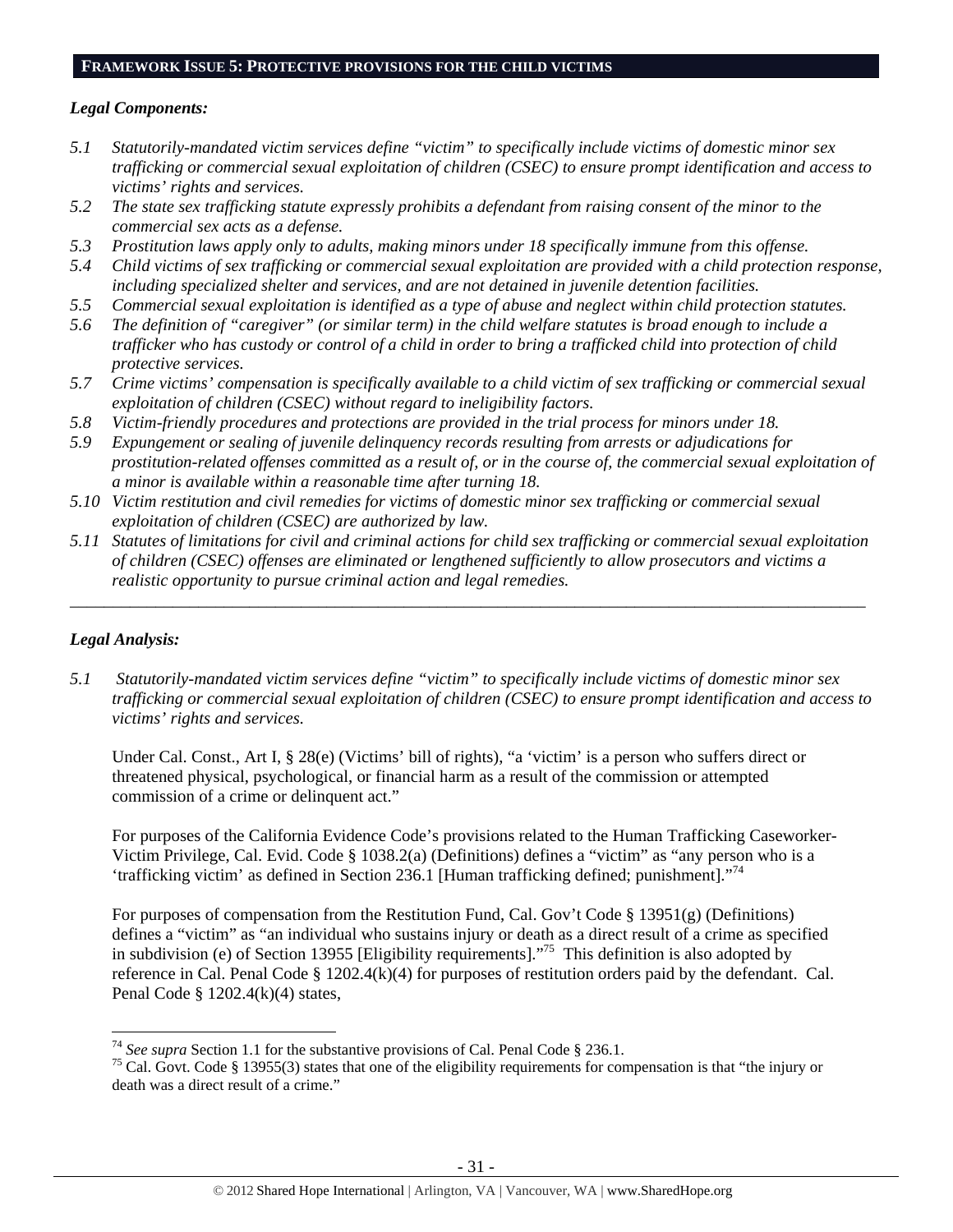(k) For purposes of this section, "victim" shall include all of the following:

(4) Any person who is eligible to receive assistance from the Restitution Fund pursuant to Chapter 5 (commencing with Section 1390) of Part 4 of Division 3 of Title 2 of the Government Code.

For purposes of accessing multidisciplinary services through family justice centers victim is Cal. Penal Code  $\S 13750(c)(6)$  defines "[v]ictim of crime," "crime victim," and "victim" as "a victim" of domestic violence, officer-involved domestic violence, sexual assault, elder or dependent adult abuse, stalking, cyberstalking, cyberbullying, or human trafficking."

- 5.1.1 Recommendation: Amend the definition of "victim" in Cal. Gov't Code § 13951(g) to expressly include trafficking and commercially sexually exploited victims.
- *5.2 The state sex trafficking statute expressly prohibits a defendant from raising consent of the minor to the commercial sex acts as a defense.*

Cal. Penal Code § 236.1(f) (Human trafficking defined; punishment), § 266 (Procurement), § 266h(b) (Pimping), § 311.1(a) (Sale or distribution of obscene matter depicting person under age of 18 years engaging sexual conduct), § 311.3(a) (Sexual exploitation of child), and § 311.4 (Employment of minor in sale or distribution of obscene matter or production of pornography) do not expressly state that a minor's consent to a commercial sex act or conduct is not a defense to the crime. The minor's consent is not a defense for convictions under Cal. Penal Code § 266i(b) (Pandering)<sup>76</sup> or § 267 (Abduction of minor for prostitution).77 While not specifically a CSEC law, consent is not a defense for prosecutions under Cal. Penal Code § 266f (Selling prostitute).<sup>78</sup>

- 5.2.1 Recommendation: Amend Cal. Penal Code § 236.1 (Human trafficking defined; punishment) and California's CSEC laws to expressly provide that the consent of a minor to a commercial sex act is not a defense to the crime.
- *5.3 Prostitution laws apply only to adults, making minors under 18 specifically immune from this offense.*

Cal. Penal Code § 647(b) (Disorderly conduct; restrictions on probation) is age-neutral, stating,

[E]very person who commits any of the following acts is guilty of disorderly conduct, a misdemeanor:

. . . .

<sup>. . . .</sup> 

 <sup>76</sup> *See* People v. Hobson, 63 Cal. Rptr. 320, 322–23 (Ct. App. 1967) ("Section 266i of the Penal Code has been construed to encompass any place where prostitution is allowed or encouraged. . . . A woman's consent to becoming a prostitute is immaterial.").

Although Cal. Penal Code § 267 states that the crime occurs where a person "takes away any other person under the age of 18 years from the father, mother, guardian, or other person having the legal charge of the other person, without their consent, for the purpose of prostitution," the requirement that the person be taken "without their consent" appears to refer to the consent of the parent and not the minor's consent. *See* People v. Fowler, 25 P. 1110, 1110 (1891) ("'The gist of the offense is the taking away of the child against the will of the person having lawful charge of her, for the purpose of prostitution.'"); People v. Lewis, 75 P. 189, (1904) (affirming a conviction under Cal. Penal Code § 267 due to the determination that the victim's father did not give his consent).

 $78$  Cal. Penal Code § 266f (Selling prostitute) states that "[e]very person who sells any person or receives any money or other valuable thing for or on account of his or her placing in custody, for immoral purposes, any person, whether with or without his or her consent, is guilty of a felony." A conviction under this statute is punishable as a felony by imprisonment in a state prison for 16 months, 2 years, or 3 years and a possible fine not to exceed \$10,000. Cal. Penal Code §§ 266f, 672.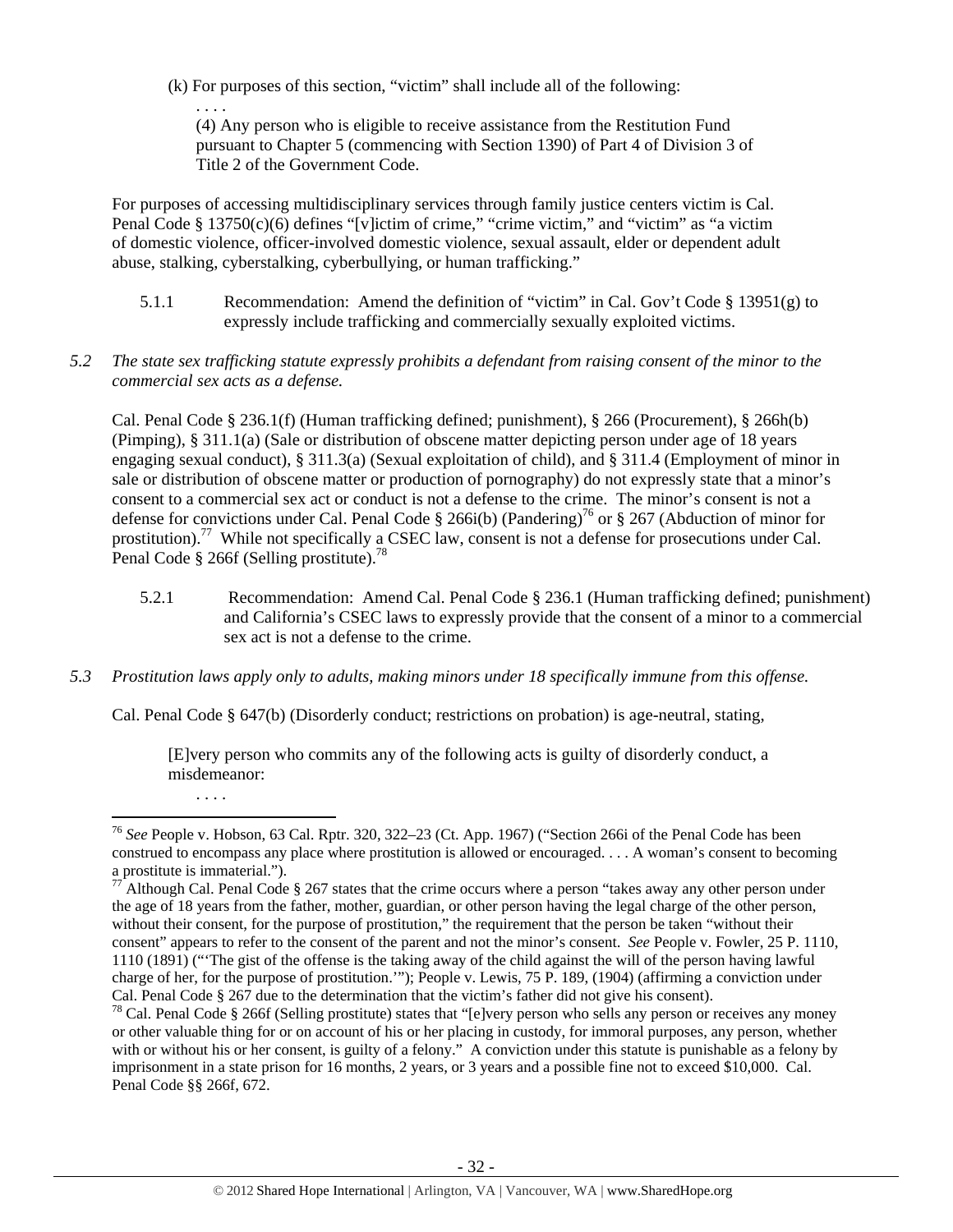(b) Who solicits or who agrees to engage in or who engages in any act of prostitution. A person agrees to engage in an act of prostitution when, with specific intent to so engage, he or she manifests an acceptance of an offer or solicitation to so engage, regardless of whether the offer or solicitation was made by a person who also possessed the specific intent to engage in prostitution. No agreement to engage in an act of prostitution shall constitute a violation of this subdivision unless some act, in addition to the agreement, is done within this state in furtherance of the commission of an act of prostitution by the person agreeing to engage in that act. As used in this subdivision, "prostitution" includes any lewd act between persons for money or other consideration.

First convictions under this statute are punishable as misdemeanors by imprisonment in a county jail up to 6 months, a fine not to exceed \$1,000, or both. Cal. Penal Code §§ 647(b), 672, 19. Second convictions under Cal. Penal Code § 647(b) are subject to a mandatory minimum of 45 days in a county jail, while subsequent convictions are subject to a mandatory minimum of 90 days in a county jail. Cal. Penal Code § 647(k). If a "violation of subdivision (b) . . . was committed within 1,000 feet of a private residence and with the use of a vehicle," the court may also suspend a buyer's driver's license up to  $30 \text{ days}$ .<sup>79</sup> Cal. Penal Code § 647(k). For any conviction under this statute, the court may also order an additional fine not to exceed \$70, if the defendant is able to pay. Cal. Penal Code § 647.1.

Cal. Penal Code § 653.22(a) (Loitering with intent to commit prostitution; determination of intent) is also age-neutral. That section states, "It is unlawful for any person to loiter in any public place with the intent to commit prostitution. This intent is evidenced by $80$  acting in a manner and under circumstances which openly demonstrate the purpose of inducing, enticing, or soliciting prostitution, or procuring another to commit prostitution."

- 5.3.1 Recommendation: Amend Cal. Penal Code § 647(b) (Disorderly conduct; restrictions on probation) and § 653.22(a) (Loitering with intent to commit prostitution; determination of intent) to make minors under 18 immune from prosecution for prostitution offenses.
- *5.4 Child victims of sex trafficking or commercial sexual exploitation are provided with a child protection response, including specialized shelter and services, and are not detained in juvenile detention facilities.*

Commercially sexually exploited children may be treated as dependent children or wards under California law.

Among the circumstances that may be considered in determining whether a person loiters with the intent to commit prostitution are that the person:

- (1) Repeatedly beckons to, stops, engages in conversations with, or attempts to stop or engage in conversations with passersby, indicative of soliciting for prostitution.
- (2) Repeatedly stops or attempts to stop motor vehicles by hailing the drivers, waving arms, or making any other bodily gestures, or engages or attempts to engage the drivers or passengers of the motor vehicles in conversation, indicative of soliciting for prostitution.

(4) Circles an area in a motor vehicle and repeatedly beckons to, contacts, or attempts to contact or stop pedestrians or other motorists, indicative of soliciting for prostitution.

<sup>&</sup>lt;sup>79</sup> *See supra* note 25.<br><sup>80</sup> Cal. Penal Code § 653.22(b) states,

<sup>(3)</sup> Has been convicted of violating this section, subdivision (a) or (b) of Section 647, or any other offense relating to or involving prostitution, within five years of the arrest under this section.

<sup>(5)</sup> Has engaged, within six months prior to the arrest under this section, in any behavior described in this subdivision, with the exception of paragraph (3), or in any other behavior indicative of prostitution activity.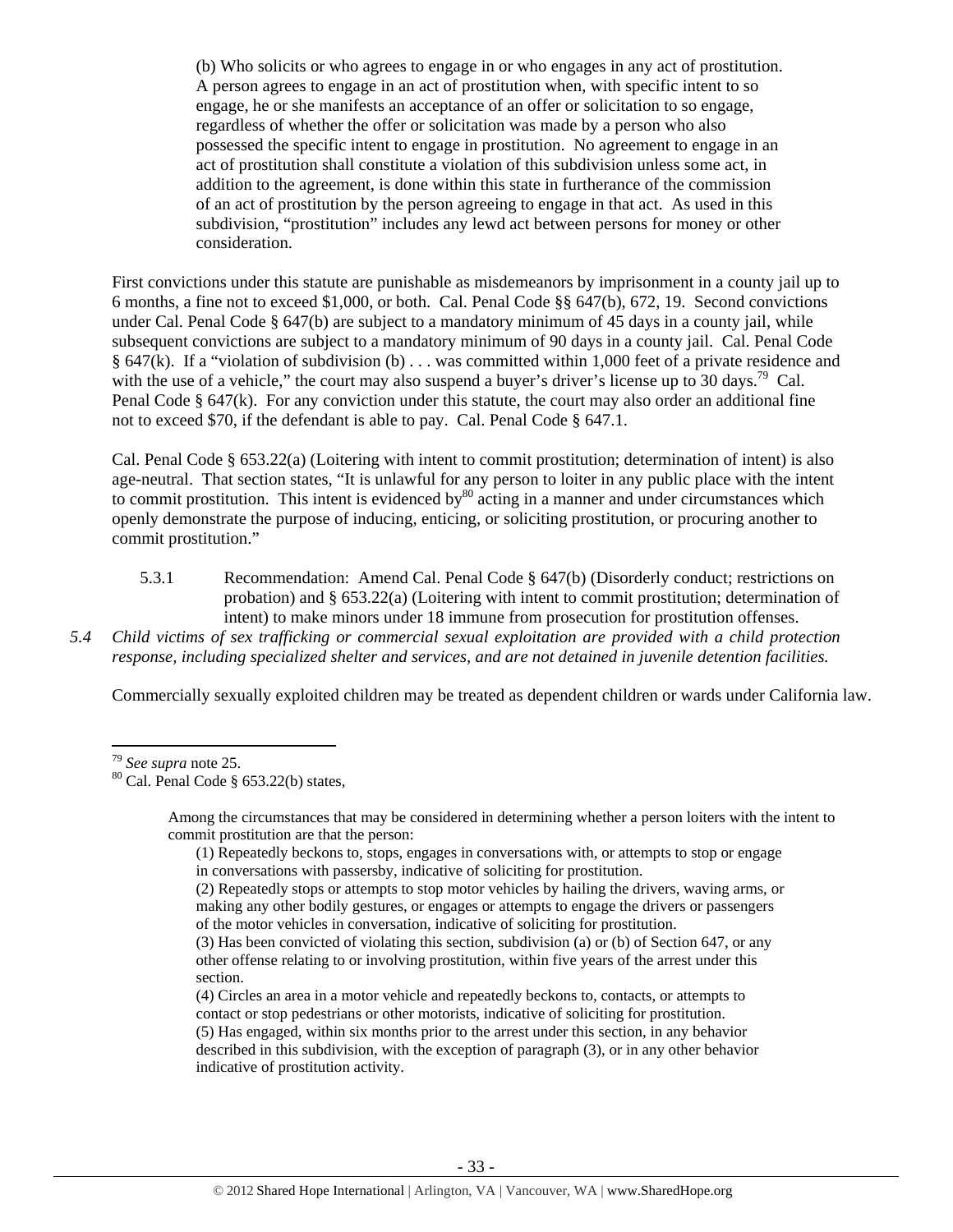Under Cal. Penal Code § 11166(a) (Duty to report; mandated reporters; punishment for violation), mandated reporters<sup>81</sup> must immediately report reasonably suspected<sup>82</sup> or known child abuse to a specified agency.<sup>83</sup> After a child abuse complaint is made and investigated, the agency that received the report will "forward to the Department of Justice a report in writing of every case it investigates of known or suspected child abuse or severe neglect that is determined to be substantiated, other than cases coming within subdivision (b) of Section 11165.2." Cal. Penal Code § 11169(a). The appropriate law enforcement agency will investigate the allegations and "shall inform the person required or authorized to report of the results of the investigation and of any action the agency is taking with regard to the child or family." Cal. Penal Code §§ 11169(a), 11170(b)(2). Verified cases of abuse will lead to the involvement of the juvenile court, which, pursuant to Cal. Welf. & Inst. Code § 300 (Persons subject to jurisdiction of juvenile court), has jurisdiction over dependent children. Cal. Welf. & Inst. Code § 300(d) states,

Any child who comes within any of the following descriptions is within the jurisdiction of the juvenile court which may adjudge that person to be a dependent child of the court:

. . . . (d) The child has been sexually abused, or there is a substantial risk that the child will be sexually abused, as defined in Section 11165.1 ["Sexual abuse"; "sexual assault"; "sexual exploitation"] of the Penal Code, by his or her parent or guardian or a member of his or her household, or the parent or guardian has failed to adequately protect the child from sexual abuse when the parent or guardian knew or reasonably should have known that the child was in danger of sexual abuse.

Cal. Welf. & Inst. Code § 305(a) (Peace officer's taking minor into temporary custody without warrant) authorizes a law enforcement officer to take a child into temporary custody without a warrant if

the officer has reasonable cause for believing that the minor is a person described in Section 300, and, in addition, that the minor has an immediate need for medical care, or the minor is in immediate danger of physical or sexual abuse, or the physical environment or the fact that the child is left unattended poses an immediate threat to the child's health or safety.

After taking a child into custody pursuant to Cal. Welf. & Inst. Code § 305, a law enforcement officer may release the child, order the child and the child's parents to appear before a probation officer, or "deliver the minor into the custody of the probation officer." Cal. Welf. & Inst. Code § 307. Alternatively, pursuant to Cal. Welf. & Inst. Code § 307.5 (Delivery of minor to community service program for abused or neglected children), if a law enforcement officer "deems that it is in the best interest of the minor and the public," the officer may "take the minor to a community service program for abused or neglected children." Cal. Welf. & Inst. Code § 307.5.

When a child is delivered to the probation officer's custody and the "probation officer determines that the minor shall be retained in custody," the probation officer "must immediately file a petition pursuant to Section 332 [Petition to commence proceedings in juvenile court; verification; contents] with the clerk of the juvenile court who shall set the matter for hearing on the detention hearing calendar." Cal. Welf. &

<sup>&</sup>lt;sup>81</sup> Under Cal. Penal Code § 11165.7 ("Mandated reporter"; training), "mandated reporters" include several individuals such as school staff and employees, social workers, counselors, religious personnel, law enforcement, and physicians.

<sup>&</sup>lt;sup>82</sup> Cal. Penal Code §11166(a)(1) explains that "reasonable suspicion' means that it is objectively reasonable for a person to entertain a suspicion, based upon facts that could cause a reasonable person in a like position, drawing, when appropriate, on his or her training and experience, to suspect child abuse or neglect."

<sup>&</sup>lt;sup>83</sup> Pursuant to Cal. Penal Code  $\S$  11165.9 (Reports to authorities), specified agencies include "any police department" or sheriff's department, not including a school district police or security department, county probation department, if designated by the county to receive mandated reports, or the county welfare department."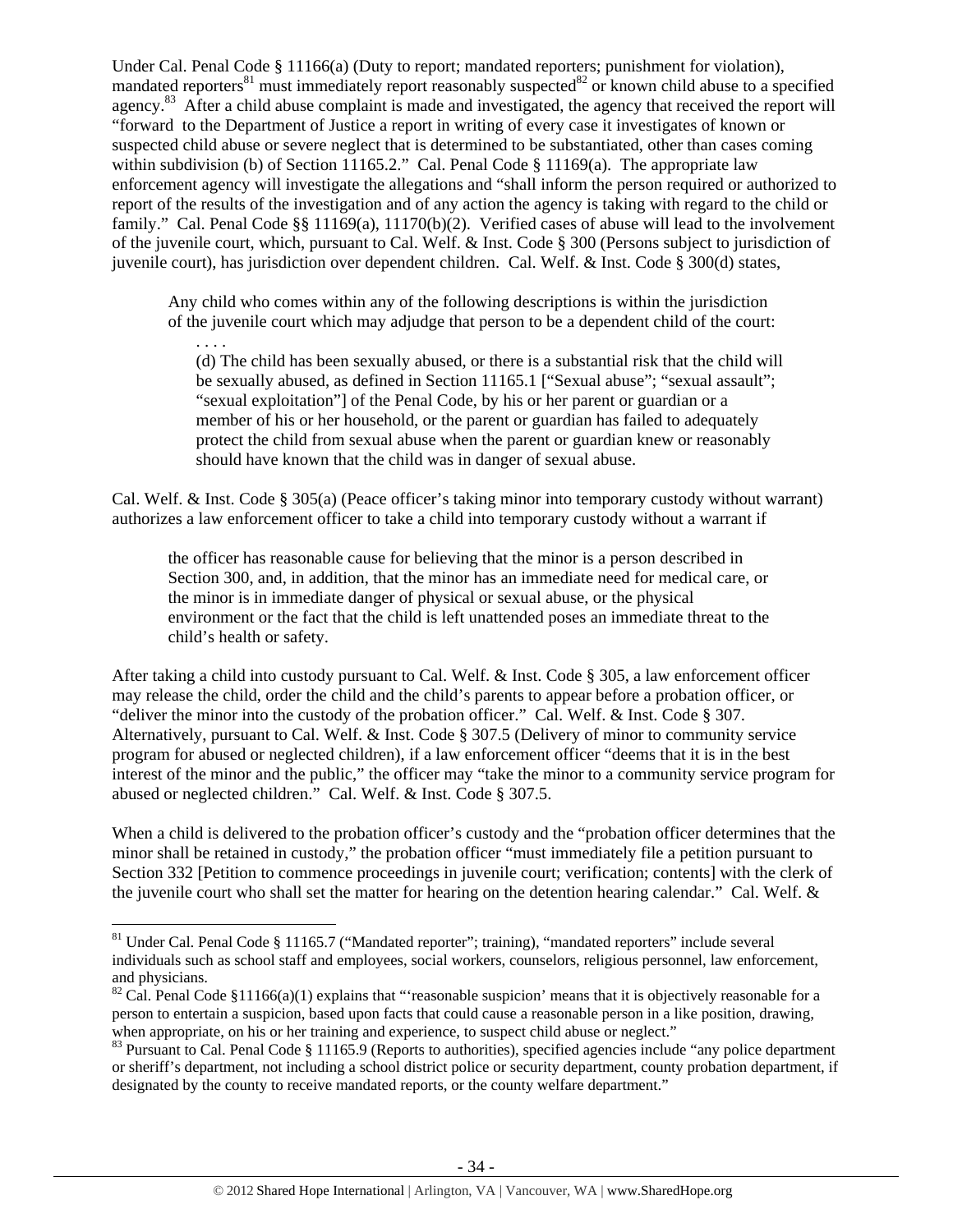Inst. Code § 311(a). A detention hearing must be held "as soon as possible, but in any event before the expiration of the next judicial day after a petition to declare the minor a dependent child has been filed." Cal. Welf. & Inst. Code § 315. If no petition is filed, the child must be released within 48 hours of being taken into custody. Cal. Welf. & Inst. Code § 313(a).

Cal. Welf. & Inst. Code  $\S 306(a)(1)$  (Authority of social worker to take temporary custody of minor) authorizes a "social worker in any county welfare department" to "[r]eceive and maintain" custody of a minor who is delivered by a peace officer and who is described in § 300. Cal. Welf. & Inst. Code § 306(a)(2) allows a social worker to take a child into temporary custody if the child "has been declared a dependent child of the juvenile court under Section 300" or the social worker has reasonable cause to believe the child meets the criteria of Cal. Welf.  $\&$  Inst. Code § 300(b) or (g) and to believe that the child "is in immediate danger of physical or sexual abuse or the physical environment poses an immediate threat to the child's health or safety." A social worker, however, is expressly required to "consider whether the child can remain safely in his or her residence" before taking the child into temporary custody. Cal. Welf. & Inst. Code § 306(b). A social worker who takes a child into custody under Cal. Welf. & Inst. Code § 306 must "immediately investigate the circumstances of the child and the facts surrounding the child's being taken into custody and attempt to maintain the child with the child's family through the provision of services." Cal. Welf & Inst. Code § 309(a). If the social worker does not release the child, "the child shall be deemed detained for purposes of [Chapter 2 (Juvenile court law)]." Cal. Welf. & Inst. Code § 309(c).

If a dependent child is removed from the custody of the child's parent or guardian under Cal. Welf. & Inst. Code § 361 (Limitations on control of parent or guardian; appointment of responsible adult or surrogate parent to make educational decisions; voluntary relinquishment; when child may be taken from custody of parents; efforts to prevent removal; required findings), the court may place the child with the child's noncustodial parent, a relative or nonrelative extended family member as defined in Cal. Welf. & Inst. Code § 362.7, a community care facility, or in foster care. Cal. Welf. & Inst. Code § 361.2(e)(1)– (6). Additionally, both Cal Welf.& Inst. Code § 2019 (Shelters for abused and neglected children) and § 2010 (Availability of funds) mandate that funds be provided to youth shelters for abused and neglected children.

Special protections are afforded to runaway youth who are often at high risk of commercial sexual exploitation. Pursuant to Cal. Welf. & Inst. Code  $\S 1788(a)$ –(c) (Services to be provided by projects),"[e]ach Runaway Youth and Families in Crisis Project" must include a number of protective services, such as food and temporary shelter, counseling, health care, family crisis resolution services, and transitional living services.

Alternatively, some commercially sexually exploited children may be treated as wards under California law. Cal. Welf. & Inst. Code § 601(a), (b) (Persons subject to jurisdiction of court as ward for refusal to obey orders of parents, violation of curfew, or truancy) states that a child under the age of 18 who "persistently or habitually refuses to obey the reasonable and proper orders or directions of his or her parents, guardian, or custodian," violates local or state curfews, or has "four or more truancies within one school year" may be adjudicated by the juvenile court to be "a ward of the court." Additionally, Cal. Welf. & Inst. Code § 602(a) (Persons subject to jurisdiction of juvenile court and to adjudication as ward for violation of law or ordinance defining crime; Persons subject to prosecution in criminal court) states that a minor who "violates any law of this state or of the United States or any ordinance of any city or county of this state defining crime other than an ordinance establishing a curfew based solely on age" may be adjudicated by the juvenile court to be "a ward of the court."

Cal. Welf. & Inst. Code § 625(a) (Peace officer's taking minor into temporary custody without warrant; when permitted) authorizes a law enforcement officer to take a child into temporary custody, without a warrant, where the officer "has reasonable cause for believing" that the child is within the provisions of Cal. Welf. & Inst. Code § 601 or § 602. Pursuant to Cal. Welf. & Inst. Code § 626 (Alternative procedures as to disposition of minor; governing consideration in selecting alternative),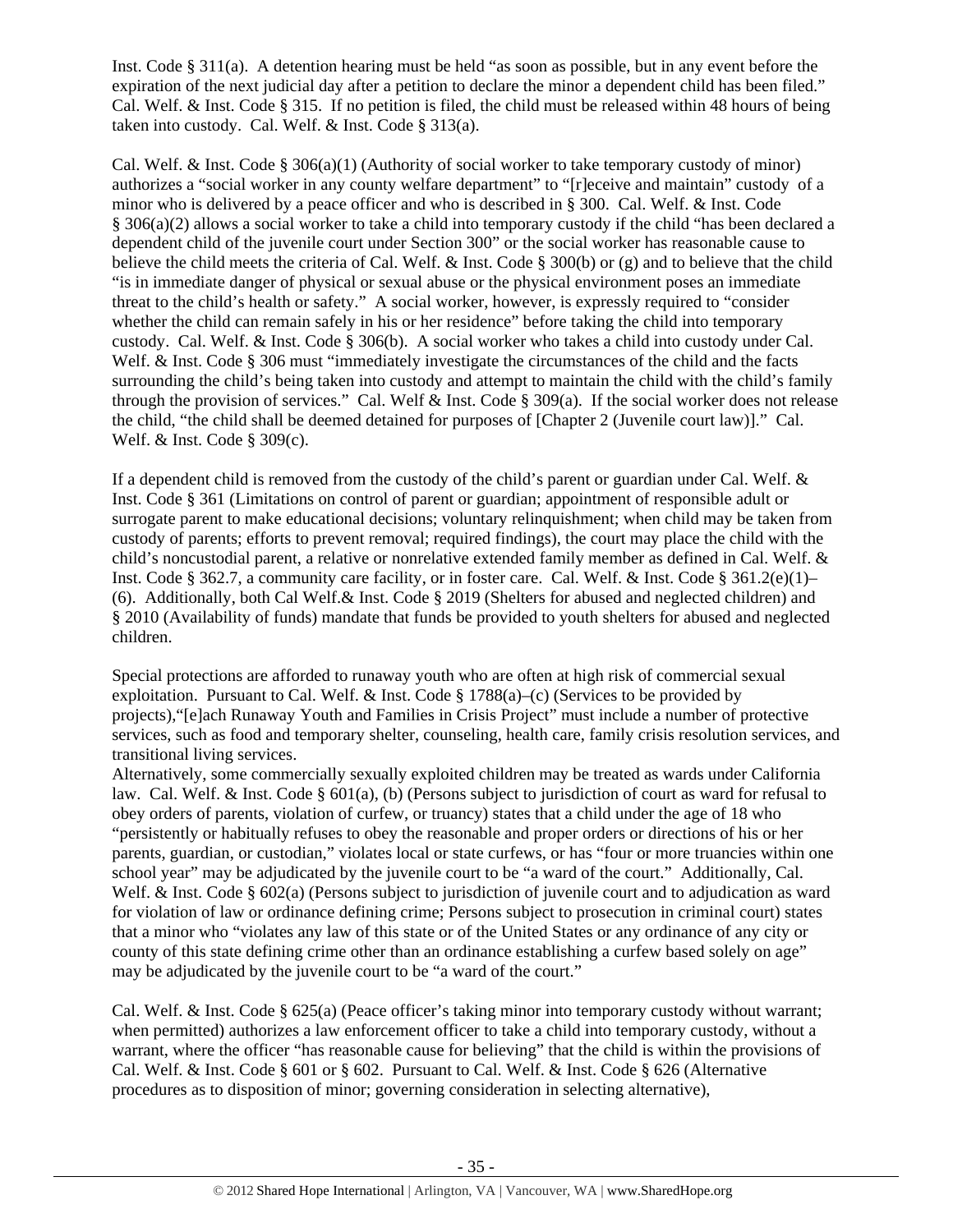An officer who takes a minor into temporary custody under the provisions of Section 625 may do any of the following:

(a) Release the minor.

(b) Deliver or refer the minor to a public or private agency with which the city or county has an agreement or plan to provide shelter care, counseling, or diversion services to minors so delivered.

 $(c)$ .... require the minor or the minor's parent, guardian, or relative, or both, to sign a written promise to appear [before a probation officer] at the time and place designated in the notice. . . .

(d) Take the minor without unnecessary delay before [a] probation officer . . . . In no case shall the officer delay the delivery of the minor to the probation officer for more than 24 hours if the minor has been taken into custody without a warrant on the belief that the minor has committed a misdemeanor.

Alternatively, if law enforcement officer "determines that the minor should be brought to the attention of the juvenile court," the officer can either "require the minor or his or her parent, guardian, or relative, or both, to sign a written promise that either or both will appear [before a probation officer] at the time and place designated in the notice" or immediately take the minor before a probation officer. Cal. Welf. & Inst. Code § 626.5. If the child was "taken into custody without a warrant on the belief that he or she has committed a misdemeanor," and the officer chooses to take the minor before a probation officer, the officer must do so within 24 hours of taking the child into custody. Cal.Welf. & Inst. Code § 626.5(b).

When a child is delivered to the custody of a probation officer, Cal. Welf. & Inst. Code § 628(a) (Action of probation officer when minor taken into temporary custody; investigation; release or further detention; prerequisites to further detention; compliance with other laws; identification and notification of relatives) states,

[T]he probation officer shall immediately investigate the circumstances of the minor and the facts surrounding his or her being taken into custody and shall immediately release the minor to the custody of his or her parent, legal guardian, or responsible relative unless it can be demonstrated upon the evidence before the court that continuance in the home is contrary to the minor's welfare and one or more of the following conditions exist:

(1) The minor is in need of proper and effective parental care or control and has no parent, legal guardian, or responsible relative; or has no parent, legal guardian, or responsible relative willing to exercise or capable of exercising that care or control; or has no parent, legal guardian, or responsible relative actually exercising that care or control.

(2) The minor is destitute or is not provided with the necessities of life or is not provided with a home or suitable place of abode.

(3) The minor is provided with a home which is an unfit place for him or her by reason of neglect, cruelty, depravity or physical abuse by either of his or her parents, or by his or her legal guardian or other person in whose custody or care he or she is entrusted.

(4) Continued detention of the minor is a matter of immediate and urgent necessity for the protection of the minor or reasonable necessity for the protection of the person or property of another.

(5) The minor is likely to flee the jurisdiction of the court.

. . . .

Even if a probation officer determines that one of the conditions under Cal. Welf. & Inst. Code § 628(a) exists, if the "probation officer believes that 24-hour secure detention is not necessary in order to protect the minor or the person or property of another, or to ensure that the minor does not flee the jurisdiction of the court, the probation officer shall . . . release such minor to his or her parent, guardian, or responsible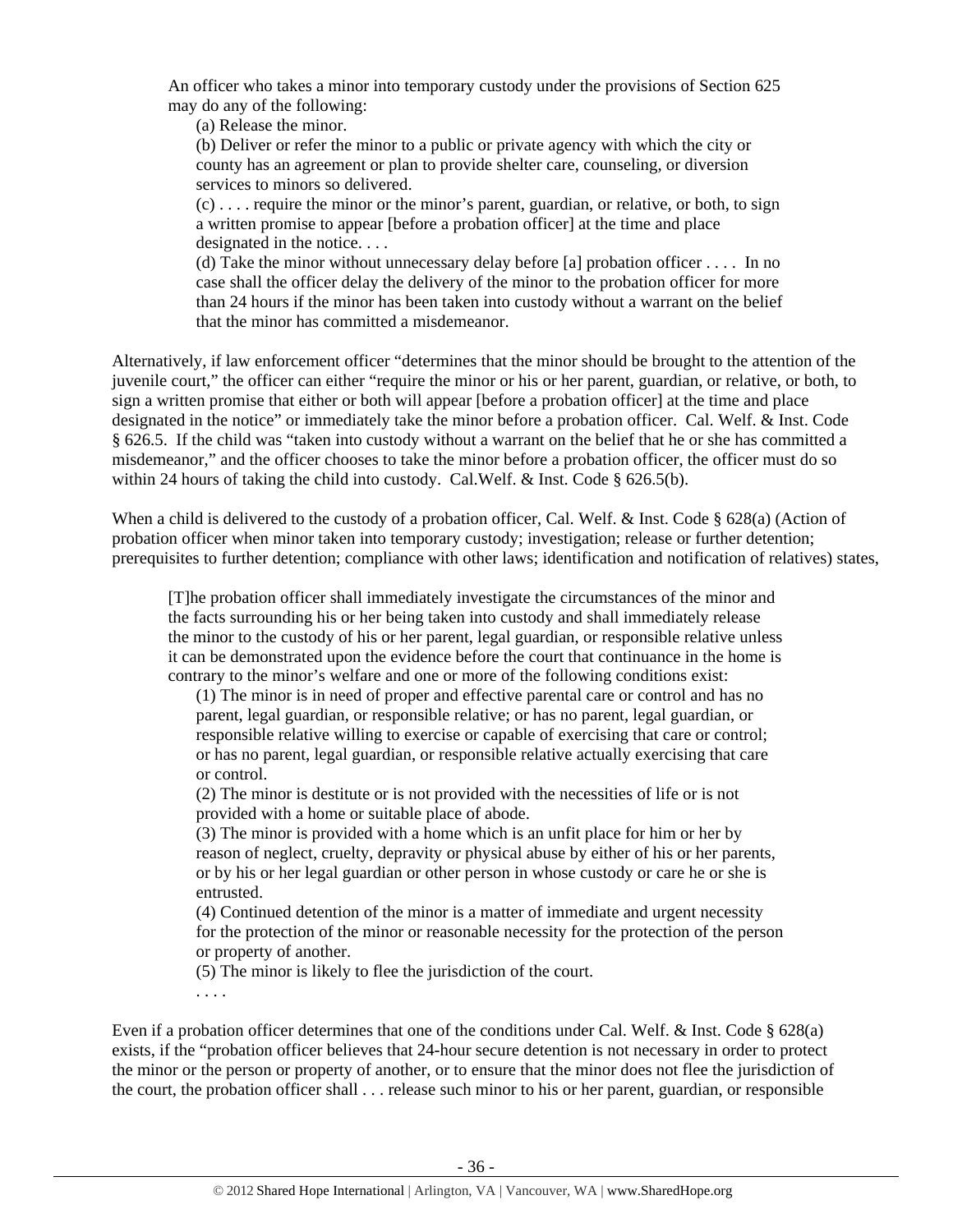relative on home supervision." Cal. Welf. & Inst. Code § 628.1. A minor's release to home supervision may be subject to a number of conditions such as school attendance, curfew, and mandatory court appearances. Cal. Welf.  $&$  Inst. Code  $&$  628.1. If the probation officer decides to detain the child in custody, the probation officer must, "immediately proceed in accordance with Article 16 (commencing with Section 650) to cause the filing of a petition pursuant to Section 656 with the clerk of the juvenile court who shall set the matter for hearing on the detention calendar," and a detention hearing must be held to "determine whether the minor shall be further detained." Cal. Welf. & Inst. Code §§ 630(a), 632(a). If such a petition is not filed within 48 hours of taking the child into custody, or a detention hearing is not held within 48 hours for a child taken into custody "without a warrant on the belief that the minor has committed a misdemeanor that does not involve violence, the threat of violence, or possession or use of a weapon, and if the minor is not currently on probation or parole," the child must be released. Cal. Welf. & Inst. Code § 631(b).

If a court determines that the child falls within Cal. Welf. & Inst. Code  $\S$  601 or  $\S$  602, the court may either, "without adjudging the minor a ward of the court, place the minor on probation" up to 6 months, or adjudge the child a ward of the court. Cal. Welf. & Inst. Code § 725(a).

A ward removed from the custody of a parent or guardian "may not be held in physical confinement for a period in excess of the maximum term of imprisonment which could be imposed upon an adult convicted of the offense." Cal. Welf. & Inst. Code § 726(c). Under Cal. Welf. & Inst. Code § 731(a)<sup>84</sup> (Treatment, restitution, fine, work program, commitment; recall; maximum period for confinement),

If a minor is adjudged a ward of the court on the ground that he or she is a person described by Section 602, the court may order any of the types of treatment referred to in Sections 727 and 730 and, in addition, may do any of the following:

(1) Order the ward to make restitution, to pay a fine up to two hundred fifty dollars (\$250) for deposit in the county treasury if the court finds that the minor has the financial ability to pay the fine, or to participate in uncompensated work programs.

(2) Commit the ward to a sheltered-care facility.

(3) Order that the ward and his or her family or guardian participate in a program of professional counseling as arranged and directed by the probation officer as a condition of continued custody of the ward.

(4) Commit the ward to the Department of Corrections and Rehabilitation, Division of Juvenile Facilities, if the ward has committed an offense described in subdivision (b) of Section 707 or subdivision (C) of Section 290.008 of the Penal Code and is not otherwise ineligible for commitment to the division under Section 733.

Cal. Welf. & Inst. Code § 207 (Places or facilities for care and detention) specifies the types of facilities where a ward may be detained. Specifically, Cal. Welf. & Inst. Code § 207 states,

(a) No minor shall be detained in any jail, lockup, juvenile hall, or other secure facility who is taken into custody solely upon the ground that he or she is a person described by Section 601 [Persons subject to jurisdiction of court as ward for refusal to obey orders of parents, violation of curfew, or truancy] or adjudged to be such or made a ward of the juvenile court solely upon that ground, except as provided in subdivision (b). If any such minor, other than a minor described in subdivision (b), is detained, he or she shall be detained in a sheltered-care facility or crisis resolution home as provided for in Section

 $84$  Here and elsewhere in this report that Cal. Welf. & Inst. Code § 731 is quoted or cited, it has been updated to reflect the amendments added by the passage of Assembly Bill 324, 2012 ch. 7 (effective February 29, 2012).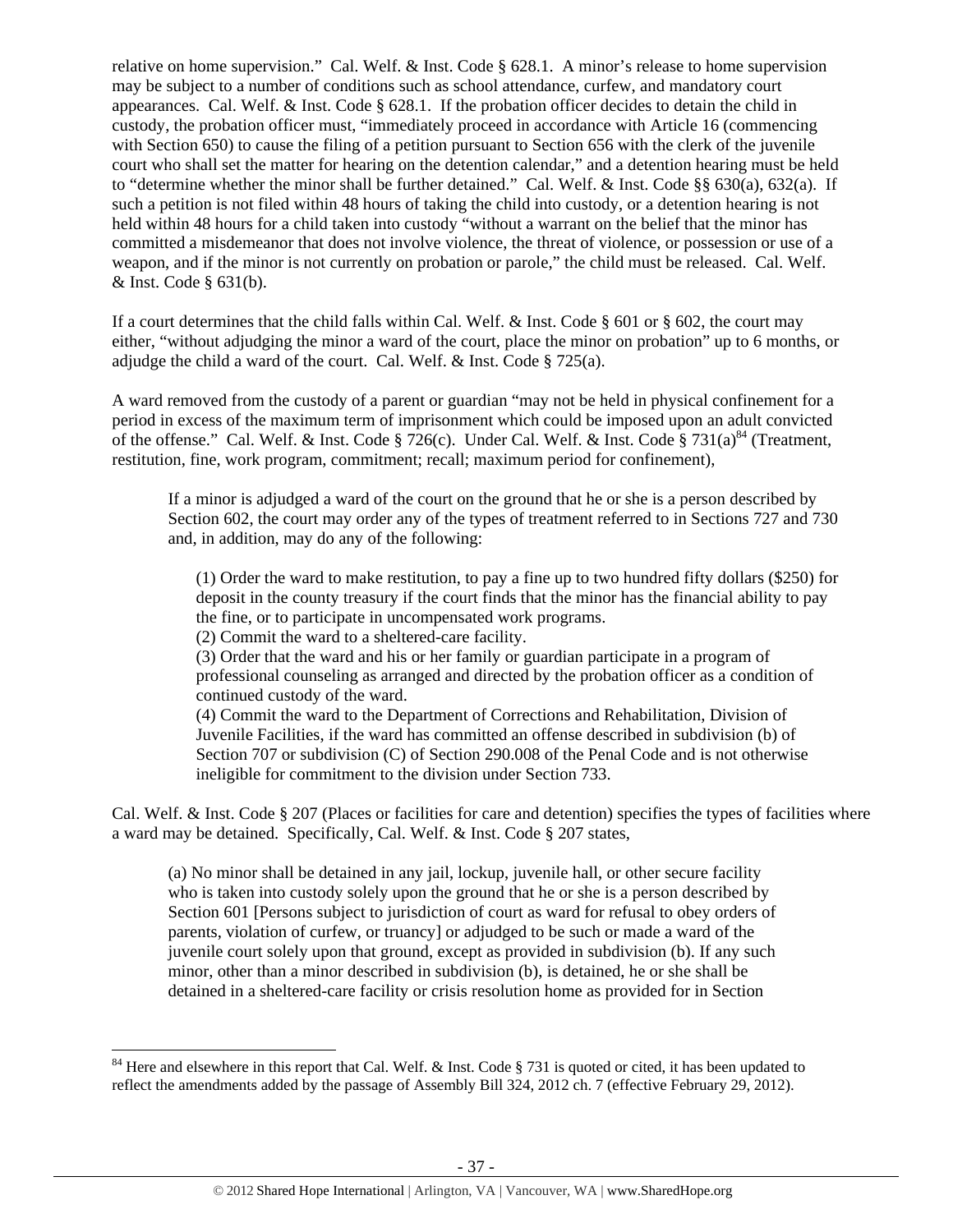654, or in a nonsecure facility provided for in subdivision (a), (b), (c), or (d) of Section 727.

(b) A minor taken into custody upon the ground that he or she is a person described in Section 601, or adjudged to be a ward of the juvenile court solely upon that ground, may be held in a secure facility, other than a facility in which adults are held in secure custody, in any of the following circumstances:

(1) For up to 12 hours after having been taken into custody for the purpose of determining if there are any outstanding wants, warrants, or holds against the minor in cases where the arresting officer or probation officer has cause to believe that the wants, warrants, or holds exist.

(2) For up to 24 hours after having been taken into custody, in order to locate the minor's parent or guardian as soon as possible and to arrange the return of the minor to his or her parent or guardian, with the exception of an out-of-state runaway who is being held pursuant to the Interstate Compact for Juveniles.

(c) Any minor detained in juvenile hall pursuant to subdivision (b) may not be permitted to come or remain in contact with any person detained on the basis that he or she has been taken into custody upon the ground that he or she is a person described in Section 602 or adjudged to be such or made a ward of the juvenile court upon that ground. (d) Minors detained in juvenile hall pursuant to Sections 601 and 602 may be held in the same facility provided they are not permitted to come or remain in contact within that facility.

. . . .

To the extent minor victims of commercial sexual exploitation are identified as victims of sexual assault or human trafficking, they may be able to access multidisciplinary services through family justice centers in the City of San Diego, the City of Anaheim, the County of Alameda, and the County of Sonoma, as part of 2-year pilot project<sup>85</sup> establishing centers where "victims of abuse are able to access all needed services in one location in order to enhance victim safety, increase offender accountability, and improve access to services for victims of domestic violence, sexual assault, elder or dependent adult abuse, stalking, cyberstalking, cyberbullying, and human trafficking." Cal. Penal Code § 13750(a), (b).<sup>86</sup> Pursuant to Cal. Penal Code § 13750(d),

[F]amily justice centers shall be defined as multiagency, multidisciplinary service centers where public and private agencies assign staff members on a full-time or part-time basis in order to provide services to victims of crime from one location in order to reduce the number of times

 $85$  Pursuant to Cal. Penal Code  $§$  13750 (i).

<sup>(1)</sup> The National Family Justice Center Alliance shall, with private funds, contract with an independent organization to conduct an evaluation and prepare a report on the four pilot centers. The independent organization conducting the evaluation shall submit the report to the Office of Privacy Protection and the National Family Justice Center Alliance for review and comment, and then to the Assembly Committee on Judiciary, the Senate Committee on Judiciary, the Assembly Committee on Public Safety, and the Senate Committee on Public Safety, no later than January 1, 2013. . . .

<sup>(2)</sup> The independent organization conducting the evaluation shall gather the evaluation data from preservices victim information, postservices exit interviews, victim focus groups, partner agency focus group data, and other evaluation criteria necessary to conduct the evaluation under paragraph (1). (3) The National Family Justice Center Alliance may include any recommendations for statewide

legislation, best practices, and model policies and procedures in the comments submitted to the independent

evaluation organization and the Legislature under paragraph (1).<br><sup>86</sup> Pursuant to Cal. Penal Code § 13752, "This title shall remain in effect only until January 1, 2014, and as of that date is repealed, unless a later enacted statute, that is enacted before January 1, 2014, deletes or extends that date." Here and elsewhere in this report that §§ 13750–13752 are quoted or cited, the report has been updated to reflect the amendments added by passage of Senate Bill 1171, 2012 Cal. Stat. 162 (effective January 1, 2012).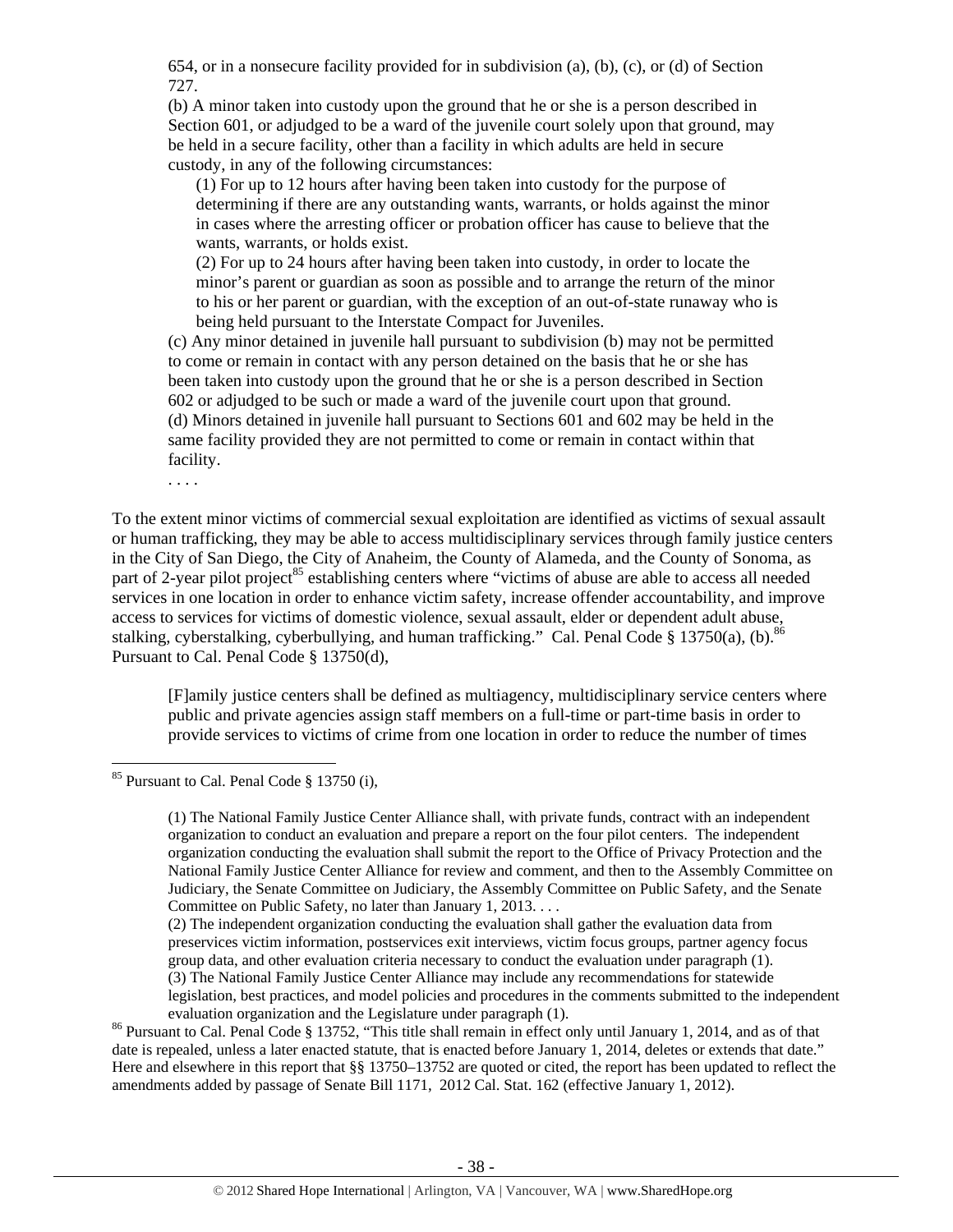victims must tell their story, reduce the number of places victims must go for help, and increase access to services and support for victims and their children. Staff members<sup>87</sup> at a family justice center may be comprised of, but are not limited to, the following:

- (1) Law enforcement personnel.
- (2) Medical personnel.
- (3) District attorneys and city attorneys.
- (4) Victim-witness program personnel.
- (5) Domestic violence shelter service staff.
- (6) Community-based rape crisis, domestic violence, and human trafficking advocates.
- (7) Social service agency staff members.
- (8) Child welfare agency social workers.
- (9) County health department staff.
- (10) City or county welfare and public assistance workers.
- (11) Nonprofit agency counseling professionals.
- (12) Civil legal service providers.
- (13) Supervised volunteers from partner agencies.
- (14) Other professionals providing services.

Additionally, pursuant to Cal. Penal Code § 13750(f), "Victims of crime shall not be denied services on the grounds of criminal history. No criminal history search shall be conducted of a victim at a family justice center without the victim's written consent unless the criminal history search is pursuant to an active criminal investigation."

- 5.4.1 Recommendation: Establish a statutory protective response framework for victims of domestic minor sex trafficking to ensure victims are identified and directed to specialized services and shelters.
- *5.5 Commercial sexual exploitation is identified as a type of abuse and neglect within child protection statutes.*

Some types of commercial sexual exploitation are expressly identified as a type of abuse and neglect within California's child protection laws and its laws relating to child abuse and neglect reporting. Cal. Welf. & Inst. Code § 300(d) (Persons subject to jurisdiction of juvenile court) brings "sexually abused" children, "as defined in Section 11165.1 ["Sexual abuse"; "sexual assault"; "sexual exploitation"] of the Penal Code," within the juvenile court's jurisdiction as dependent children.

California's Child Abuse and Neglect Reporting Act<sup>88</sup> expressly states that "child abuse or neglect" includes "sexual abuse as defined in Section 11165.1." Cal. Penal Code § 11165.6. Cal. Penal Code § 11165.1 states,

"[S]exual abuse" means sexual assault or sexual exploitation as defined by the following: (a) "Sexual assault" means conduct in violation of one or more of the following sections: Section 261 (rape), subdivision (d) of Section 261.5 (statutory rape), 264.1 (rape in concert), 285 (incest), 286 (sodomy), subdivision (a) or (b), or paragraph (1) of subdivision (c) of Section 288 (lewd or lascivious acts upon a child), 288a (oral copulation), 289 (sexual penetration ), or 647.6 (child molestation).

 $87$  Pursuant to Cal. Penal Code § 13751, "Each family justice center established pursuant to subdivision (a) of Section 13750 shall maintain a formal training program with mandatory training for all staff members, volunteers, and agency professionals of not less than eight hours per year on subjects including, but not limited to, privileges and confidentiality, information sharing, risk assessment, safety planning, victim advocacy, and high-risk case response." *See supra* note 86.<br><sup>88</sup> Cal. Penal Code §§ 11164–11174.31.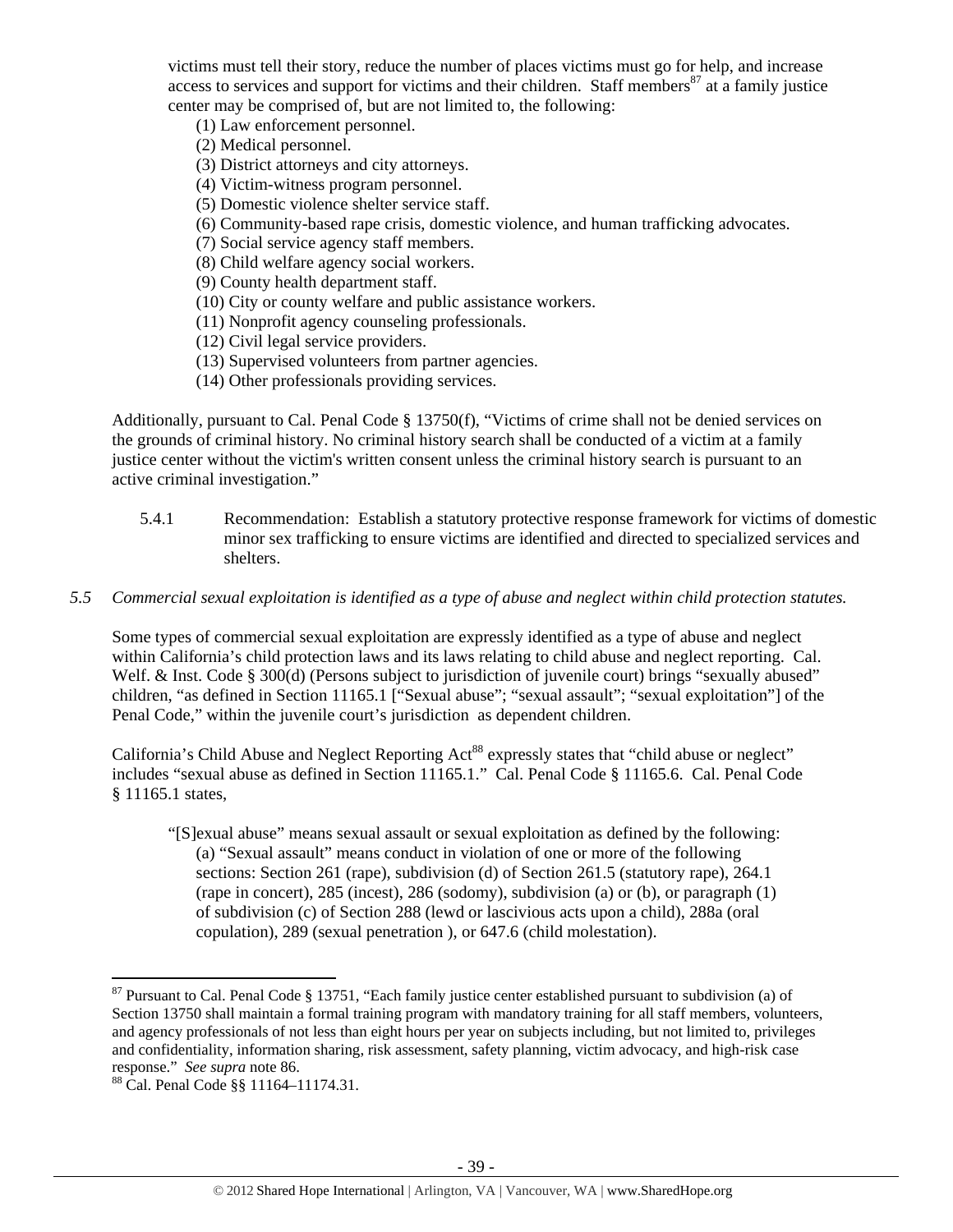(b) Conduct described as "sexual assault" includes, but is not limited to, all of the following:

(1) Any penetration, however slight, of the vagina or anal opening of one person by the penis of another person, whether or not there is the emission of semen. (2) Any sexual contact between the genitals or anal opening of one person and the mouth or tongue of another person.

(3) Any intrusion by one person into the genitals or anal opening of another person, including the use of any object for this purpose, except that, it does not include acts performed for a valid medical purpose.

(4) The intentional touching of the genitals or intimate parts (including the breasts, genital area, groin, inner thighs, and buttocks) or the clothing covering them, of a child, or of the perpetrator by a child, for purposes of sexual arousal or gratification, except that, it does not include acts which may reasonably be construed to be normal caretaker responsibilities; interactions with, or demonstrations of affection for, the child; or acts performed for a valid medical purpose.

(5) The intentional masturbation of the perpetrator's genitals in the presence of a child.

(c) "Sexual exploitation" refers to any of the following:

(1) Conduct involving matter depicting a minor engaged in obscene acts in violation of Section 311.2 (preparing, selling, or distributing obscene matter) or subdivision (a) of Section 311.4 (employment of minor to perform obscene acts). (2) Any person who knowingly promotes, aids, or assists, employs, uses, persuades, induces, or coerces a child, or any person responsible for a child's welfare, who knowingly permits or encourages a child to engage in, or assist others to engage in, prostitution or a live performance involving obscene sexual conduct, or to either pose or model alone or with others for purposes of preparing a film, photograph, negative, slide, drawing, painting, or other pictorial depiction, involving obscene sexual conduct. For the purpose of this section, "person responsible for a child's welfare" means a parent, guardian, foster parent, or a licensed administrator or employee of a public or private residential home, residential school, or other residential institution.

(3) Any person who depicts a child in, or who knowingly develops, duplicates, prints, or exchanges, any film, photograph, video tape, negative, or slide in which a child is engaged in an act of obscene sexual conduct, except for those activities by law enforcement and prosecution agencies and other persons described in subdivisions (c) and (e) of Section 311.3.

5.5.1 Recommendation: Amend Cal. Penal Code § 11165.6 ("Child abuse or neglect") and § 11165.6 ("Sexual abuse"; "sexual assault"; "sexual exploitation") to expressly include conduct in violation of Cal. Penal Code § 236.1 (Human trafficking defined; Punishment) and California's CSEC laws within the definition of "child abuse or neglect" and "sexual exploitation."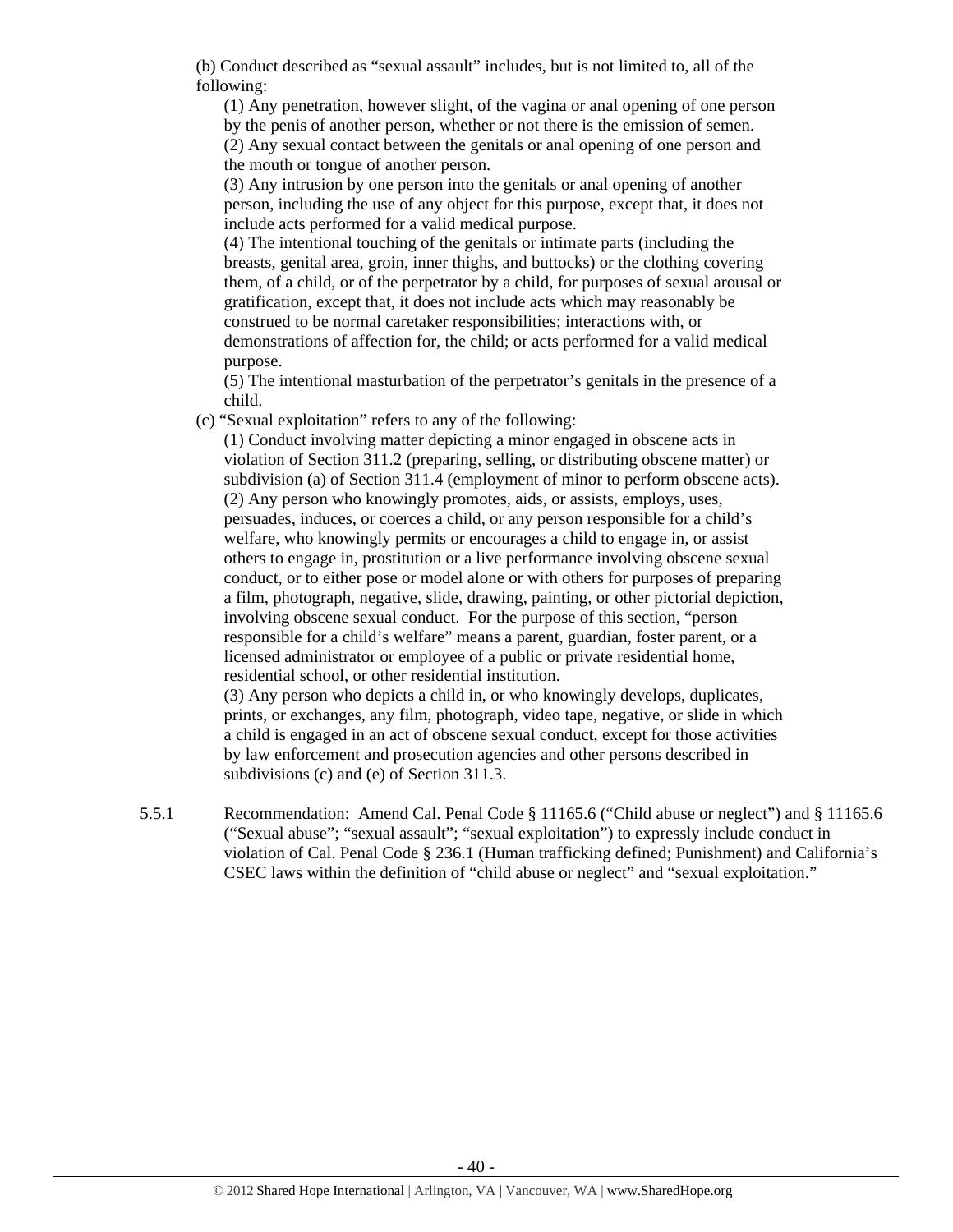*5.6 The definition of "caregiver" (or similar term) in the child welfare statutes is broad enough to include a trafficker who has custody or control of a child in order to bring a trafficked child into protection of child protective services.* 

The term "caregiver" is used in several provisions under California's child welfare statutes;<sup>89</sup> however, no definition is provided for that term under Division 2 (Children), Part 1 (Delinquents and wards of the juvenile court) of California's Welfare and Institutions Code. Although Cal. Welf. & Inst. Code § 727(a)(4)(A) (Order for care and custody of minor adjudged ward of court) refers to the definition of "caregiver" found in "paragraph (1) of subdivision (a) of Section 362.04 [Use of short-term babysitters],"90 this definition does not appear to be applicable to the term "caregiver" as used in other provisions of California's Welfare and Institutions Code, Division 2 (Children), Part 1 (Delinquents and wards of the juvenile court). However, Cal Welf. & Inst Code § 362.7 (Evaluation of home for placement with nonrelative extended family member; "nonrelative extended family member") defines a "nonrelative extended family member" as,

any adult caregiver who has an established familial or mentoring relationship with the child. The county welfare department shall verify the existence of a relationship through interviews with the parent and child or with one or more third parties. The parties may include relatives of the child, teachers, medical professionals, clergy, neighbors, and family friends.

- 5.6.1 Recommendation: Enact a law that defines "caregiver," as used in Division 2 (Children), Part 1 (Delinquents and wards of the juvenile court) of California's Welfare and Institutions Code, to include individuals in control of a child, such as a trafficker.
- *5.7 Crime victims' compensation is specifically available to a child victim of sex trafficking or commercial sexual exploitation of children (CSEC) without regard to ineligibility factors.*

To the extent that a commercially sexually exploited child suffers pecuniary loss and physical injury, emotional injury and a threat of physical injury, or only emotional injury from a specified crime, the child may be eligible to receive crime victims' compensation. Human trafficking victims are expressly exempted from certain, but not all ineligibility factors.

Cal. Gov't Code § 13953(a) (Time period for filing application) requires an application for victim compensation to be filed with the California Victim Compensation and Government Claims Board ("Board") within 1 year of the commission of the crime, within 1 year of the victim's 18th birthday or within 1 year of the time the victim knew or "could have discovered that an injury or death had been sustained as a direct result of crime, whichever is later." However, "[a]n application based on any crime eligible for prosecution under" Cal. Penal Code § 261, § 286, § 288, § 288.5, § 288a, § 289, or § 289.5 are allowed to be filed any time before the victim's 28th birthday. Cal. Gov't Code §§ 13953(a); Cal. Penal Code 801.1(a). If the Board finds good cause, however, it may grant an extension of time. Cal. Gov't Code § 13953(b) states that, in determining whether there is good cause to grant an extension, the Board will consider, among others, the following factors:

(1) A recommendation from the prosecuting attorney regarding the victim's or derivative victim's cooperation with law enforcement and the prosecuting attorney in the apprehension and prosecution of the person charged with the crime.

  $8^9$  *E.g.*, Cal. Welf. & Inst. Code § 290.1(a)(5) (Duty to file petition and give notice), § 290.2(a)(5) (Issuance and service of notice), § 291(a)(5), (8) (Notice following initial petition hearing; service; waiver), and § 292(a)(5) (Notice of dependency status review hearing when child not removed from parent's custody).

 $90$  Cal. Welf. & Inst. Code § 362.04 (Use of short-term babysitters) defines "caregiver" as "any licensed or certified foster parent, approved relative caregiver, or approved nonrelative extended family member."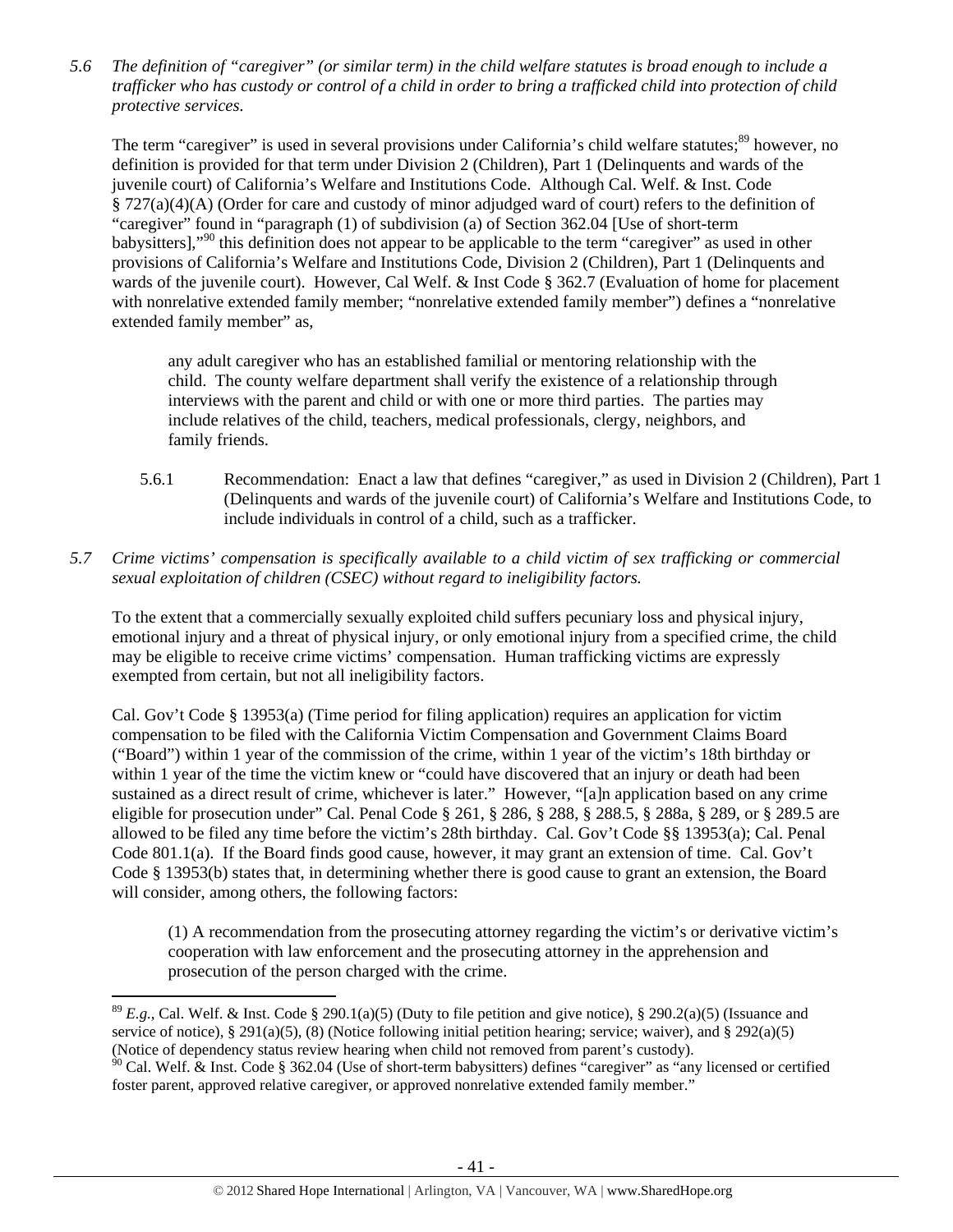(2) Whether particular events occurring during the prosecution or in the punishment of the person convicted of the crime have resulted in the victim or derivative victim incurring pecuniary loss. (3) Whether the nature of the crime is such that a delayed reporting of the crime is reasonably excusable.

Under Cal. Gov't Code § 13956(a) (Non-eligible persons), a victim who "knowingly and willingly participated in the commission of the crime [other than a crime committed under Cal. Penal Code § 261 (Rape; "duress"; "menace"), § 262, § 273.5, or § 261.5(d) (Unlawful sexual intercourse with a minor; misdemeanor or felony violations; civil penalties)] that resulted in the pecuniary loss for which compensation is being sought" is not eligible to receive a victim compensation award. Cal. Gov't Code §13956(b)(1) also requires the Board to deny a victim's application if it finds that the victim "failed to cooperate reasonably with a law enforcement agency in the apprehension and conviction of a criminal committing the crime;" however, Cal. Gov't Code § 13956(b)(3) provides,

An application for a claim based on human trafficking as defined in Section 236.1 [Human trafficking defined; punishment] of the Penal Code may not be denied solely because no police report was made by the victim. The board shall adopt guidelines that allow the board to consider and approve applications for assistance based on human trafficking relying upon evidence other than a police report to establish that a human trafficking crime as defined in Section 236.1 has occurred. That evidence may include any reliable corroborating information approved by the board, including, but not limited to, the following:

(A) A Law Enforcement Agency Endorsement issued pursuant to Section 236.2 [Duty of law enforcement agencies to use due diligence to identify victims of human trafficking; indicators] of the Penal Code.

(B) A human trafficking caseworker as identified in Section 1038.2 [Definitions] of the Evidence Code, has attested by affidavit that the individual was a victim of human trafficking.

For a victim to receive a victim compensation award, Cal. Gov't Code § 13955(g) additionally requires that the "injury or death has resulted or may result in pecuniary loss."91 Thus, proving a pecuniary loss may be a barrier to receiving victim compensation.

Under Cal. Gov't Code § 13959(a) (Hearing to contest denial of compensation), if a victim's application for compensation is denied, the victim may request a hearing to contest the denial. Pursuant to Cal. Gov't Code § 13960(a) (Filing petition for judicial review), if the Board again denies the application, the victim may seek judicial review.

- 5.7.1 Recommendation: Amend Cal. Gov't Code § 13953(a) (Time period for filing application) to eliminate any limitation on when a victim of Cal. Penal Code § 236.1 (Human trafficking defined; punishment) may file an application for compensation, or amend Cal. Gov't Code § 13953(b) to expressly require the Board to consider the special circumstances of a commercially sexually exploited child in determining whether good cause exists for the failure to file within the applicable filing deadlines.
- *5.8 Victim-friendly procedures and protections are provided in the trial process for minors under 18.*

Some victim-friendly protections are provided to victims of Cal. Penal Code § 236.1 (Human trafficking defined; punishment). Cal. Evid. Code § 1038(a) (Right to prevent disclosure of confidential communication between victim and caseworker; who may claim privilege; notice to victim) provides that

<sup>&</sup>lt;sup>91</sup> Cal. Gov. Code § 13951(e) (Definitions) defines "pecuniary loss" as "an economic loss or expense resulting from an injury or death to a victim of crime that has not been and will not be reimbursed from any other source."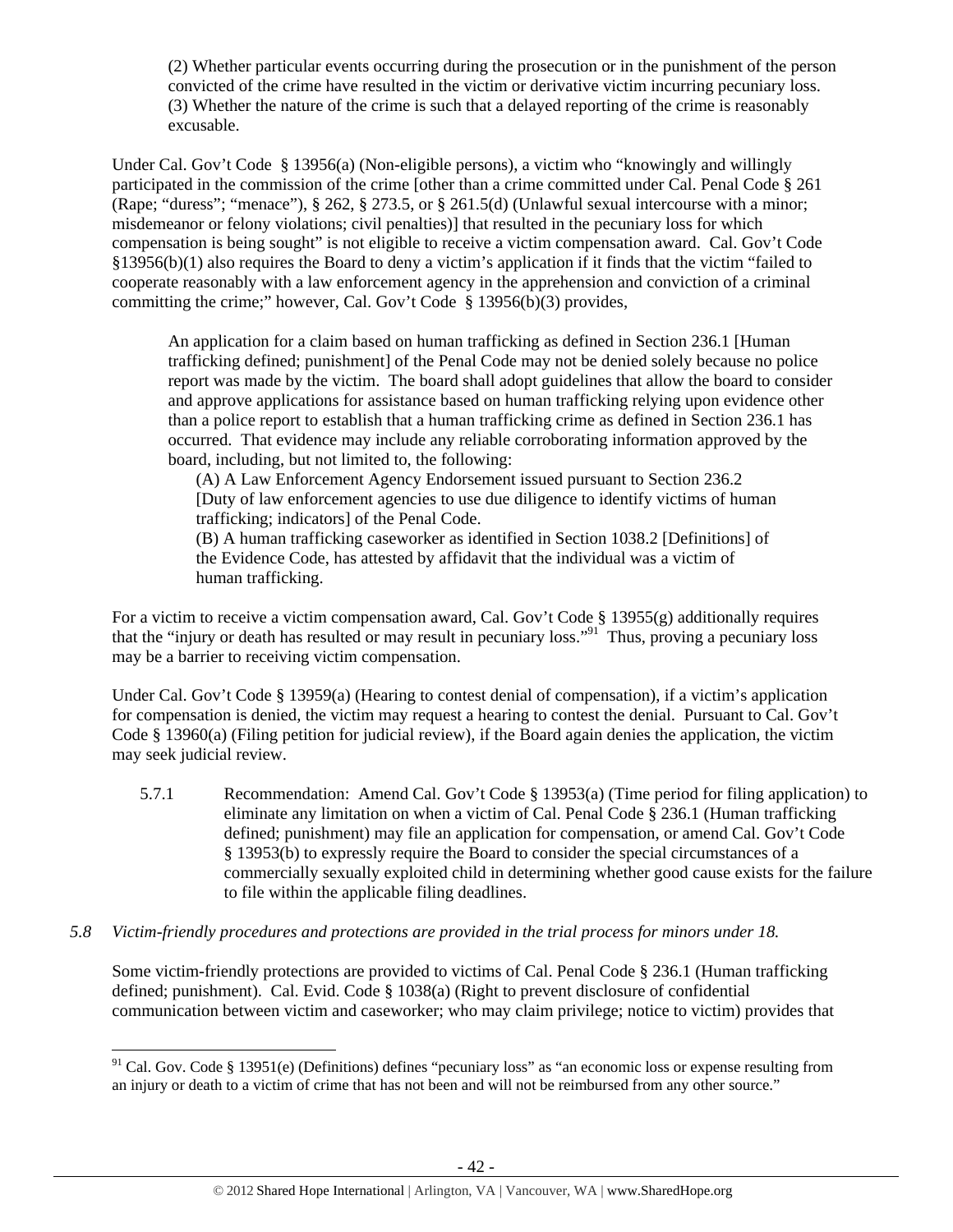"[a] trafficking victim,<sup>92</sup> whether or not a party to the action, has a privilege to refuse to disclose, and to prevent another from disclosing, a confidential communication between the victim and a human trafficking caseworker." Under Cal. Evid. Code § 1038.1(a) (When court may compel disclosure; ruling on claim of privilege), however, the court may compel disclosure of a trafficking victim's confidential communications. Additionally, Cal. Penal Code § 293(a) (Publication of information regarding victim of sex offense or human trafficking) states,

An employee of a law enforcement agency who personally receives a report from a person, alleging that the person making the report . . . was forced to commit an act of prostitution because he or she is the victim of human trafficking, as defined in Section 236.1, shall inform that person that his or her name will become a matter of public record unless he or she requests that it not become a matter of public record . . . .

Cal. Penal Code § 273.7(a) (Disclosure of trafficking or domestic violence shelter) helps ensure that the location of trafficking shelters is not disclosed, by providing that "[a]ny person who maliciously publishes, disseminates, or otherwise discloses the location of any trafficking shelter or domestic violence shelter or any place designated as a trafficking shelter or domestic violence shelter, without the authorization of that trafficking shelter or domestic violence shelter, is guilty of a misdemeanor."

Although several provisions in the California Evidence Code limit the admission of evidence related to a complaining witness's sexual conduct, Cal. Evid. Code § 782 (Evidence of sexual conduct of complaining witness; written motion; offer of proof; affidavit; procedure) and § 1106 (Specific instances of plaintiff's sexual conduct in civil action alleging sexual harassment) do not apply to victims of Cal. Penal Code § 236.1 (Human trafficking defined; punishment) or California's CSEC laws.

Additionally, minors under the age of 13 who are victims of sexual offenses, but not those who are victims of Cal. Penal Code § 236.1 (Human trafficking defined; Punishment) or California's CSEC laws, may provide testimony via closed circuit television pursuant to Cal. Penal Code § 1347(b)(1) (Testimony of minor witness by closed circuit television). Where "a prosecuting witness in a case involving a violation of Section…236.1 [Human trafficking], 266 [Procurement], 266a [Procurement by force or fraud]…266c [Inducing consent to sexual act by fraud or fear]…266e [Acquiring prostitute], 266f [Selling prostitute]…266h [Pimping], 266i [Pandering], 266j [Procurement of child]…267 [Abduction of minor for prostitution]…311.3 [Sexual exploitation of a child]" may bring up to two people for support while giving testimony for a preliminary hearing, trial, or juvenile court proceeding. Cal. Penal Code §  $868.5(a).^{93}$ 

- 5.8.1 Recommendation: Amend Cal. Penal Code § 1347 (Testimony of minor witness by closed circuit television) to include victims of California's CSEC laws or Cal. Penal Code § 236.1 (Human trafficking defined; punishment) when a victim under the age of 18 is subjected to commercial sex acts.
- 5.8.2 Recommendation: Amend Cal. Evid. Code § 782 (Evidence of sexual conduct of complaining witness; written motion; offer of proof; affidavit; procedure) and § 1106 (Specific instances of plaintiff's sexual conduct in civil action alleging sexual harassment) to apply to testifying victims of Cal. Penal Code § 236.1 (Human trafficking defined; punishment) or California's CSEC laws.

 $92$  Cal. Evid. Code § 1038.2(a) (Definitions) states that "[a]s used in this article, "victim" means any person who is a "trafficking victim" as defined in Section 236.1 [Human trafficking defined; Punishment]."

<sup>&</sup>lt;sup>93</sup> Here and elsewhere in this report that § 868.5 is quoted or cited, it has been updated to reflect the amendments added by the passage of Senate Bill 1091. 2012 Cal. Stat. 148 (effective January 1, 2012).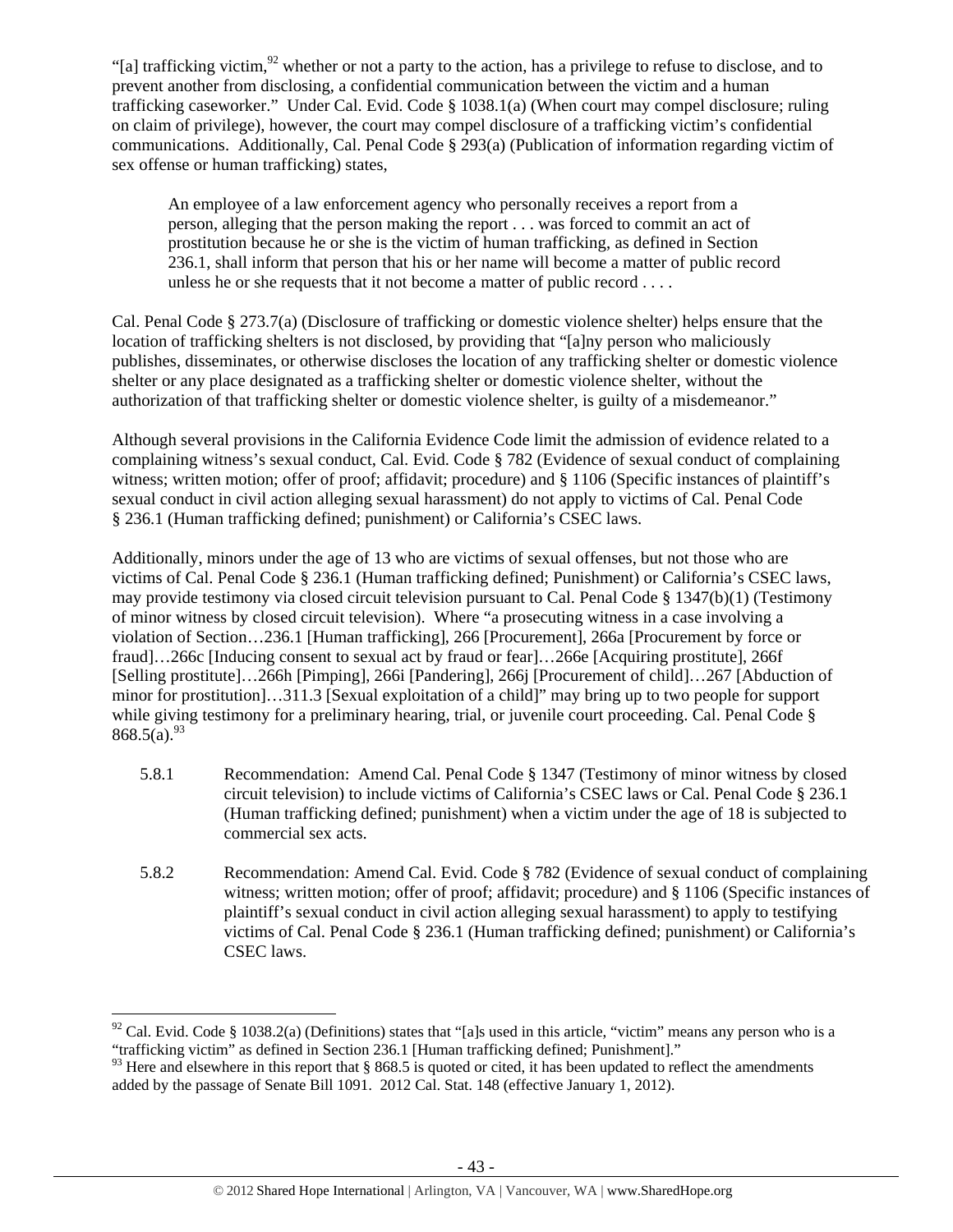*5.9 Expungement or sealing of juvenile delinquency records resulting from arrests or adjudications for prostitution-related offenses committed as a result of, or in the course of, the commercial sexual exploitation of a minor is available within a reasonable time after turning 18.* 

A child who is adjudged a ward of the court<sup>94</sup> for violating Cal. Penal Code § 647(b) (Disorderly conduct; restrictions on probation) or § 653.22(a) (Loitering with intent to commit prostitution; determination of intent), or for being beyond the control of the child's parents, guardians, or custodians, or for being habitually truant may be able to have records related to their adjudication sealed pursuant to Cal. Welf. & Inst. Code § 781 (Sealing of records; admission of records in defamation actions; exception for DMV records; destruction of records; use of records to prove alleged enhancements).

Cal. Welf. & Inst. Code § 781(a) states,

In any case in which a petition has been filed with a juvenile court to commence proceedings to adjudge a person a ward of the court, in any case in which a person is cited to appear before a probation officer or is taken before a probation officer pursuant to Section 626 [Alternative procedures as to disposition of minor; Governing consideration in selecting alternative], or in any case in which a minor is taken before any officer of a law enforcement agency, the person or the county probation officer may, five years or more after the jurisdiction of the juvenile court has terminated as to the person, or, in a case in which no petition is filed, five years or more after the person was cited to appear before a probation officer or was taken before a probation officer pursuant to Section 626 or was taken before any officer of a law enforcement agency, or, in any case, at any time after the person has reached the age of 18 years, petition the court for sealing of the records, including records of arrest, relating to the person's case, in the custody of the juvenile court and probation officer and any other agencies, including law enforcement agencies, and public officials as the petitioner alleges, in his or her petition, to have custody of the records. . . . If, after hearing, the court finds that since the termination of jurisdiction or action pursuant to Section 626, as the case may be, he or she has not been convicted of a felony or of any misdemeanor involving moral turpitude and that rehabilitation has been attained to the satisfaction of the court, it shall order all records, papers, and exhibits in the person's case in the custody of the juvenile court sealed, including the juvenile court record, minute book entries, and entries on dockets, and any other records relating to the case in the custody of the other agencies and officials as are named in the order. . . . Once the court has ordered the person's records sealed, the proceedings in the case shall be deemed never to have occurred, and the person may properly reply accordingly to any inquiry about the events, the records of which are ordered sealed. . . .

Cal. Welf. & Inst. Code § 781(d) further provides that 5 years after a ward's records are sealed, "[u]nless for good cause the court determines that the juvenile court record shall be retained, the court shall order the destruction of a person's juvenile court records that are sealed." However, Cal. Welf. & Inst. Code § 781(f) states that "[t]his section shall not permit the sealing of a person's juvenile court records for an

<sup>94</sup> Cal. Welf. & Inst. Code § 601(a), (b) (Persons subject to jurisdiction of court as ward for refusal to obey orders of parents, violation of curfew, or truancy) states that a child under the age of 18 who "persistently or habitually refuses to obey the reasonable and proper orders or directions of his or her parents, guardian, or custodian," violates local or state curfews, or has "four or more truancies within one school year" may be adjudicated by the juvenile court to be "a ward of the court." Additionally, Cal. Welf. & Inst. Code § 602(a) (Persons subject to jurisdiction of juvenile court and to adjudication as ward for violation of law or ordinance defining crime; persons subject to prosecution in criminal court) states that a child who "violates any law of this state or of the United States or any ordinance of any city or county of this state defining crime other than an ordinance establishing a curfew based solely on age" may be adjudicated by the juvenile court to be "a ward of the court."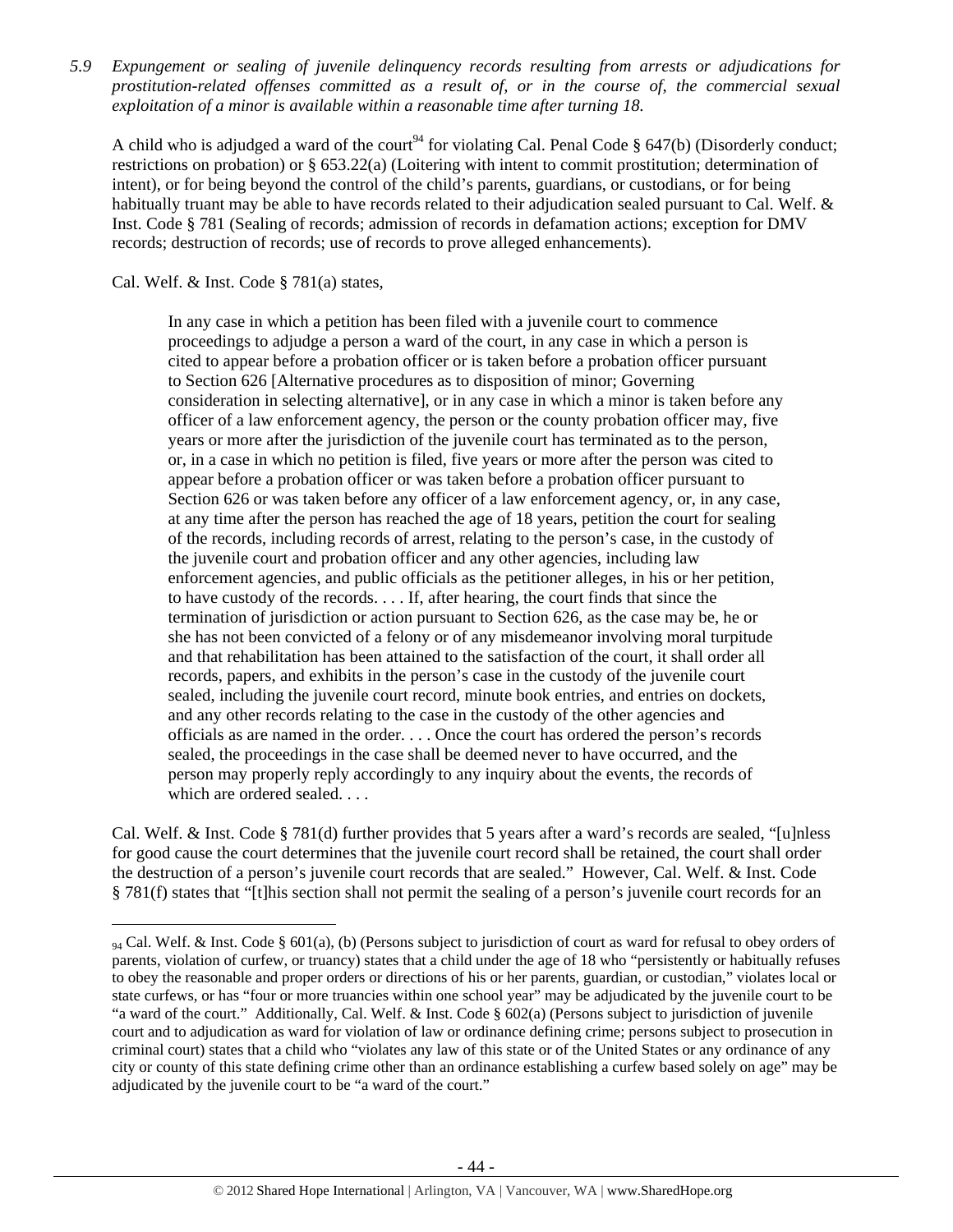offense where the person is convicted of that offense in a criminal court pursuant to the provisions of Section 707.1 [Minor not dealt with under juvenile law; filing of accusatory pleading; detention; right to release on bail]."

Furthermore, Cal. Welf. & Inst. Code § 826(a) (Destruction of records) provides,

After five years from the date on which the jurisdiction of the juvenile court over a minor is terminated, the probation officer may destroy all records and papers in the proceedings concerning the minor.

The juvenile court record, which includes all records and papers, any minute book entries, dockets and judgment dockets, shall be destroyed by order of the court as follows: when the person who is the subject of the record reaches the age of 28 years, if the person was alleged or adjudged to be a person described by Section 300 [Persons subject to jurisdiction of juvenile court], when the person who is the subject of the record reaches the age of 21 years, if the person was alleged or adjudged to be a person described by Section 601 [Persons subject to jurisdiction of court as ward for refusal to obey orders of parents, violation of curfew, or truancy], or when the person reaches the age of 38 years if the person was alleged or adjudged to be a person described by Section 602 [Persons subject to jurisdiction of juvenile court and to adjudication as ward for violation of law or ordinance defining crime; persons subject to prosecution in criminal court], unless for good cause the court determines that the juvenile record shall be retained, or unless the juvenile court record is released to the person who is the subject of the record pursuant to this section. . . .

*5.10 Victim restitution and civil remedies for victims of domestic minor sex trafficking or commercial sexual exploitation of children (CSEC) are authorized by law.* 

Cal. Civ. Code § 52.5(a), (f) (Action by victim of human trafficking) expressly states that victims of Cal. Penal Code § 236.1 (Human trafficking defined; punishment) "may bring a civil action for actual damages, compensatory damages, punitive damages, injunctive relief, any combination of those, or any other appropriate relief. A prevailing plaintiff may also be awarded attorney's fees and costs," as well as "litigation costs including, but not limited to, expert witness fees and expenses." Additionally, "the plaintiff may be awarded up to three times his or her actual damages or ten thousand dollars (\$10,000), whichever is greater," as well as "punitive damages . . . upon proof of the defendant's malice, oppression, fraud, or duress in committing the act of human trafficking." Cal. Civ. Code § 52.5(b).

Cal. Penal Code § 1202.4(q) (Restitution; amount; hearing and court order; financial disclosure)<sup>95</sup> expressly mandates payment of restitution directly<sup>96</sup> to a victim of Cal. Penal Code § 236.1 (Human trafficking defined; punishment). Cal. Penal Code § 1202.4(q) provides,

(q) Upon conviction for a violation of Section 236.1, the court shall, in addition to any other penalty or restitution, order the defendant to pay restitution to the victim in any case in which a victim has suffered economic loss as a result of the defendant's conduct. The court shall require that the defendant make restitution to the victim or victims in an amount established by court order, based on the amount of loss claimed by the victim or victims or any other showing to the court. In determining restitution pursuant to this section, the court shall base its order upon the greater of the following: the gross value of the victim's labor or services based upon the comparable value of similar services in the labor market in which the offense occurred, or the

<sup>&</sup>lt;sup>95</sup> See supra Section 3.4 for the provisions of Cal. Penal Code § 1202.4(q).

<sup>&</sup>lt;sup>96</sup> Cal. Penal Code § 1202.4(a)(3)(B) states, "(3) The court, in addition to any other penalty provided or imposed under the law, shall order the defendant to pay . . . [r]estitution to the victim or victims, if any, in accordance with subdivision (f), which shall be enforceable as if the order were a civil judgment."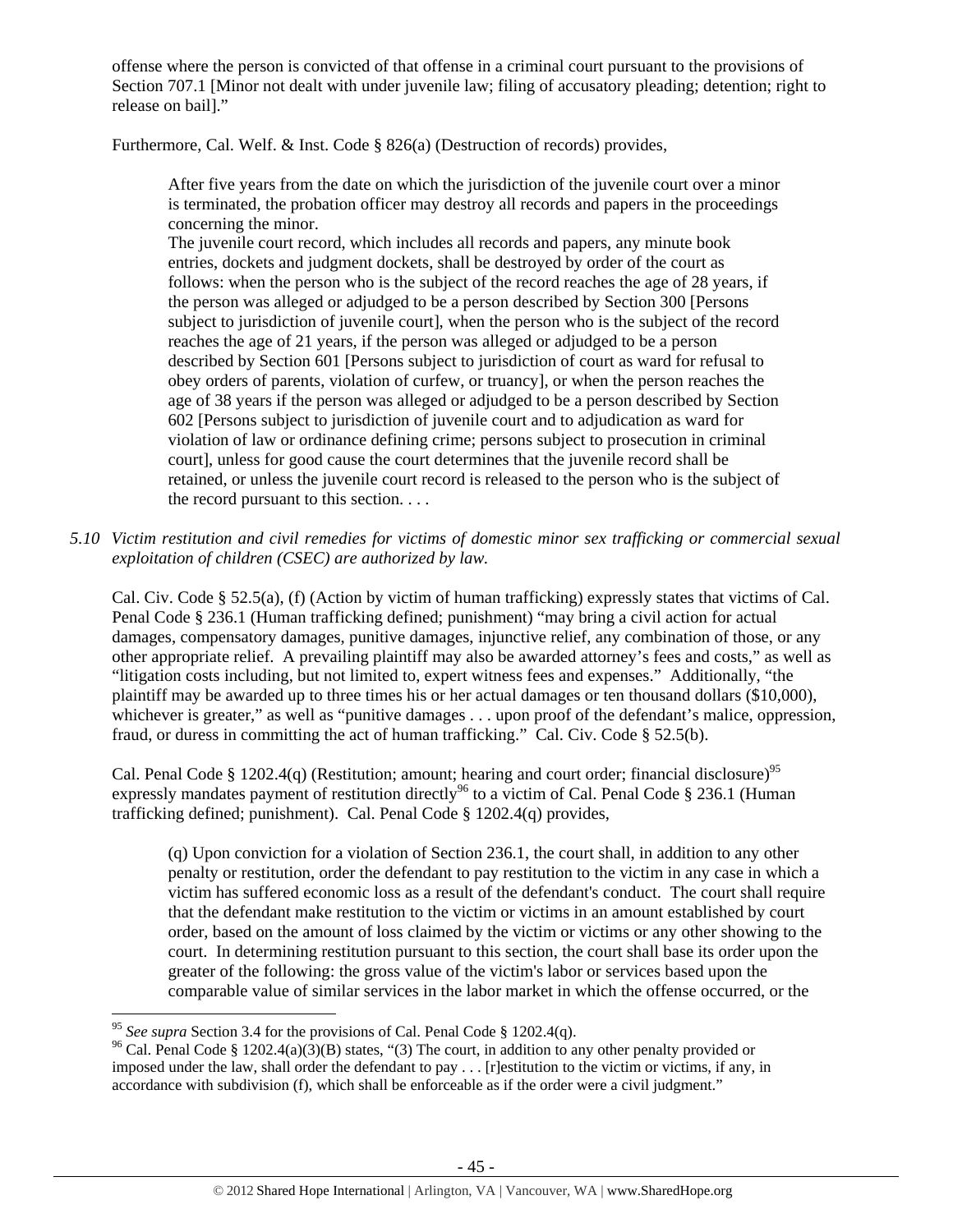value of the victim's labor as guaranteed under California law, or the actual income derived by the defendant from the victim's labor or services or any other appropriate means to provide reparations to the victim.

Restitution is available directly to domestic minor sex trafficking victims whose offenders are guilty of other crimes under Cal. Penal Code § 1202.4(f).<sup>97</sup> Specifically, Cal. Penal Code § 1202.4(f)(3) provides a non-exhaustive list stating that a victim may receive restitution for any of the following:

(A) Full or partial payment for the value of stolen or damaged property. . . .

(B) Medical expenses.

(C) Mental health counseling expenses.

(D) Wages or profits lost due to injury incurred by the victim, and if the victim is a minor, wages or profits lost by the minor's parent, parents, guardian, or guardians, while caring for the injured minor. Lost wages shall include any commission income as well as any base wages. Commission income shall be established by evidence of commission income during the 12-month period prior to the date of the crime for which restitution is being ordered, unless good cause for a shorter time period is shown.

(E) Wages or profits lost by the victim, and if the victim is a minor, wages or profits lost by the minor's parent, parents, guardian, or guardians, due to time spent as a witness or in assisting the police or prosecution. Lost wages shall include any commission income as well as any base wages. Commission income shall be established by evidence of commission income during the 12-month period prior to the date of the crime for which restitution is being ordered, unless good cause for a shorter time period is shown. (F) Noneconomic losses, including, but not limited to, psychological harm, for felony

violations of Section 288 [Lewd or lascivious acts involving children].

(G) Interest, at the rate of 10 percent per annum, that accrues as of the date of sentencing or loss, as determined by the court.

(H) Actual and reasonable attorney's fees and other costs of collection accrued by a private entity on behalf of the victim.

(I) Expenses incurred by an adult victim in relocating away from the defendant, including, but not limited to, deposits for utilities and telephone service, deposits for rental housing, temporary lodging and food expenses, clothing, and personal items. Expenses incurred pursuant to this section shall be verified by law enforcement to be necessary for the personal safety of the victim or by a mental health treatment provider to be necessary for the emotional well-being of the victim.

(J) Expenses to install or increase residential security incurred related to a crime, as defined in subdivision (c) of Section 667.5 [Enhancement of prison terms for new offenses], including, but not limited to, a home security device or system, or replacing or increasing the number of locks.

. . . .

*5.11 Statutes of limitations for civil and criminal actions for child sex trafficking or commercial sexual exploitation of children (CSEC) offenses are eliminated or lengthened sufficiently to allow prosecutors and victims a realistic opportunity to pursue criminal action and legal remedies.* 

A civil action pursuant to Cal. Civ. Code § 52.5(a) (Action by victim of human trafficking) generally must commence "within five years of the date on which the trafficking victim was freed from the trafficking situation, or if the victim was a minor when the act of human trafficking against the victim occurred, within eight years after the date the plaintiff attains the age of majority." Cal. Civ. Code § 52.5(c). Pursuant to Cal. Civ. Code § 52.5(d), (e), however,

<sup>&</sup>lt;sup>97</sup> See supra Section 2.8 for the provisions of Cal. Penal Code § 1202.4(f).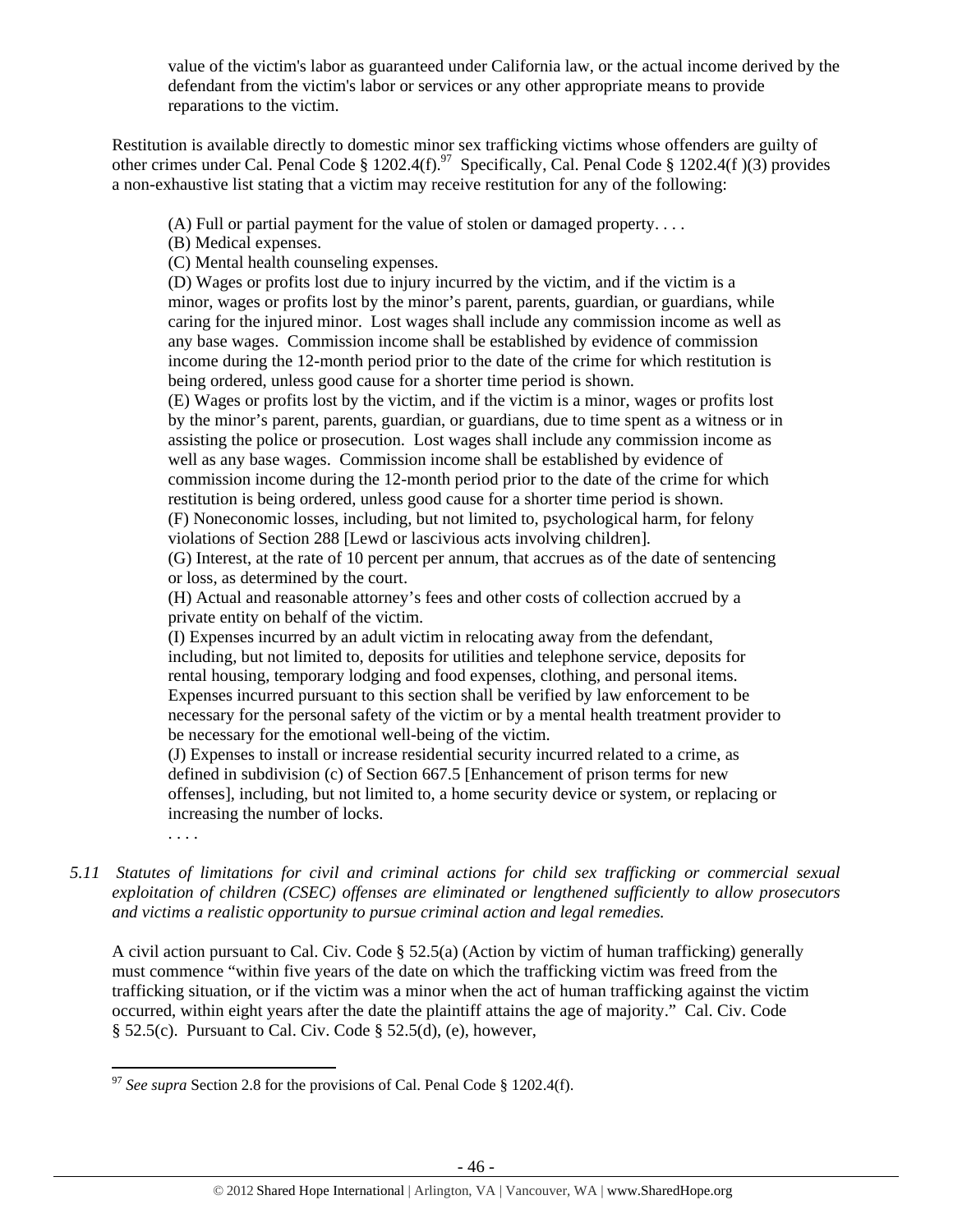(d) If a person entitled to sue is under a disability at the time the cause of action accrues, so that it is impossible or impracticable for him or her to bring an action, then the time of the disability is not part of the time limited for the commencement of the action. Disability will toll the running of the statute of limitation for this action.

(1) Disability includes being a minor, insanity, imprisonment, or other incapacity or incompetence.

. . . .

(3) A defendant is estopped to assert a defense of the statute of limitations when the expiration of the statute is due to conduct by the defendant inducing the plaintiff to delay the filing of the action, or due to threats made by the defendant causing duress upon the plaintiff.

(4) The suspension of the statute of limitations due to disability, lack of knowledge, or estoppel applies to all other related claims arising out of the trafficking situation. (5) The running of the statute of limitations is postponed during the pendency of any criminal proceedings against the victim.

(e) The running of the statute of limitations may be suspended where a person entitled to sue could not have reasonably discovered the cause of action due to circumstances resulting from the trafficking situation, such as psychological trauma, cultural and linguistic isolation, and the inability to access services.

Cal. Penal Code § 801 (Offense punishable by imprisonment in state prison) establishes a 3-year statute of limitations "for an offense punishable by imprisonment in the state prison or pursuant to subdivision (h) of Section 1170," which includes Cal. Penal Code § 236.1 (Human trafficking defined; punishment). Cal. Penal Code § 236.1(c). Cal. Penal Code § 800 (Offenses punishable by imprisonment for eight years or more) establishes a 6-year statute of limitations for offenses "punishable by imprisonment in the state prison for eight years or more or by imprisonment pursuant to subdivision (h) of Section 1170 for eight years or more," while Cal. Penal Code § 799 (Offenses punishable by death or life imprisonment without parole; embezzlement of public money) allows prosecution for an offense punishable by "death or by imprisonment in the state prison for life or for life without the possibility of parole," to be "commenced at any time." Additionally, Cal. Penal Code § 801.2 (Time limitation for prosecution of use of minor in production of pornography) establishes a 10-year statute of limitations for a "prosecution for a violation of subdivision (b) of Section 311.4 [Employment of minor in sale or distribution of obscene matter or production of pornography]."

However, under Cal. Penal Code § 803(f) (Tolling or extension of time period generally; tolling until discovery of certain offenses; tolling where defendant is out of state; time limits for certain crimes against children and certain other crimes) and § 801.1(a) (Ten-year limitation for specified sex offenses; exception for minor victims), statutes of limitations related to specified sex offenses may be tolled where the victim was a minor at the time of the crime's commission. Specifically, although a 10-year statute of limitation generally applies to prosecutions for violations of Cal. Penal Code § 261 (Rape; "duress"; "menace"), § 286 (Sodomy), § 288 (Lewd or lascivious acts involving children), § 288a (Oral copulation), § 288.5 (Continuous sexual abuse of child), § 289 (Penetration by foreign object), and § 289.5 (Sex offender fleeing state), Cal. Penal Code § 801.1(b) allows a prosecution to commence "any time prior to the victim's 28th birthday" in instances where the victim was under 18 at the time of the offense. Cal. Penal Code §  $801.1(a)$ . Cal. Penal Code §  $803(f)(1)$ , (2) further provides,

(1) Notwithstanding any other limitation of time described in this chapter, a criminal complaint may be filed within one year of the date of a report to a California law enforcement agency by a person of any age alleging that he or she, while under the age of 18 years, was the victim of a crime described in Section 261 [Rape; "duress"; "menace"], 286 [Sodomy], 288 [Lewd or lascivious acts involving children], 288a [Oral copulation], 288.5 [Continuous sexual abuse of child], or 289 [Penetration by foreign object], or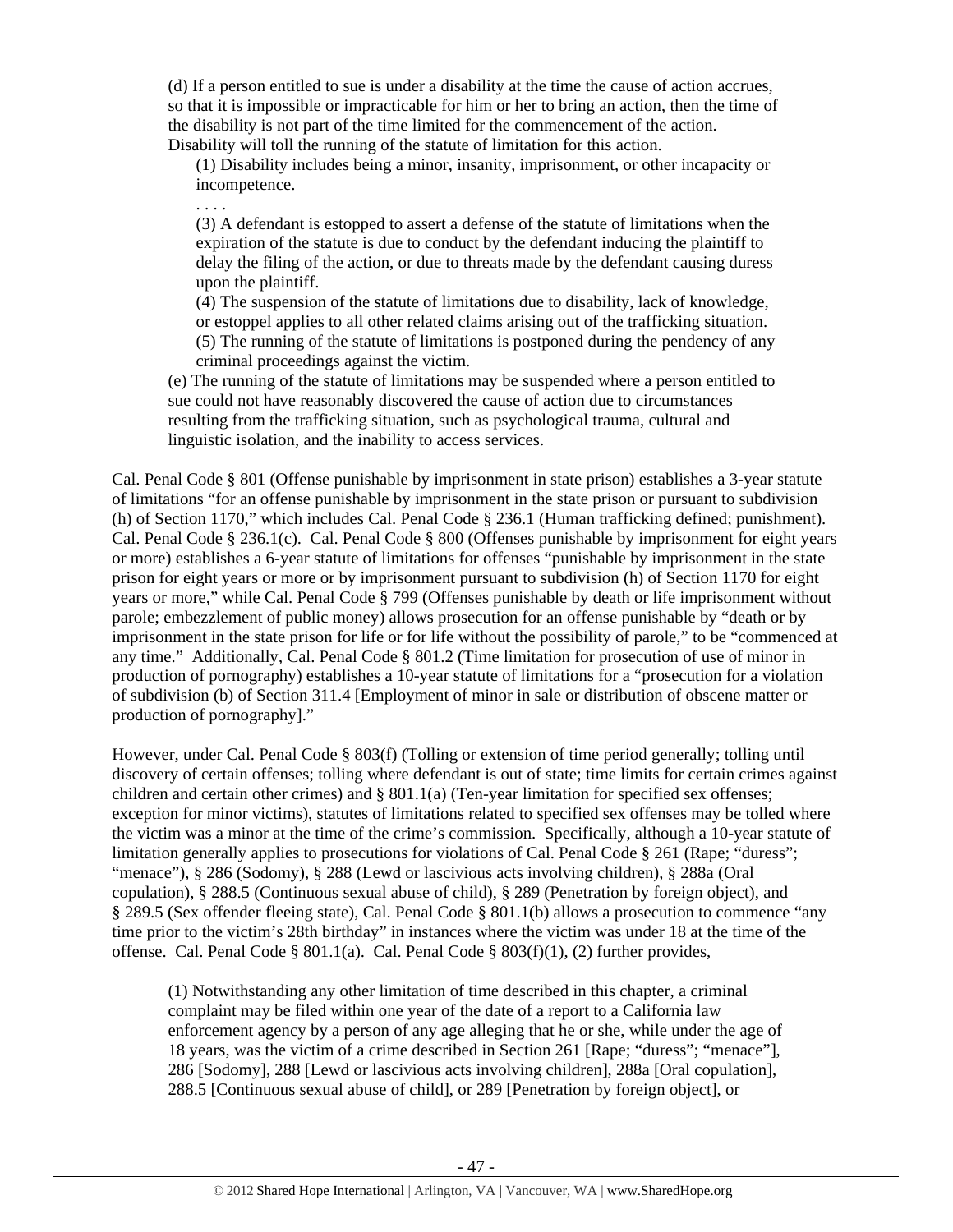Section 289.5 [Sex offender fleeing state], as enacted by Chapter 293 of the Statutes of 1991 relating to penetration by an unknown object.

(2) This subdivision applies only if all of the following occur:

(A) The limitation period specified in Section 800, 801, or 801.1, whichever is later, has expired.

(B) The crime involved substantial sexual conduct, as described in subdivision (b) of Section 1203.066, excluding masturbation that is not mutual.

- (C) There is independent evidence that corroborate the victim's allegation. . . .
- 5.11.1 Recommendation: Eliminate or lengthen the statute of limitation applicable to a civil cause of action provided under Cal. Civ. Code § 52.5(a) (Action by victim of human trafficking).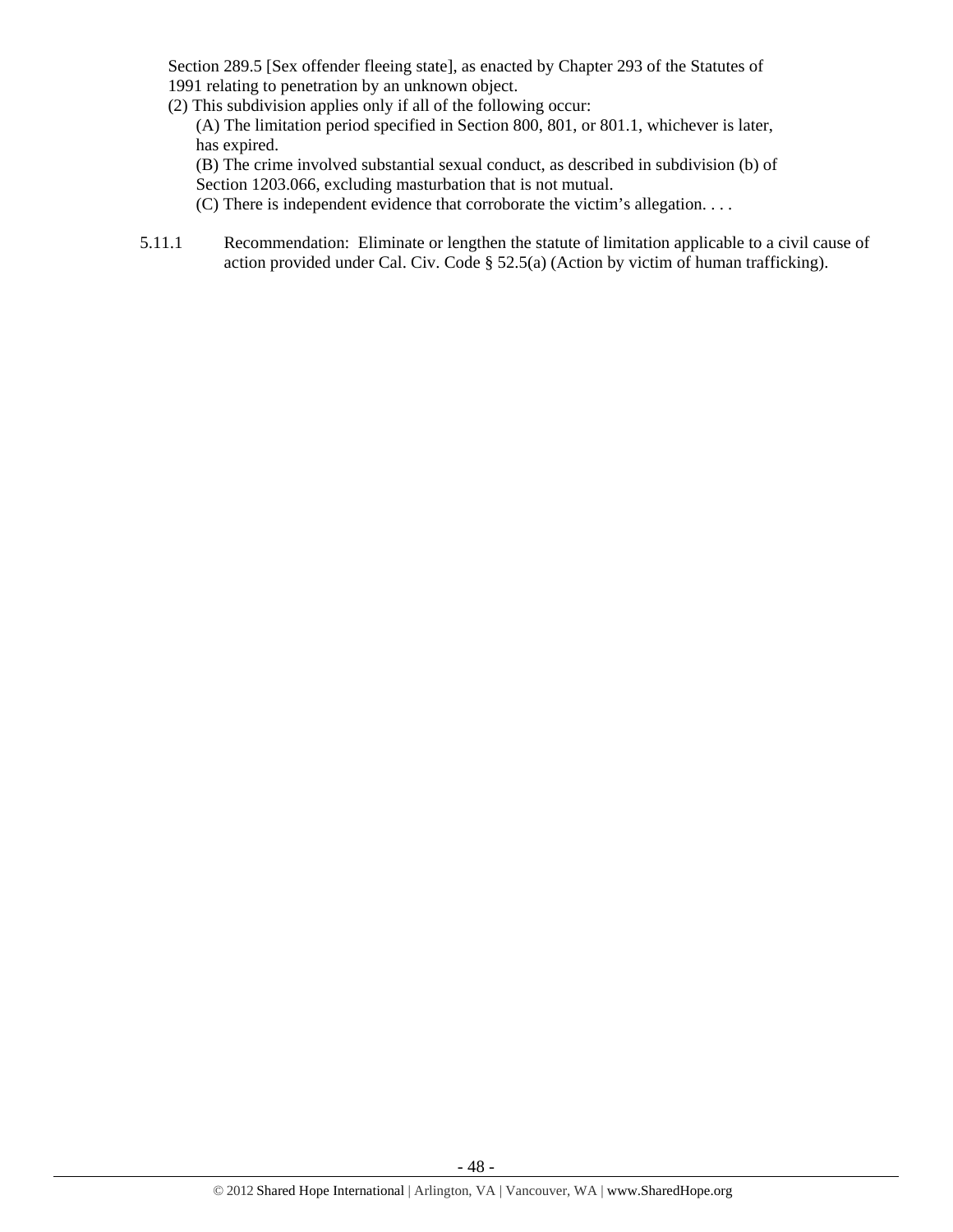#### **FRAMEWORK ISSUE 6: CRIMINAL JUSTICE TOOLS FOR INVESTIGATION AND PROSECUTIONS**

#### *Legal Components:*

- *6.1 Training on human trafficking and domestic minor sex trafficking for law enforcement is statutorily mandated.*
- *6.2 Single party consent to audio-taping is permitted in law enforcement investigations.*
- *6.3 Wiretapping is an available tool to investigate domestic minor sex trafficking.*
- *6.4 Using a law enforcement posing as a minor to investigate buying or selling of commercial sex acts is not a defense to soliciting, purchasing, or selling sex with a minor.*
- *6.5 Using the Internet to investigate buyers and traffickers is a permissible investigative technique.*
- *6.6 Law enforcement and child welfare agencies are mandated to promptly report missing and recovered children. \_\_\_\_\_\_\_\_\_\_\_\_\_\_\_\_\_\_\_\_\_\_\_\_\_\_\_\_\_\_\_\_\_\_\_\_\_\_\_\_\_\_\_\_\_\_\_\_\_\_\_\_\_\_\_\_\_\_\_\_\_\_\_\_\_\_\_\_\_\_\_\_\_\_\_\_\_\_\_\_\_\_\_\_\_\_\_\_\_\_\_\_\_\_*

# *Legal Analysis:*

*6.1 Training on human trafficking and domestic minor sex trafficking for law enforcement is statutorily mandated.* 

California provides enforcement officers opportunities to receive training on human trafficking; this training, however, is not mandatory. Cal. Penal Code § 13519.14 (Training and guidelines for handling human trafficking complaints) provides,

(a) The [Commission on Peace Officer Standards and Training ("commission")] shall implement by January 1, 2007, a course or courses of instruction for the training of law enforcement officers in California in the handling of human trafficking complaints and also shall develop guidelines for law enforcement response to human trafficking. The course or courses of instruction and the guidelines shall stress the dynamics and manifestations of human trafficking, identifying and communicating with victims, providing documentation that satisfy the law enforcement agency endorsement (LEA) required by federal law, collaboration with federal law enforcement officials, therapeutically appropriate investigative techniques, the availability of civil and immigration remedies and community resources, and protection of the victim. Where appropriate, the training presenters shall include human trafficking experts with experience in the delivery of direct services to victims of human trafficking. Completion of the course may be satisfied by telecommunication, video training tape, or other instruction.

. . . .

(d) The commission, in consultation with these groups and individuals, shall review existing training programs to determine in what ways human trafficking training may be included as a part of ongoing programs.

(e) Participation in the course or courses specified in this section by peace officers or the agencies employing them is voluntary.

Under Cal. Penal Code § 13516(a) (Procedures to be followed in sexual assault, exploitation, and abuse cases), however, the commission shall provide police agencies "guidelines establishing standard procedures" to be followed in investigating "sexual assault cases, and cases involving the sexual exploitation<sup>98</sup> or sexual abuse<sup>99</sup> of children, including, police response to, and treatment of, victims of these crimes." Cal. Penal Code § 13510.5 (Minimum standards for training) further mandates that the commission establish minimum training standards for law enforcement officers.

 $98$  See supra Section 5.6 for the definition of "sexual exploitation."

<sup>&</sup>lt;sup>99</sup> See supra Section 5.6 for the definition of "sexual abuse."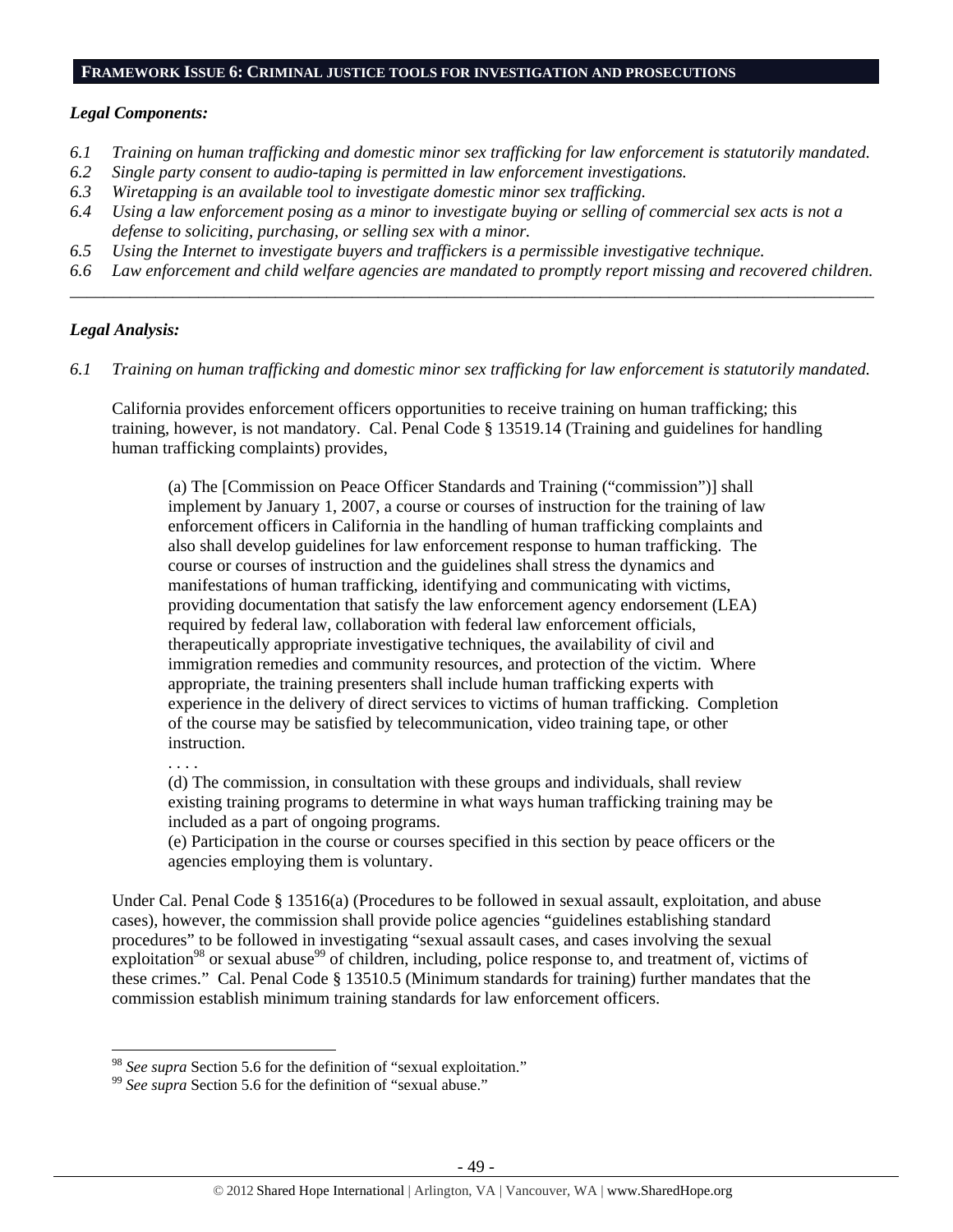Cal. Penal Code § 13516(b) states that "[t]he course of training leading to the basic certificate issued by the commission shall, on and after July 1, 1977, include adequate instruction in the procedures" regarding cases involving the sexual exploitation or sexual abuse of children. Law enforcement officers' basic training courses<sup>100</sup> must also "include adequate instruction in the handling of missing person and runaway cases." Cal. Penal Code § 13519.1(b), (c).

6.1.1 Recommendation: Amend Cal. Penal Code § 13519.14(e) (Training and guidelines for handling human trafficking complaints) to make training on human trafficking a mandatory requirement for all law enforcement officers in California and to require training on domestic minor sex trafficking.

# *6.2 Single party consent to audiotaping is permitted in law enforcement investigations.*

California allows single party consent for audiotaping under limited circumstances, none of which apply to the investigations of human trafficking or CSEC laws. Cal. Penal Code § 632(a) (Eavesdropping on confidential communication; punishment) makes it a crime if a person

intentionally and without the consent of all parties to a confidential communication, $^{101}$  by means of any electronic amplifying or recording device, eavesdrops upon or records the confidential communication, whether the communication is carried on among the parties in the presence of one another or by means of a telegraph, telephone, or other device, except a radio . . . .

Cal. Penal Code § 632(d) further provides that "[e]xcept as proof in an action or prosecution for violation of this section, no evidence obtained as a result of eavesdropping upon or recording a confidential communication in violation of this section shall be admissible in any judicial, administrative, legislative, or other proceeding."

Although Cal. Penal Code § 633.5 (Recording by party to communication) authorizes single-party consent under limited circumstances, none of the situations in which a recording is authorized under Cal. Penal Code § 633.5 are directly related to human trafficking or CSEC offenses. Specifically, Cal. Penal Code § 633.5 states,

Nothing in Section 631 [Unauthorized wiretaps; punishment], 632 [Eavesdropping on confidential communication; punishment], 632.5 [Interception of cellular radio telephone communications; punishment], 632.6 [Eavesdropping on confidential communication transmitted between cordless telephones; punishment], or 632.7 [Eavesdropping on and recording of communications transmitted between cellular or cordless telephones; punishment] prohibits one party to a confidential communication from recording the communication for the purpose of obtaining evidence reasonably believed to relate to the commission by another party to the communication of the crime of extortion, kidnapping, bribery, any felony involving violence against the person, or a violation of Section 653m.

<sup>&</sup>lt;sup>100</sup> Pursuant to Cal. Code Regs. tit. 11, § 9070(f) (Professional certificates—peace officers), to receive the basic certificate award, law enforcement officers must satisfy basic training requirements and complete a probationary period of employment.

<sup>&</sup>lt;sup>101</sup> As used in Cal. Penal Code § 632(a), Cal. Penal Code § 632(c) defines a "confidential communication" as

any communication carried on in circumstances as may reasonably indicate that any party to the communication desires it to be confined to the parties thereto, but excludes a communication made in a public gathering or in any legislative, judicial, executive or administrative proceeding open to the public, or in any other circumstance in which the parties to the communication may reasonably expect that the communication may be overheard or recorded.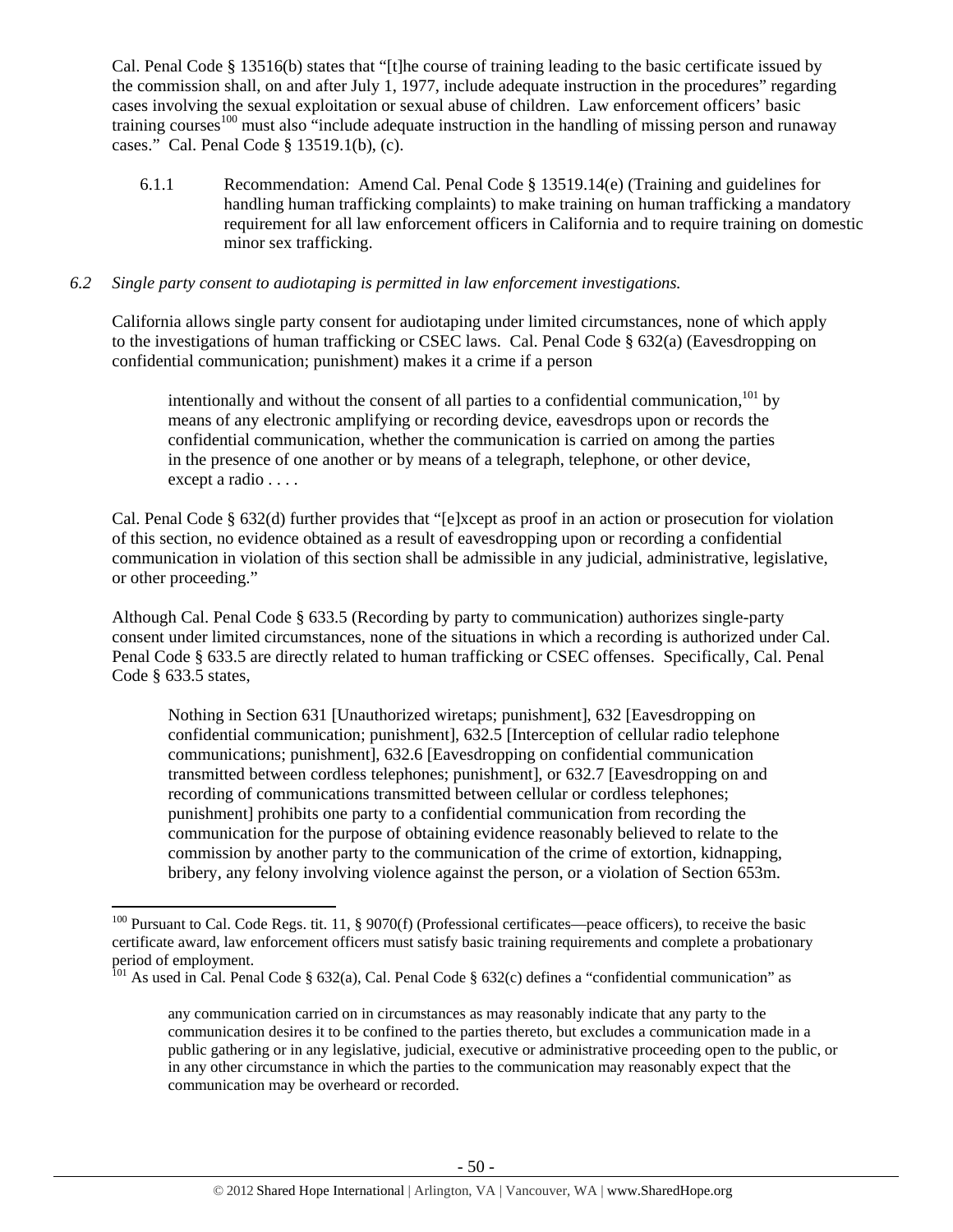Nothing in Section 631 [Unauthorized wiretaps; Punishment], 632 [Eavesdropping on confidential communication],632.5 [Interception of cellular radio telephone communications; Punishment], 632.6 [Eavesdropping on confidential communication transmitted between cordless telephones; Punishment], or 632.7 [Eavesdropping on and recording of communications transmitted between cellular or cordless telephones; Punishment] renders any evidence so obtained inadmissible in a prosecution for extortion, kidnapping, bribery, any felony involving violence against the person, a violation of Section 653m, or any crime in connection therewith.

Cal. Penal Code § 632.7 (Eavesdropping on and recording of communications transmitted between cellular or cordless telephones; punishment), § 632.6 (Eavesdropping on confidential communication transmitted between cordless telephones; punishment), and § 632.5 (Interception of cellular radio telephone communications; punishment) apply to specified forms of communication, including communications transmitted via cellular or cordless telephones, but each requires the consent of all parties to the communication.

- 6.2.1 Recommendation: Amend Cal. Penal Code § 633.5 (Recording by party to communication) to expressly enumerate Cal. Penal Code § 236.1 (Human trafficking defined; punishment) and California's CSEC laws as offenses for which an exception exists to the two-party consent requirement for recording communications.
- *6.3 Wiretapping is an available tool to investigate domestic minor sex trafficking.*

Cal. Penal Code § 629.52 (Ex parte order for interception) allows, until January 1, 2015, a judge to enter an ex parte order authorizing the interception of electronic communications in certain situations, none of which include offenses related to CSEC or human trafficking.

- 6.3.1 Recommendation: Amend Cal. Penal Code § 629.52(a) (Ex part order for interception) to include Cal. Penal Code § 236.1 (Human trafficking defined; punishment) and California's CSEC laws.
- *6.4 Using a law enforcement posing as a minor to investigate buying or selling of commercial sex acts is not a defense to soliciting, purchasing, or selling sex with a minor.*

California's laws do not expressly authorize the use of a decoy by law enforcement in investigating prostitution, CSEC, or sex trafficking. Case law does indicate, however, that the use of police decoys in the investigation of prostitution is permissible and does not amount to entrapment.<sup>102</sup>

6.4.1 Recommendation: Enact a law specifically authorizing the use of a decoy by law enforcement in investigating prostitution-related offenses involving minors under the age of 18, Cal. Penal Code § 236.1 (Human trafficking defined; punishment), and any California CSEC law.

<sup>102</sup> *See* People v. Barraza, 591 P.2d 947, 955 (Cal. 1979) ("Official conduct that does no more than offer that opportunity to the suspect—for example, a decoy program—is therefore permissible; but it is impermissible for the police or their agents to pressure the suspect by overbearing conduct such as badgering, cajoling, importuning, or other affirmative acts likely to induce a normally law-abiding person to commit the crime."). *See also* Reyes v. Municipal Court, 173 Cal. Rptr. 48, 51 (Cal. Ct. App. 1981) (holding a defendant's conviction under Cal. Penal Code § 647(b) (Disorderly conduct; restrictions on probation) when the defendant solicited an undercover police officer).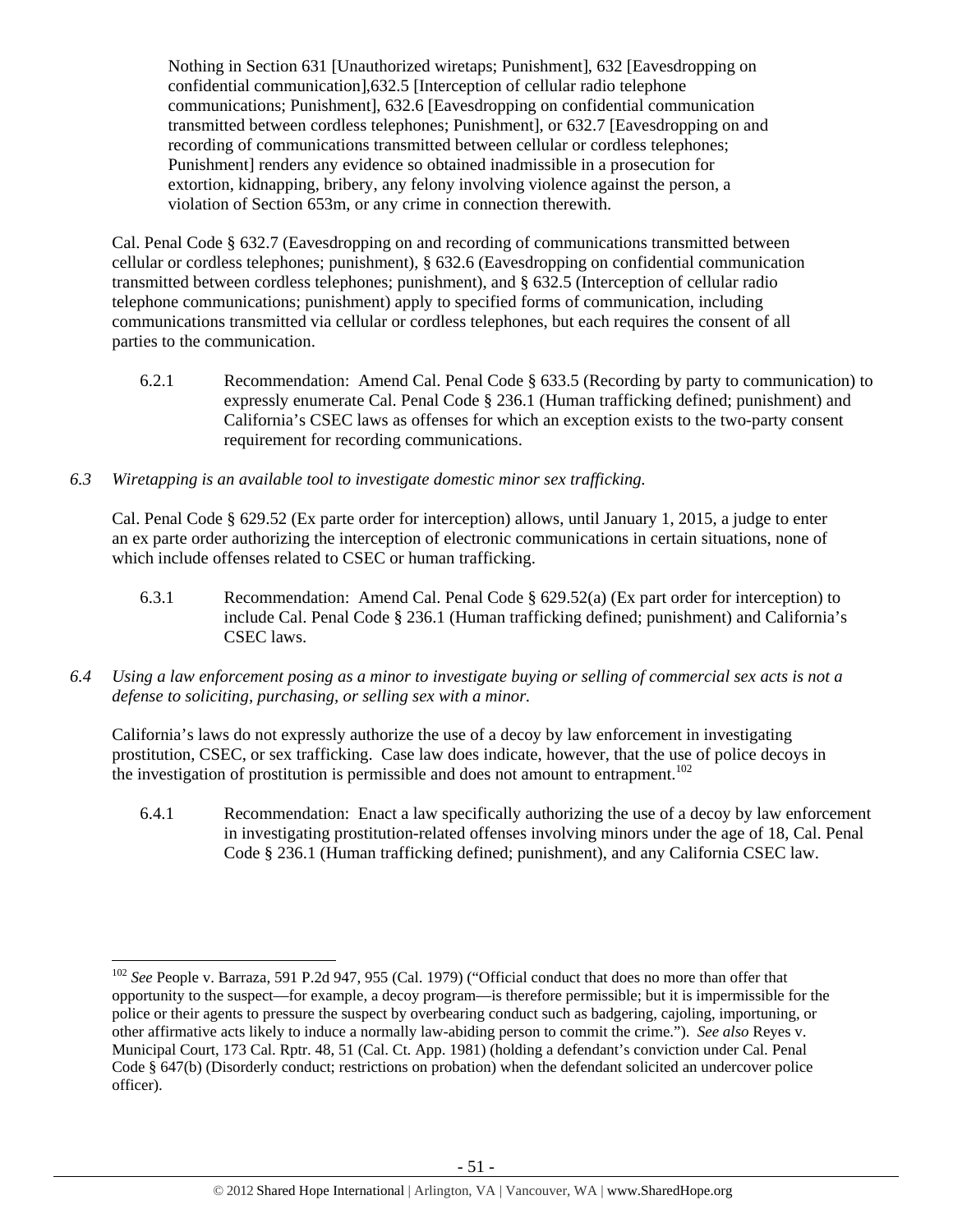# *6.5 Using the Internet to investigate buyers and traffickers is a permissible investigative technique.*

California law does not expressly authorize the use of the Internet to investigate buyers and traffickers. Case law does suggest, however, that Cal. Penal Code § 288.2 (Sending harmful matter to minor by telephone messages, electronic mail, Internet, or commercial online service; defenses; exemption of carrier, broadcaster, or transmitter) has been used, along with an attempted violation of Cal. Penal Code § 288 (Lewd or lascivious acts involving children), to prosecute offenders who use the Internet to communicate with people they believed to be minors with the intent to commit a lewd or lascivious act, where the person was actually an adult. $103$ 

- 6.5.1 Recommendation: Enact a law specifically authorizing the use of the Internet to investigate human trafficking and CSEC offenses.
- *6.6 Law enforcement and child welfare agencies are mandated to promptly report missing and recovered children.*

Pursuant to Cal. Penal Code § 14205 (Missing person reports; persons under 16 and persons at risk), operative until January 1,  $2012$ ,  $104$ 

(a) All local police and sheriffs' departments shall accept any report, including any telephonic report, of a missing person, including runaways, without delay and shall give priority to the handling of these reports over the handling of reports relating to crimes involving property. . . . In cases of reports involving missing persons, including, but not limited to, runaways, the local police or sheriff's department shall immediately take the report and make an assessment of reasonable steps to be taken to locate the person. If the missing person is under 16 years of age, or there is evidence that the person is at risk, the department shall broadcast a "Be On the Look-Out" bulletin, without delay, within its jurisdiction.

(b) If the person reported missing is under 16 years of age, or if there is evidence that the person is at risk, the local police, sheriff's department, or the California Highway Patrol shall submit the report to the Attorney General's office within four hours after accepting the report. After the California Law Enforcement Telecommunications System online missing person registry becomes operational, the reports shall be submitted, within four hours after accepting the report, to the Attorney General's office through the use of the California Telecommunications System.

(c) In cases where the report is taken by a department, other than that of the city or county of residence of the missing person or runaway, the department, or division of the California Highway Patrol taking the report shall, without delay, and, in the case of children under 16 years of age or where there was evidence that the missing person was at risk, within no more than 24 hours, notify, and forward a copy of the report to the police or sheriff's department or departments having jurisdiction of the residence address of the missing person or runaway and of the place where the person was last seen. The

<sup>&</sup>lt;sup>103</sup> People v. Hsu, 99 Cal. Rptr. 2d 184 (Cal. Ct. App. 2000) (affirming a defendant's conviction for an attempted violation of Cal. Penal Code § 288.2 where a defendant communicated on the Internet with a law enforcement officer, whom the defendant believed to be a 14 year-old child, and offered to meet to engage in sexual acts); People v. Federico, 120 Cal. Rptr. 3d 349 (Cal. Ct. App. 2011) (affirming a defendant's conviction for attempting to commit a lewd act with a child under the age of 14 and attempting to send harmful matter to a minor with the intent of seducing the minor for the defendant's Internet interactions with a non-law enforcement individual posing as a 12-year-old girl).

<sup>&</sup>lt;sup>104</sup> As of January 1, 2012, Cal. Penal Code § 14205 will be renamed "Missing person reports; Persons under specified age and persons at risk" and Cal. Penal Code § 14205(b) will be revised to make the section applicable when the person reported missing is under 21 rather than under 16 years of age.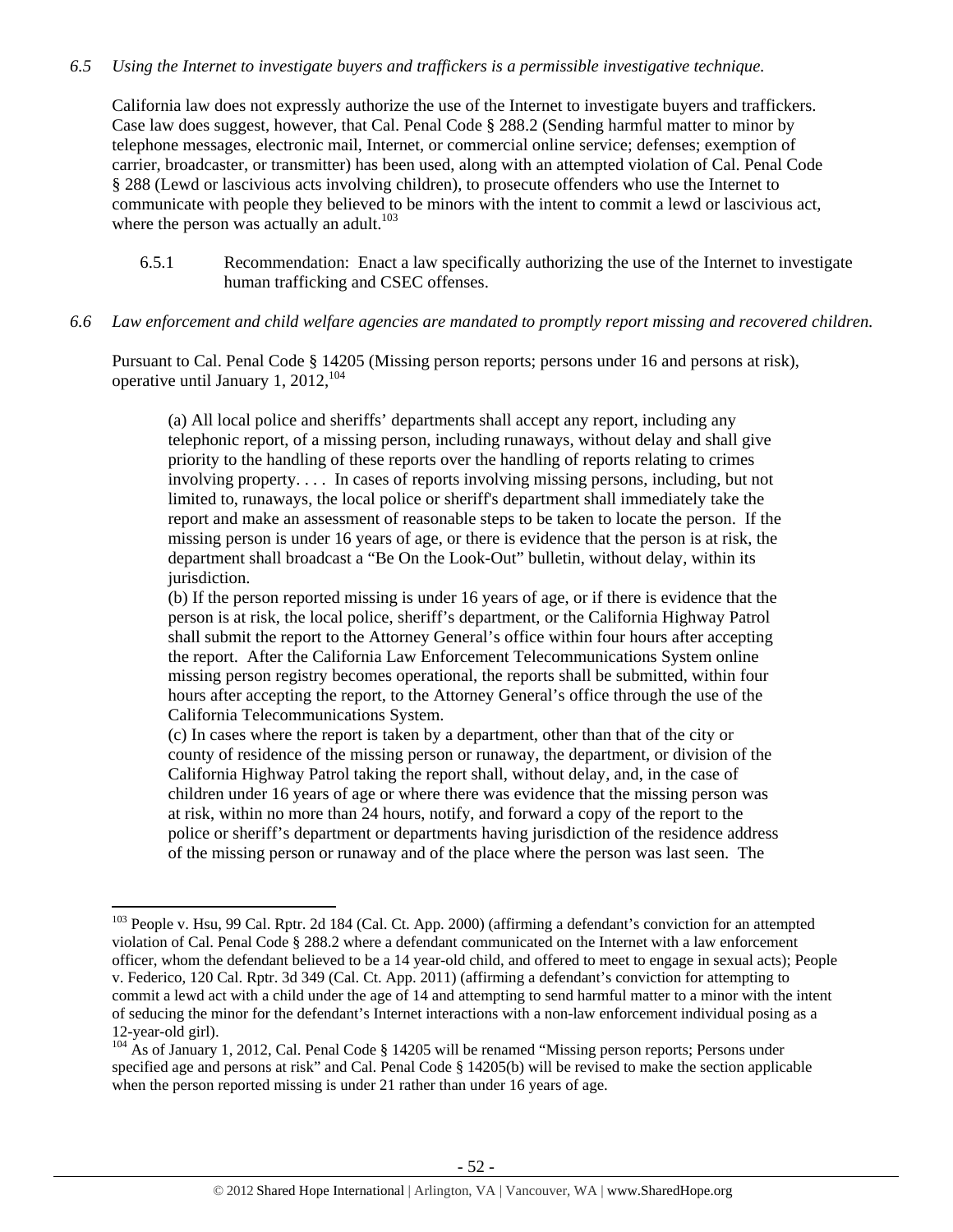report shall also be submitted by the department or division of the California Highway Patrol which took the report to the center.

Cal. Penal Code § 14201.5(b) (Missing and exploited children's recovery network) provides for the creation of the Missing and Exploited Children's Recovery Network, which consists of

an automated computerized system that shall have the capability to electronically transmit to all state and local law enforcement agencies, and all cooperating news media services, either by facsimile or computer modem, a missing child poster that includes the name, personal description data, and picture of the missing child. The information contained in this poster shall include, but not be limited to, the child's date of birth, color of eyes and hair, sex, height, weight, race, the time and date he or she was reported missing, the reporting agency, including contact person at reporting agency if known, and any other data pertinent to the purpose of locating missing persons.

Additionally, pursuant to Cal. Penal Code § 14201.6(a)(2) (Internet information), the California Department of Justice must "maintain a publicly accessible computer internet directory of information relating to . . . [c]ritical missing children." Cal. Penal Code § 14201.6(d) defines a "critical missing child" to include "any case of a missing child for which there is evidence or indications that the child is at risk, as specified in subdivision (b) of Section 14213 [Definitions]105" A director within the Department of Justice will "coordinat[e] California's response to missing persons," to "assist law enforcement agencies, at their request, with the timely search and recovery of at-risk abducted children . . . [and] maintain up-to-date knowledge and expertise of those protocols, best practices, and technologies that are most effective for recovering missing children in a timely manner." Cal. Penal Code § 14201.8(a)(1), (2). Additionally, Cal. Penal Code § 14202(a) (Investigative support unit and automated violent crime method of operation system; files; contents; duties) requires the Attorney General to establish an "investigative support unit and an automated violent crime method of operation system . . . . responsible for identifying perpetrators of violent felonies collected from the center and analyzing and comparing data on missing persons in order to determine possible leads which could assist local law enforcement agencies."

As of January 1, 2012, pursuant to Cal. Penal Code § 14201.3 (Accessibility of information regarding missing or unidentified persons),

The [California Violent Crime Information Center ("center")] shall make accessible to the National Missing and Unidentified Persons System specific information authorized for dissemination and as determined appropriate by the center that is contained in law enforcement reports regarding missing or unidentified persons. The information shall be accessible in a manner and format approved by the center and shall be used to assist in the search for the missing person or persons. The center shall not permit the transmission or sharing of information, or portions of information, to the National Missing and Unidentified Persons System unless the reporting agency, as specified in Section 14205 , or the reporting party, with respect to the information submitted to the center, submits authorization to the center to transmit or share that information.

- (1) The person missing is the victim of a crime or foul play.
- (2) The person missing is in need of medical attention.
- (3) The person missing has no pattern of running away or disappearing.
- (4) The person missing may be the victim of parental abduction.
- (5) The person missing is mentally impaired.

 $105$  Cal. Penal Code § 14213(b) provides,

As used in this title, "evidence that the person is at risk" includes, but is not limited to, evidence or indications of any of the following: